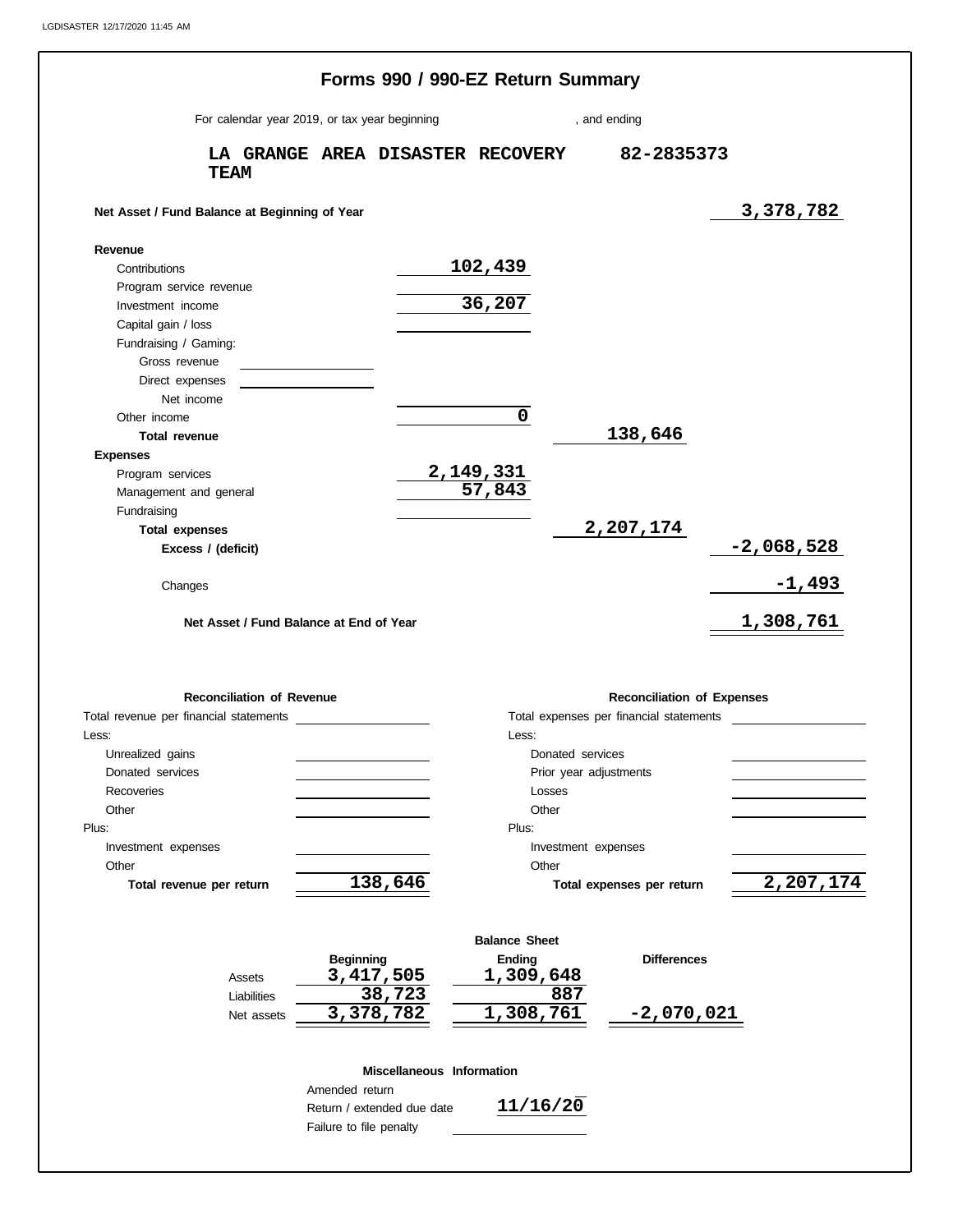| Form 8879-EO                                                 | IRS e-file Signature Authorization<br>for an Exempt Organization                                                                                                                                                                                                                                                                                                                                                                                                                                                                                                                                                                                                                                                                                                                                                                                                                                                                                                                                                                                                                                                                                                                                                                                                                                                                                                                                                                                                                                                                                                                                                                                                                                                                                                                                                                                                                                                                                                                                                                                                                                                                                                                                                                                                                                                                                                                                                                                                                                                                                                                         |                                                            | OMB No. 1545-1878                     |
|--------------------------------------------------------------|------------------------------------------------------------------------------------------------------------------------------------------------------------------------------------------------------------------------------------------------------------------------------------------------------------------------------------------------------------------------------------------------------------------------------------------------------------------------------------------------------------------------------------------------------------------------------------------------------------------------------------------------------------------------------------------------------------------------------------------------------------------------------------------------------------------------------------------------------------------------------------------------------------------------------------------------------------------------------------------------------------------------------------------------------------------------------------------------------------------------------------------------------------------------------------------------------------------------------------------------------------------------------------------------------------------------------------------------------------------------------------------------------------------------------------------------------------------------------------------------------------------------------------------------------------------------------------------------------------------------------------------------------------------------------------------------------------------------------------------------------------------------------------------------------------------------------------------------------------------------------------------------------------------------------------------------------------------------------------------------------------------------------------------------------------------------------------------------------------------------------------------------------------------------------------------------------------------------------------------------------------------------------------------------------------------------------------------------------------------------------------------------------------------------------------------------------------------------------------------------------------------------------------------------------------------------------------------|------------------------------------------------------------|---------------------------------------|
|                                                              |                                                                                                                                                                                                                                                                                                                                                                                                                                                                                                                                                                                                                                                                                                                                                                                                                                                                                                                                                                                                                                                                                                                                                                                                                                                                                                                                                                                                                                                                                                                                                                                                                                                                                                                                                                                                                                                                                                                                                                                                                                                                                                                                                                                                                                                                                                                                                                                                                                                                                                                                                                                          |                                                            |                                       |
| Department of the Treasury<br>Internal Revenue Service       | U Do not send to the IRS. Keep for your records.<br>L Go to www.irs.gov/Form8879EO for the latest information.                                                                                                                                                                                                                                                                                                                                                                                                                                                                                                                                                                                                                                                                                                                                                                                                                                                                                                                                                                                                                                                                                                                                                                                                                                                                                                                                                                                                                                                                                                                                                                                                                                                                                                                                                                                                                                                                                                                                                                                                                                                                                                                                                                                                                                                                                                                                                                                                                                                                           |                                                            | 2019                                  |
| Name of exempt organization                                  | LA GRANGE AREA DISASTER RECOVERY                                                                                                                                                                                                                                                                                                                                                                                                                                                                                                                                                                                                                                                                                                                                                                                                                                                                                                                                                                                                                                                                                                                                                                                                                                                                                                                                                                                                                                                                                                                                                                                                                                                                                                                                                                                                                                                                                                                                                                                                                                                                                                                                                                                                                                                                                                                                                                                                                                                                                                                                                         | Employer identification number                             |                                       |
|                                                              | <b>TEAM</b>                                                                                                                                                                                                                                                                                                                                                                                                                                                                                                                                                                                                                                                                                                                                                                                                                                                                                                                                                                                                                                                                                                                                                                                                                                                                                                                                                                                                                                                                                                                                                                                                                                                                                                                                                                                                                                                                                                                                                                                                                                                                                                                                                                                                                                                                                                                                                                                                                                                                                                                                                                              | 82-2835373                                                 |                                       |
| Name and title of officer                                    | PHIL OESTRICH                                                                                                                                                                                                                                                                                                                                                                                                                                                                                                                                                                                                                                                                                                                                                                                                                                                                                                                                                                                                                                                                                                                                                                                                                                                                                                                                                                                                                                                                                                                                                                                                                                                                                                                                                                                                                                                                                                                                                                                                                                                                                                                                                                                                                                                                                                                                                                                                                                                                                                                                                                            |                                                            |                                       |
| Part I                                                       | <b>TREASURER</b><br>Type of Return and Return Information (Whole Dollars Only)                                                                                                                                                                                                                                                                                                                                                                                                                                                                                                                                                                                                                                                                                                                                                                                                                                                                                                                                                                                                                                                                                                                                                                                                                                                                                                                                                                                                                                                                                                                                                                                                                                                                                                                                                                                                                                                                                                                                                                                                                                                                                                                                                                                                                                                                                                                                                                                                                                                                                                           |                                                            |                                       |
|                                                              | Check the box for the return for which you are using this Form 8879-EO and enter the applicable amount, if any, from the return. If you                                                                                                                                                                                                                                                                                                                                                                                                                                                                                                                                                                                                                                                                                                                                                                                                                                                                                                                                                                                                                                                                                                                                                                                                                                                                                                                                                                                                                                                                                                                                                                                                                                                                                                                                                                                                                                                                                                                                                                                                                                                                                                                                                                                                                                                                                                                                                                                                                                                  |                                                            |                                       |
|                                                              | check the box on line 1a, 2a, 3a, 4a, or 5a, below, and the amount on that line for the return being filed with this form was blank, then                                                                                                                                                                                                                                                                                                                                                                                                                                                                                                                                                                                                                                                                                                                                                                                                                                                                                                                                                                                                                                                                                                                                                                                                                                                                                                                                                                                                                                                                                                                                                                                                                                                                                                                                                                                                                                                                                                                                                                                                                                                                                                                                                                                                                                                                                                                                                                                                                                                |                                                            |                                       |
|                                                              | leave line 1b, 2b, 3b, 4b, or 5b, whichever is applicable, blank (do not enter -0-). But, if you entered -0- on the return, then enter -0- on                                                                                                                                                                                                                                                                                                                                                                                                                                                                                                                                                                                                                                                                                                                                                                                                                                                                                                                                                                                                                                                                                                                                                                                                                                                                                                                                                                                                                                                                                                                                                                                                                                                                                                                                                                                                                                                                                                                                                                                                                                                                                                                                                                                                                                                                                                                                                                                                                                            |                                                            |                                       |
|                                                              | the applicable line below. Do not complete more than one line in Part I.                                                                                                                                                                                                                                                                                                                                                                                                                                                                                                                                                                                                                                                                                                                                                                                                                                                                                                                                                                                                                                                                                                                                                                                                                                                                                                                                                                                                                                                                                                                                                                                                                                                                                                                                                                                                                                                                                                                                                                                                                                                                                                                                                                                                                                                                                                                                                                                                                                                                                                                 |                                                            |                                       |
| 1a Form 990 check here $\blacktriangleright$                 | $ {\bf X} $<br>b<br>Total revenue, if any (Form 990, Part VIII, column (A), line 12)  1b ________                                                                                                                                                                                                                                                                                                                                                                                                                                                                                                                                                                                                                                                                                                                                                                                                                                                                                                                                                                                                                                                                                                                                                                                                                                                                                                                                                                                                                                                                                                                                                                                                                                                                                                                                                                                                                                                                                                                                                                                                                                                                                                                                                                                                                                                                                                                                                                                                                                                                                        |                                                            | 138,646                               |
| 2a Form 990-EZ check here $\blacktriangleright$              | <b>b</b> Total revenue, if any (Form 990-EZ, line 9) $\ldots$ $\ldots$ $\ldots$ $\ldots$ $\ldots$ $\ldots$ $\ldots$ $\ldots$ $\ldots$ $\ldots$ $\ldots$                                                                                                                                                                                                                                                                                                                                                                                                                                                                                                                                                                                                                                                                                                                                                                                                                                                                                                                                                                                                                                                                                                                                                                                                                                                                                                                                                                                                                                                                                                                                                                                                                                                                                                                                                                                                                                                                                                                                                                                                                                                                                                                                                                                                                                                                                                                                                                                                                                  |                                                            |                                       |
| 3a Form 1120-POL check here                                  | <b>b</b> Total tax (Form 1120-POL, line 22) $\ldots$ $\ldots$ $\ldots$ $\ldots$ $\ldots$ $\ldots$ $\ldots$                                                                                                                                                                                                                                                                                                                                                                                                                                                                                                                                                                                                                                                                                                                                                                                                                                                                                                                                                                                                                                                                                                                                                                                                                                                                                                                                                                                                                                                                                                                                                                                                                                                                                                                                                                                                                                                                                                                                                                                                                                                                                                                                                                                                                                                                                                                                                                                                                                                                               |                                                            |                                       |
| 4a Form 990-PF check here ▶                                  |                                                                                                                                                                                                                                                                                                                                                                                                                                                                                                                                                                                                                                                                                                                                                                                                                                                                                                                                                                                                                                                                                                                                                                                                                                                                                                                                                                                                                                                                                                                                                                                                                                                                                                                                                                                                                                                                                                                                                                                                                                                                                                                                                                                                                                                                                                                                                                                                                                                                                                                                                                                          |                                                            |                                       |
| 5a Form 8868 check here                                      |                                                                                                                                                                                                                                                                                                                                                                                                                                                                                                                                                                                                                                                                                                                                                                                                                                                                                                                                                                                                                                                                                                                                                                                                                                                                                                                                                                                                                                                                                                                                                                                                                                                                                                                                                                                                                                                                                                                                                                                                                                                                                                                                                                                                                                                                                                                                                                                                                                                                                                                                                                                          |                                                            |                                       |
| Part II                                                      | Declaration and Signature Authorization of Officer                                                                                                                                                                                                                                                                                                                                                                                                                                                                                                                                                                                                                                                                                                                                                                                                                                                                                                                                                                                                                                                                                                                                                                                                                                                                                                                                                                                                                                                                                                                                                                                                                                                                                                                                                                                                                                                                                                                                                                                                                                                                                                                                                                                                                                                                                                                                                                                                                                                                                                                                       |                                                            |                                       |
| Officer's PIN: check one box only<br>ΙX<br>authorize         | Under penalties of perjury, I declare that I am an officer of the above organization and that I have examined a copy of the<br>organization's 2019 electronic return and accompanying schedules and statements and to the best of my knowledge and belief, they<br>are true, correct, and complete. I further declare that the amount in Part I above is the amount shown on the copy of the<br>organization's electronic return. I consent to allow my intermediate service provider, transmitter, or electronic return originator (ERO)<br>to send the organization's return to the IRS and to receive from the IRS (a) an acknowledgement of receipt or reason for rejection of<br>the transmission, (b) the reason for any delay in processing the return or refund, and (c) the date of any refund. If applicable, I<br>authorize the U.S. Treasury and its designated Financial Agent to initiate an electronic funds withdrawal (direct debit) entry to the<br>financial institution account indicated in the tax preparation software for payment of the organization's federal taxes owed on this<br>return, and the financial institution to debit the entry to this account. To revoke a payment, I must contact the U.S. Treasury Financial<br>Agent at 1-888-353-4537 no later than 2 business days prior to the payment (settlement) date. I also authorize the financial institutions<br>involved in the processing of the electronic payment of taxes to receive confidential information necessary to answer inquiries and<br>resolve issues related to the payment. I have selected a personal identification number (PIN) as my signature for the organization's<br>electronic return and, if applicable, the organization's consent to electronic funds withdrawal.<br>Medack & Oltmann LLP<br>to enter my PIN<br>ERO firm name<br>on the organization's tax year 2019 electronically filed return. If I have indicated within this return that a copy of the return is<br>being filed with a state agency(ies) regulating charities as part of the IRS Fed/State program, I also authorize the aforementioned<br>ERO to enter my PIN on the return's disclosure consent screen.<br>As an officer of the organization, I will enter my PIN as my signature on the organization's tax year 2019 electronically filed return.<br>If I have indicated within this return that a copy of the return is being filed with a state agency(ies) regulating charities as part of<br>the IRS Fed/State program, I will enter my PIN on the return's disclosure consent screen. | 35373<br>Enter five numbers, but<br>do not enter all zeros | as my signature                       |
| Officer's signature                                          | Date                                                                                                                                                                                                                                                                                                                                                                                                                                                                                                                                                                                                                                                                                                                                                                                                                                                                                                                                                                                                                                                                                                                                                                                                                                                                                                                                                                                                                                                                                                                                                                                                                                                                                                                                                                                                                                                                                                                                                                                                                                                                                                                                                                                                                                                                                                                                                                                                                                                                                                                                                                                     | 12/17/20                                                   |                                       |
| Part III                                                     | <b>Certification and Authentication</b><br><b>ERO's EFIN/PIN.</b> Enter your six-digit electronic filing identification                                                                                                                                                                                                                                                                                                                                                                                                                                                                                                                                                                                                                                                                                                                                                                                                                                                                                                                                                                                                                                                                                                                                                                                                                                                                                                                                                                                                                                                                                                                                                                                                                                                                                                                                                                                                                                                                                                                                                                                                                                                                                                                                                                                                                                                                                                                                                                                                                                                                  |                                                            |                                       |
| number (EFIN) followed by your five-digit self-selected PIN. |                                                                                                                                                                                                                                                                                                                                                                                                                                                                                                                                                                                                                                                                                                                                                                                                                                                                                                                                                                                                                                                                                                                                                                                                                                                                                                                                                                                                                                                                                                                                                                                                                                                                                                                                                                                                                                                                                                                                                                                                                                                                                                                                                                                                                                                                                                                                                                                                                                                                                                                                                                                          |                                                            | 70237032123<br>Do not enter all zeros |
|                                                              | I certify that the above numeric entry is my PIN, which is my signature on the 2019 electronically filed return for the organization<br>indicated above. I confirm that I am submitting this return in accordance with the requirements of Pub. 4163, Modernized e-File (MeF)<br>Information for Authorized IRS e-file Providers for Business Returns.                                                                                                                                                                                                                                                                                                                                                                                                                                                                                                                                                                                                                                                                                                                                                                                                                                                                                                                                                                                                                                                                                                                                                                                                                                                                                                                                                                                                                                                                                                                                                                                                                                                                                                                                                                                                                                                                                                                                                                                                                                                                                                                                                                                                                                   |                                                            |                                       |
| ERO's signature<br>ł.                                        | Date                                                                                                                                                                                                                                                                                                                                                                                                                                                                                                                                                                                                                                                                                                                                                                                                                                                                                                                                                                                                                                                                                                                                                                                                                                                                                                                                                                                                                                                                                                                                                                                                                                                                                                                                                                                                                                                                                                                                                                                                                                                                                                                                                                                                                                                                                                                                                                                                                                                                                                                                                                                     | 12/17/20                                                   |                                       |
|                                                              |                                                                                                                                                                                                                                                                                                                                                                                                                                                                                                                                                                                                                                                                                                                                                                                                                                                                                                                                                                                                                                                                                                                                                                                                                                                                                                                                                                                                                                                                                                                                                                                                                                                                                                                                                                                                                                                                                                                                                                                                                                                                                                                                                                                                                                                                                                                                                                                                                                                                                                                                                                                          |                                                            |                                       |
|                                                              | <b>ERO Must Retain This Form - See Instructions</b><br>Do Not Submit This Form to the IRS Unless Requested To Do So                                                                                                                                                                                                                                                                                                                                                                                                                                                                                                                                                                                                                                                                                                                                                                                                                                                                                                                                                                                                                                                                                                                                                                                                                                                                                                                                                                                                                                                                                                                                                                                                                                                                                                                                                                                                                                                                                                                                                                                                                                                                                                                                                                                                                                                                                                                                                                                                                                                                      |                                                            |                                       |

Form **8879-EO** (2019)

**For Paperwork Reduction Act Notice, see back of form.**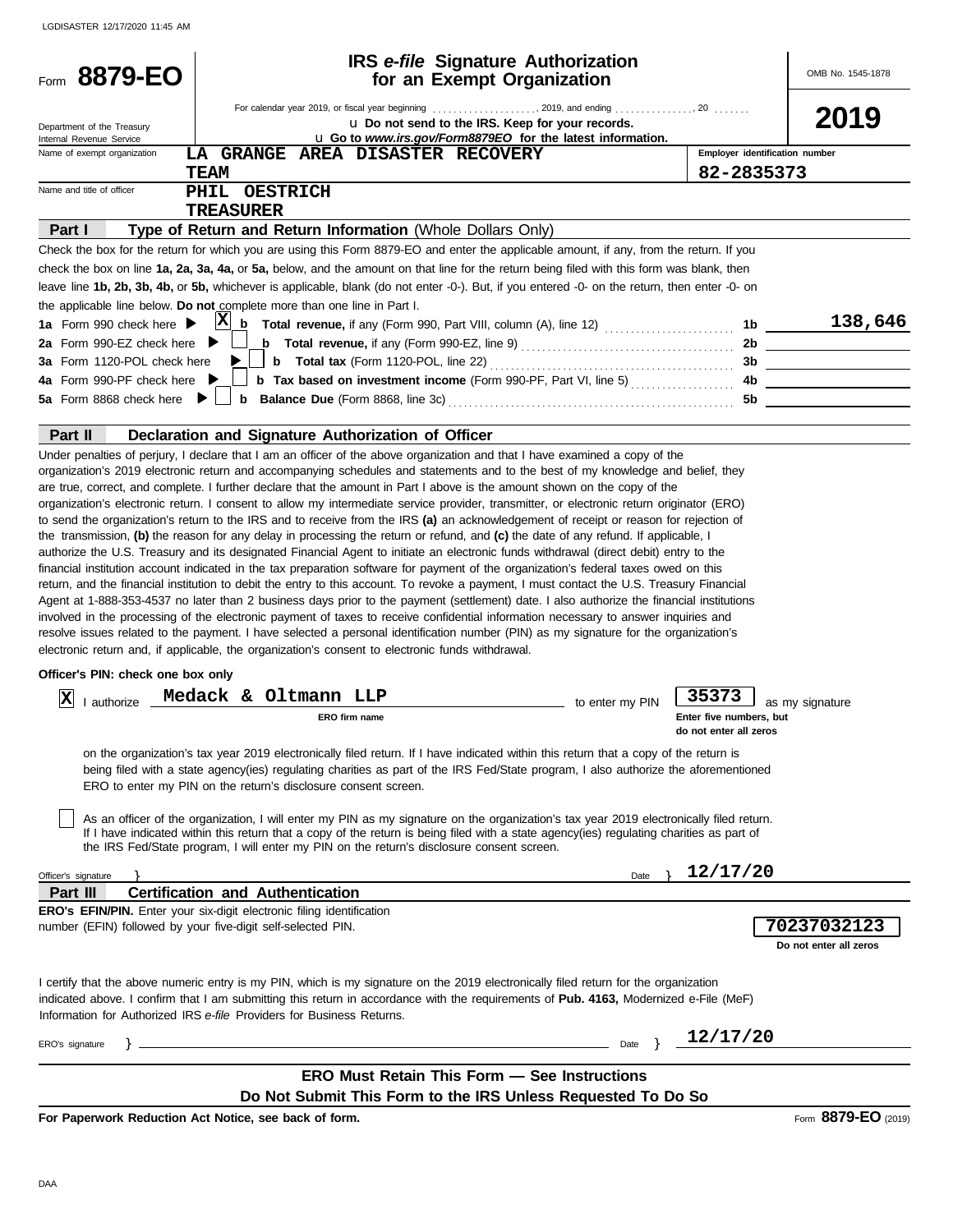### Department of the Treasury<br>Internal Revenue Service Form (Rev. January 2020)

# **990 Return of Organization Exempt From Income Tax**  $\frac{\text{OMB No. 1545-00}}{2019}$

**LIGO to** *www.irs.gov/Form990* **for instructions and the latest information. u** Do not enter social security numbers on this form as it may be made public. **Under section 501(c), 527, or 4947(a)(1) of the Internal Revenue Code (except private foundations)** OMB No. 1545-0047

| ---               |  |
|-------------------|--|
| Open to Public    |  |
| <b>Inspection</b> |  |
|                   |  |

|                                |                                | For the 2019 calendar year, or tax year beginning<br>, and ending                                                                                                                                                                                                                                                        |                           |                                               |                     |                                            |  |  |  |  |  |  |
|--------------------------------|--------------------------------|--------------------------------------------------------------------------------------------------------------------------------------------------------------------------------------------------------------------------------------------------------------------------------------------------------------------------|---------------------------|-----------------------------------------------|---------------------|--------------------------------------------|--|--|--|--|--|--|
| в                              | Check if applicable:           | C Name of organization<br>LA GRANGE AREA DISASTER RECOVERY                                                                                                                                                                                                                                                               |                           |                                               |                     | D Employer identification number           |  |  |  |  |  |  |
|                                | Address change                 | TEAM                                                                                                                                                                                                                                                                                                                     |                           |                                               |                     |                                            |  |  |  |  |  |  |
|                                | Name change                    | Doing business as<br><b>FAYETTE</b><br>COUNTY DISASTER RECOVERY                                                                                                                                                                                                                                                          |                           |                                               |                     | 82-2835373                                 |  |  |  |  |  |  |
|                                |                                | Number and street (or P.O. box if mail is not delivered to street address)<br>E Telephone number<br>Room/suite<br>979-639-0010<br>PO BOX 464                                                                                                                                                                             |                           |                                               |                     |                                            |  |  |  |  |  |  |
|                                | Initial return<br>Final retum  | City or town, state or province, country, and ZIP or foreign postal code                                                                                                                                                                                                                                                 |                           |                                               |                     |                                            |  |  |  |  |  |  |
| terminated                     |                                |                                                                                                                                                                                                                                                                                                                          |                           |                                               |                     |                                            |  |  |  |  |  |  |
|                                | Amended return                 | TX 78945<br><b>LA GRANGE</b><br>F Name and address of principal officer:                                                                                                                                                                                                                                                 |                           |                                               | G Gross receipts \$ | 138,646                                    |  |  |  |  |  |  |
|                                | Application pending            | LARRY JACKSON                                                                                                                                                                                                                                                                                                            |                           | H(a) Is this a group return for subordinates? |                     | $ X $ No<br>Yes                            |  |  |  |  |  |  |
|                                |                                |                                                                                                                                                                                                                                                                                                                          |                           |                                               |                     | No<br>Yes                                  |  |  |  |  |  |  |
|                                |                                | 861 SOUTH REYNOLDS ST                                                                                                                                                                                                                                                                                                    |                           | H(b) Are all subordinates included?           |                     | If "No," attach a list. (see instructions) |  |  |  |  |  |  |
|                                |                                | TX 78945<br><b>LA GRANGE</b>                                                                                                                                                                                                                                                                                             |                           |                                               |                     |                                            |  |  |  |  |  |  |
|                                | Tax-exempt status:             | $ \mathbf{x} $<br>501(c)(3)<br>501(c) $($ $)$ $\bf{t}$ (insert no.)<br>4947(a)(1) or<br>527                                                                                                                                                                                                                              |                           |                                               |                     |                                            |  |  |  |  |  |  |
|                                | Website: U                     | www.fayettecountydrt.org                                                                                                                                                                                                                                                                                                 |                           | H(c) Group exemption number U                 |                     |                                            |  |  |  |  |  |  |
|                                | Form of organization:          | $ \mathbf{X} $ Corporation<br>Trust<br>Association<br>Other <b>U</b>                                                                                                                                                                                                                                                     | L Year of formation: 2017 |                                               |                     | TХ<br>M State of legal domicile:           |  |  |  |  |  |  |
|                                | Part I                         | <b>Summary</b>                                                                                                                                                                                                                                                                                                           |                           |                                               |                     |                                            |  |  |  |  |  |  |
|                                |                                |                                                                                                                                                                                                                                                                                                                          |                           |                                               |                     |                                            |  |  |  |  |  |  |
|                                |                                | See Schedule O                                                                                                                                                                                                                                                                                                           |                           |                                               |                     |                                            |  |  |  |  |  |  |
|                                |                                |                                                                                                                                                                                                                                                                                                                          |                           |                                               |                     |                                            |  |  |  |  |  |  |
| Governance                     |                                |                                                                                                                                                                                                                                                                                                                          |                           |                                               |                     |                                            |  |  |  |  |  |  |
|                                |                                | 2 Check this box $\mathbf{u}$   if the organization discontinued its operations or disposed of more than 25% of its net assets.                                                                                                                                                                                          |                           |                                               |                     |                                            |  |  |  |  |  |  |
| ೲ                              |                                |                                                                                                                                                                                                                                                                                                                          |                           |                                               | 3                   | 7                                          |  |  |  |  |  |  |
|                                |                                |                                                                                                                                                                                                                                                                                                                          |                           |                                               |                     | 7                                          |  |  |  |  |  |  |
| Activities                     |                                |                                                                                                                                                                                                                                                                                                                          |                           |                                               | 5                   | 4                                          |  |  |  |  |  |  |
|                                |                                |                                                                                                                                                                                                                                                                                                                          |                           |                                               | 6                   | 0                                          |  |  |  |  |  |  |
|                                |                                |                                                                                                                                                                                                                                                                                                                          |                           |                                               | 7a                  | 0                                          |  |  |  |  |  |  |
|                                |                                |                                                                                                                                                                                                                                                                                                                          |                           |                                               | 7b                  | 0                                          |  |  |  |  |  |  |
|                                |                                |                                                                                                                                                                                                                                                                                                                          |                           | Prior Year                                    |                     | <b>Current Year</b>                        |  |  |  |  |  |  |
|                                |                                |                                                                                                                                                                                                                                                                                                                          |                           | 3,698,416                                     |                     | 102,439                                    |  |  |  |  |  |  |
| Revenue                        | 9                              |                                                                                                                                                                                                                                                                                                                          |                           |                                               |                     |                                            |  |  |  |  |  |  |
|                                |                                |                                                                                                                                                                                                                                                                                                                          |                           | 6,895                                         |                     | 36,207                                     |  |  |  |  |  |  |
|                                |                                |                                                                                                                                                                                                                                                                                                                          |                           |                                               |                     |                                            |  |  |  |  |  |  |
|                                |                                | 12 Total revenue – add lines 8 through 11 (must equal Part VIII, column (A), line 12)                                                                                                                                                                                                                                    |                           | 3,705,311                                     |                     | 138,646                                    |  |  |  |  |  |  |
|                                |                                | 13 Grants and similar amounts paid (Part IX, column (A), lines 1-3)                                                                                                                                                                                                                                                      |                           |                                               |                     |                                            |  |  |  |  |  |  |
|                                | 14                             | Benefits paid to or for members (Part IX, column (A), line 4)                                                                                                                                                                                                                                                            |                           |                                               |                     |                                            |  |  |  |  |  |  |
|                                |                                | 15 Salaries, other compensation, employee benefits (Part IX, column (A), lines 5-10)                                                                                                                                                                                                                                     |                           |                                               | 64,481              | 129,742                                    |  |  |  |  |  |  |
| Expenses                       |                                |                                                                                                                                                                                                                                                                                                                          |                           |                                               |                     |                                            |  |  |  |  |  |  |
|                                |                                | <b>b</b> Total fundraising expenses (Part IX, column (D), line 25) <b>u</b>                                                                                                                                                                                                                                              |                           |                                               |                     |                                            |  |  |  |  |  |  |
|                                |                                | 17 Other expenses (Part IX, column (A), lines 11a-11d, 11f-24e)                                                                                                                                                                                                                                                          |                           | 637,700                                       |                     | 2,077,432                                  |  |  |  |  |  |  |
|                                |                                | 18 Total expenses. Add lines 13-17 (must equal Part IX, column (A), line 25) [[[[[[[[[[[[[[[[[[[[[[[[[[[[[[[[                                                                                                                                                                                                            |                           | 702,181                                       |                     | 2,207,174                                  |  |  |  |  |  |  |
|                                |                                | 19 Revenue less expenses. Subtract line 18 from line 12                                                                                                                                                                                                                                                                  |                           | 3,003,130                                     |                     | $\overline{-2,068,528}$                    |  |  |  |  |  |  |
| Net Assets or<br>Fund Balances |                                |                                                                                                                                                                                                                                                                                                                          |                           | <b>Beginning of Current Year</b>              |                     | <b>End of Year</b>                         |  |  |  |  |  |  |
|                                |                                |                                                                                                                                                                                                                                                                                                                          |                           | 3,417,505                                     |                     | 1,309,648                                  |  |  |  |  |  |  |
|                                |                                |                                                                                                                                                                                                                                                                                                                          |                           |                                               | 38,723              | 887                                        |  |  |  |  |  |  |
|                                |                                |                                                                                                                                                                                                                                                                                                                          |                           | 3,378,782                                     |                     | 1,308,761                                  |  |  |  |  |  |  |
|                                | Part II                        | <b>Signature Block</b>                                                                                                                                                                                                                                                                                                   |                           |                                               |                     |                                            |  |  |  |  |  |  |
|                                |                                | Under penalties of perjury, I declare that I have examined this return, including accompanying schedules and statements, and to the best of my knowledge and belief, it is<br>true, correct, and complete. Declaration of preparer (other than officer) is based on all information of which preparer has any knowledge. |                           |                                               |                     |                                            |  |  |  |  |  |  |
|                                |                                |                                                                                                                                                                                                                                                                                                                          |                           |                                               |                     |                                            |  |  |  |  |  |  |
|                                |                                |                                                                                                                                                                                                                                                                                                                          |                           |                                               |                     |                                            |  |  |  |  |  |  |
| <b>Sign</b>                    |                                | Signature of officer                                                                                                                                                                                                                                                                                                     |                           |                                               | Date                |                                            |  |  |  |  |  |  |
| Here                           |                                | <b>PHIL</b><br><b>OESTRICH</b>                                                                                                                                                                                                                                                                                           | <b>TREASURER</b>          |                                               |                     |                                            |  |  |  |  |  |  |
|                                |                                | Type or print name and title                                                                                                                                                                                                                                                                                             |                           |                                               |                     |                                            |  |  |  |  |  |  |
|                                |                                | Print/Type preparer's name<br>Preparer's signature                                                                                                                                                                                                                                                                       |                           | Date                                          | Check               | PTIN<br>if                                 |  |  |  |  |  |  |
| Paid                           |                                | JAMES E. MEDACK, CPA                                                                                                                                                                                                                                                                                                     |                           | 12/17/20                                      | self-employed       | P00168175                                  |  |  |  |  |  |  |
|                                | <b>Preparer</b><br>Firm's name | Medack & Oltmann LLP                                                                                                                                                                                                                                                                                                     |                           |                                               | Firm's EIN }        | 27-4128634                                 |  |  |  |  |  |  |
|                                | <b>Use Only</b>                | PO Box 237                                                                                                                                                                                                                                                                                                               |                           |                                               |                     |                                            |  |  |  |  |  |  |
|                                | Firm's address                 | Giddings,<br>78942-3855<br>TХ                                                                                                                                                                                                                                                                                            |                           |                                               | Phone no.           | 979-542-3713                               |  |  |  |  |  |  |
|                                |                                | May the IRS discuss this return with the preparer shown above? (see instructions)                                                                                                                                                                                                                                        |                           |                                               |                     | $ \mathbf{X} $ Yes<br>No                   |  |  |  |  |  |  |

| Sign     |                            | Signature of officer |                                                                                   |                      |                  |          |                   | Date          |                 |                                     |
|----------|----------------------------|----------------------|-----------------------------------------------------------------------------------|----------------------|------------------|----------|-------------------|---------------|-----------------|-------------------------------------|
| Here     |                            | <b>PHIL</b>          | <b>OESTRICH</b>                                                                   |                      | <b>TREASURER</b> |          |                   |               |                 |                                     |
|          |                            |                      | Type or print name and title                                                      |                      |                  |          |                   |               |                 |                                     |
|          | Print/Type preparer's name |                      |                                                                                   | Preparer's signature |                  | Date     |                   | Check         | <b>PTIN</b>     |                                     |
| Paid     | JAMES E.                   |                      | MEDACK, CPA                                                                       |                      |                  | 12/17/20 |                   | self-employed | P00168175       |                                     |
| Preparer | Firm's name                |                      | Oltmann<br>Medack &                                                               | LLP                  |                  |          | Firm's $EIN$ $\}$ |               | 27-4128634      |                                     |
| Use Only |                            |                      | Box 237<br>PO.                                                                    |                      |                  |          |                   |               |                 |                                     |
|          | Firm's address             |                      | Giddings,<br>TX                                                                   | 78942-3855           |                  |          | Phone no.         |               | 979-542-3713    |                                     |
|          |                            |                      | May the IRS discuss this return with the preparer shown above? (see instructions) |                      |                  |          |                   |               | x<br><b>Yes</b> | No                                  |
|          |                            |                      | For Panerwork Reduction Act Notice, see the senarate instructions                 |                      |                  |          |                   |               |                 | $F_{\text{com}}$ QQ $\Omega$ (2010) |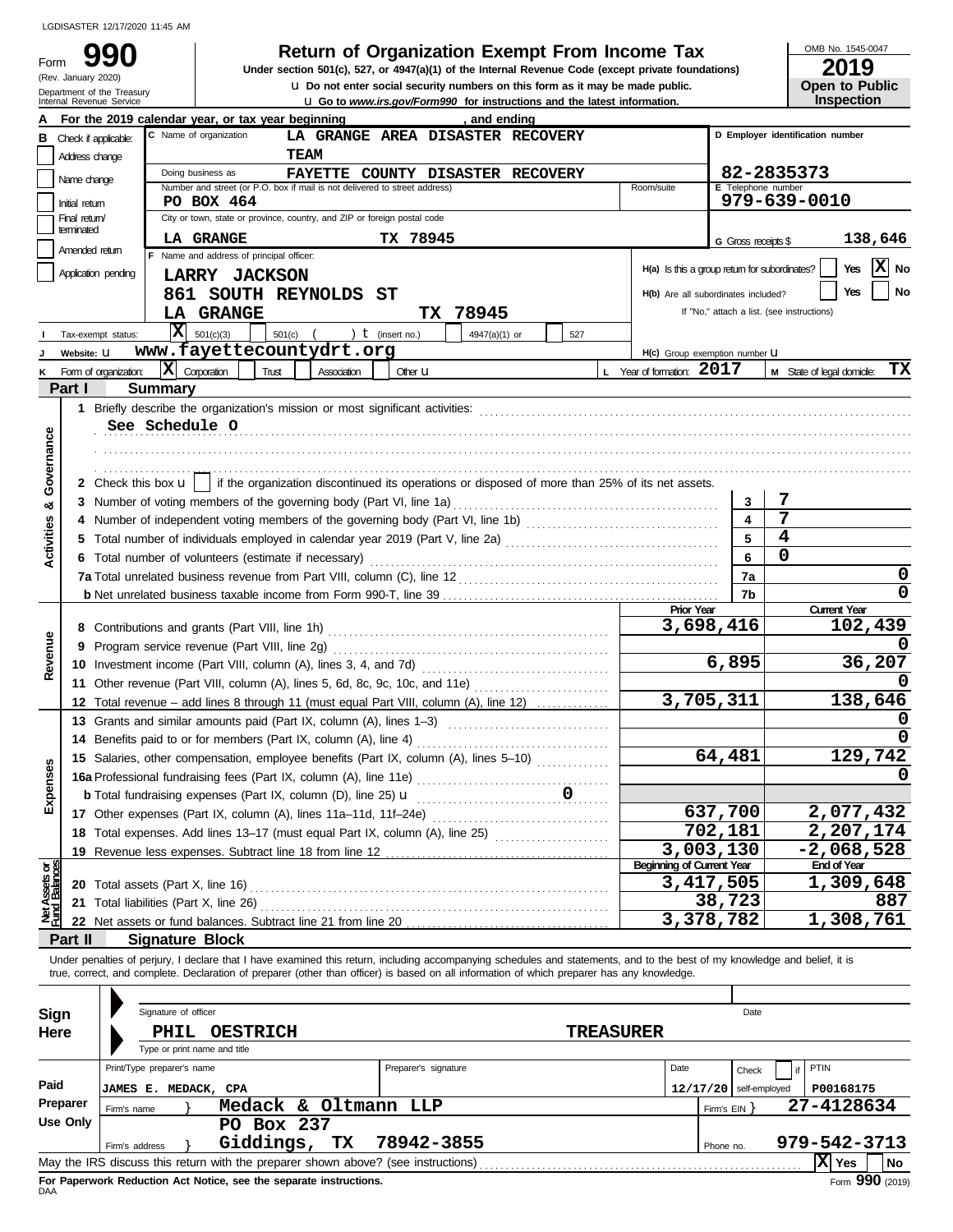|              | Form 990 (2019) LA GRANGE AREA DISASTER RECOVERY                                                                                                                   |                                        | 82-2835373  | Page 2                           |
|--------------|--------------------------------------------------------------------------------------------------------------------------------------------------------------------|----------------------------------------|-------------|----------------------------------|
|              | <b>Statement of Program Service Accomplishments</b><br>Part III                                                                                                    |                                        |             |                                  |
|              |                                                                                                                                                                    |                                        |             | $\mathbf{x}$                     |
|              | 1 Briefly describe the organization's mission:<br>See Schedule O                                                                                                   |                                        |             |                                  |
|              |                                                                                                                                                                    |                                        |             |                                  |
|              |                                                                                                                                                                    |                                        |             |                                  |
|              |                                                                                                                                                                    |                                        |             |                                  |
| $\mathbf{2}$ | Did the organization undertake any significant program services during the year which were not listed on the                                                       |                                        |             |                                  |
|              |                                                                                                                                                                    |                                        |             | $\vert$ $\vert$ Yes $\vert$ X No |
|              | If "Yes," describe these new services on Schedule O.                                                                                                               |                                        |             |                                  |
| 3            | Did the organization cease conducting, or make significant changes in how it conducts, any program                                                                 |                                        |             |                                  |
|              | services?                                                                                                                                                          |                                        |             | $\vert$   Yes $\vert$ X   No     |
|              | If "Yes," describe these changes on Schedule O.                                                                                                                    |                                        |             |                                  |
| 4            | Describe the organization's program service accomplishments for each of its three largest program services, as measured by                                         |                                        |             |                                  |
|              | expenses. Section 501(c)(3) and 501(c)(4) organizations are required to report the amount of grants and allocations to others,                                     |                                        |             |                                  |
|              | the total expenses, and revenue, if any, for each program service reported.                                                                                        |                                        |             |                                  |
|              |                                                                                                                                                                    |                                        |             |                                  |
|              | a (Code: ) (Expenses \$2,149,331 including grants of \$) (Revenue \$) (Revenue \$ To assist individuals and families in Fayette County, TX during the<br>4a (Code: |                                        |             |                                  |
|              | disaster recovery process.                                                                                                                                         |                                        |             |                                  |
|              |                                                                                                                                                                    |                                        |             |                                  |
|              |                                                                                                                                                                    |                                        |             |                                  |
|              |                                                                                                                                                                    |                                        |             |                                  |
|              |                                                                                                                                                                    |                                        |             |                                  |
|              |                                                                                                                                                                    |                                        |             |                                  |
|              |                                                                                                                                                                    |                                        |             |                                  |
|              |                                                                                                                                                                    |                                        |             |                                  |
|              |                                                                                                                                                                    |                                        |             |                                  |
|              |                                                                                                                                                                    |                                        |             |                                  |
|              |                                                                                                                                                                    |                                        |             |                                  |
|              |                                                                                                                                                                    |                                        |             |                                  |
|              | N/A                                                                                                                                                                |                                        |             |                                  |
|              |                                                                                                                                                                    |                                        |             |                                  |
|              |                                                                                                                                                                    |                                        |             |                                  |
|              |                                                                                                                                                                    |                                        |             |                                  |
|              |                                                                                                                                                                    |                                        |             |                                  |
|              |                                                                                                                                                                    |                                        |             |                                  |
|              |                                                                                                                                                                    |                                        |             |                                  |
|              |                                                                                                                                                                    |                                        |             |                                  |
|              |                                                                                                                                                                    |                                        |             |                                  |
|              |                                                                                                                                                                    |                                        |             |                                  |
|              |                                                                                                                                                                    |                                        |             |                                  |
|              | 4c (Code: (Code: ) (Expenses \$                                                                                                                                    |                                        |             |                                  |
|              | N/A                                                                                                                                                                |                                        |             |                                  |
|              |                                                                                                                                                                    |                                        |             |                                  |
|              |                                                                                                                                                                    |                                        |             |                                  |
|              |                                                                                                                                                                    |                                        |             |                                  |
|              |                                                                                                                                                                    |                                        |             |                                  |
|              |                                                                                                                                                                    |                                        |             |                                  |
|              |                                                                                                                                                                    |                                        |             |                                  |
|              |                                                                                                                                                                    |                                        |             |                                  |
|              |                                                                                                                                                                    |                                        |             |                                  |
|              |                                                                                                                                                                    |                                        |             |                                  |
|              |                                                                                                                                                                    |                                        |             |                                  |
|              | 4d Other program services (Describe on Schedule O.)                                                                                                                |                                        |             |                                  |
|              | (Expenses \$                                                                                                                                                       | including grants of $$$<br>2, 149, 331 | (Revenue \$ |                                  |
|              | 4e Total program service expenses <b>U</b>                                                                                                                         |                                        |             |                                  |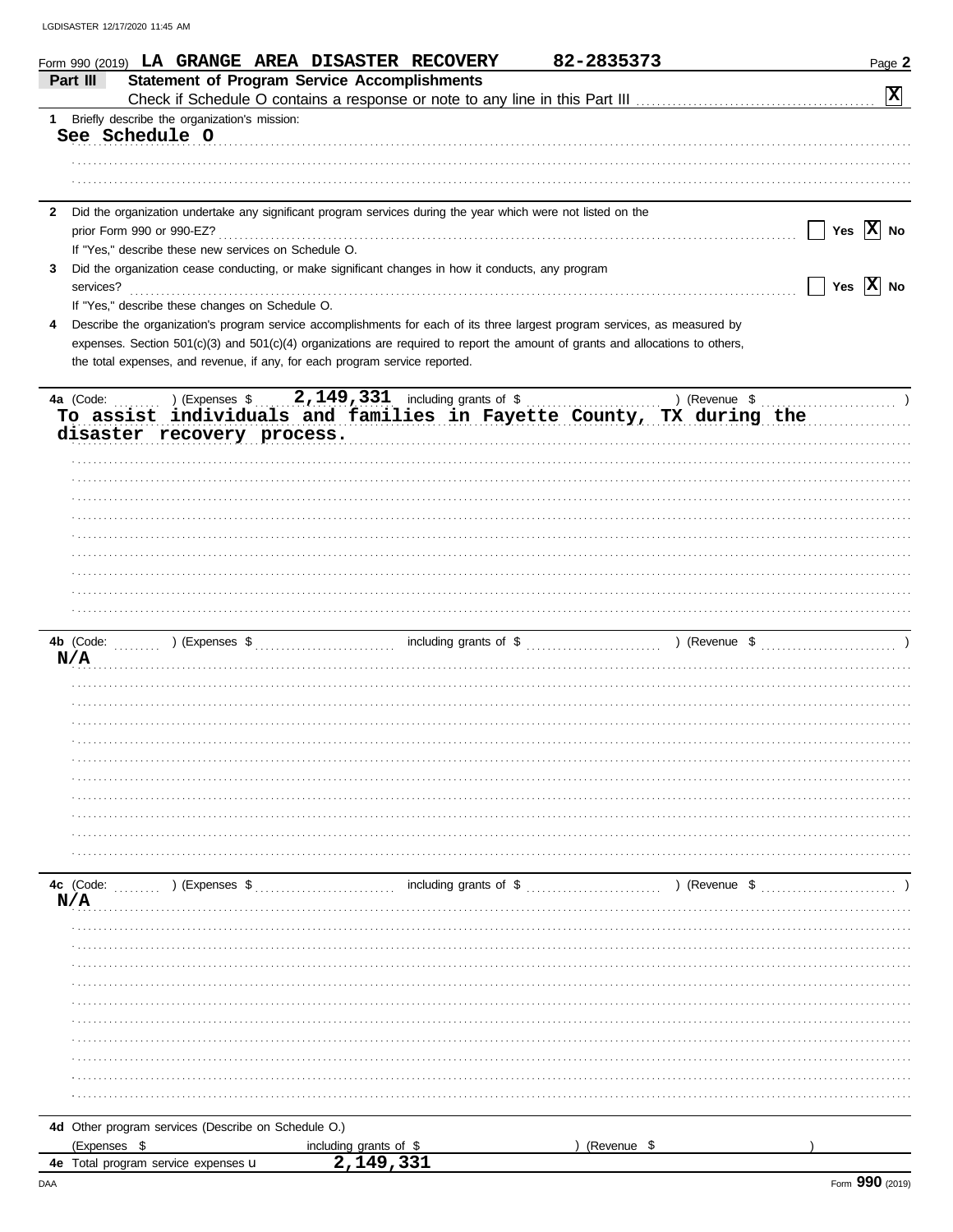| Form 990 (2019) | LA |                                        |  | <b>GRANGE AREA DISASTER RECOVERY</b> | 82-2835373 |  | Page: |
|-----------------|----|----------------------------------------|--|--------------------------------------|------------|--|-------|
| Part IV         |    | <b>Checklist of Required Schedules</b> |  |                                      |            |  |       |

|     |                                                                                                                                                                                                                                |                 | Yes | No |
|-----|--------------------------------------------------------------------------------------------------------------------------------------------------------------------------------------------------------------------------------|-----------------|-----|----|
| 1   | Is the organization described in section $501(c)(3)$ or $4947(a)(1)$ (other than a private foundation)? If "Yes,"                                                                                                              |                 |     |    |
|     | complete Schedule A                                                                                                                                                                                                            | 1               | x   |    |
| 2   |                                                                                                                                                                                                                                | $\overline{2}$  | X   |    |
| 3   | Did the organization engage in direct or indirect political campaign activities on behalf of or in opposition to                                                                                                               |                 |     |    |
|     |                                                                                                                                                                                                                                | 3               |     | x  |
| 4   | Section 501(c)(3) organizations. Did the organization engage in lobbying activities, or have a section 501(h)                                                                                                                  |                 |     |    |
|     | election in effect during the tax year? If "Yes," complete Schedule C, Part II                                                                                                                                                 | 4               |     | x  |
| 5   | Is the organization a section $501(c)(4)$ , $501(c)(5)$ , or $501(c)(6)$ organization that receives membership dues,                                                                                                           |                 |     |    |
|     | assessments, or similar amounts as defined in Revenue Procedure 98-19? If "Yes," complete Schedule C, Part III                                                                                                                 | 5               |     | x  |
| 6   | Did the organization maintain any donor advised funds or any similar funds or accounts for which donors                                                                                                                        |                 |     |    |
|     | have the right to provide advice on the distribution or investment of amounts in such funds or accounts? If                                                                                                                    |                 |     |    |
|     | "Yes," complete Schedule D, Part I                                                                                                                                                                                             | 6               |     | x  |
| 7   | Did the organization receive or hold a conservation easement, including easements to preserve open space,                                                                                                                      |                 |     |    |
|     | the environment, historic land areas, or historic structures? If "Yes," complete Schedule D, Part II                                                                                                                           | $\overline{7}$  |     | X. |
| 8   | Did the organization maintain collections of works of art, historical treasures, or other similar assets? If "Yes,"                                                                                                            |                 |     |    |
|     | complete Schedule D, Part III et al. (2008) and the complete Schedule D, Part III et al. (2009) and the complete Schedule D, Part III et al. (2009) and the complete Schedule D, Part III et al. (2009) and the complete Sched | 8               |     | X. |
| 9   | Did the organization report an amount in Part X, line 21, for escrow or custodial account liability, serve as a                                                                                                                |                 |     |    |
|     | custodian for amounts not listed in Part X; or provide credit counseling, debt management, credit repair, or                                                                                                                   |                 |     | x  |
|     |                                                                                                                                                                                                                                | 9               |     |    |
| 10  | Did the organization, directly or through a related organization, hold assets in donor-restricted endowments                                                                                                                   | 10              |     | X. |
| 11  |                                                                                                                                                                                                                                |                 |     |    |
|     | If the organization's answer to any of the following questions is "Yes," then complete Schedule D, Parts VI,<br>VII, VIII, IX, or X as applicable.                                                                             |                 |     |    |
|     | Did the organization report an amount for land, buildings, and equipment in Part X, line 10? If "Yes,"                                                                                                                         |                 |     |    |
| a   | complete Schedule D, Part VI                                                                                                                                                                                                   | 11a             | х   |    |
| b   | Did the organization report an amount for investments—other securities in Part X, line 12, that is 5% or more                                                                                                                  |                 |     |    |
|     |                                                                                                                                                                                                                                | 11b             |     | x  |
| c   | Did the organization report an amount for investments—program related in Part X, line 13, that is 5% or more                                                                                                                   |                 |     |    |
|     |                                                                                                                                                                                                                                | 11c             |     | X. |
| d   | Did the organization report an amount for other assets in Part X, line 15, that is 5% or more of its total assets                                                                                                              |                 |     |    |
|     |                                                                                                                                                                                                                                | 11d             | x   |    |
|     |                                                                                                                                                                                                                                | 11e             | x   |    |
| f   | Did the organization's separate or consolidated financial statements for the tax year include a footnote that addresses                                                                                                        |                 |     |    |
|     |                                                                                                                                                                                                                                | 11f             |     | X. |
| 12a | Did the organization obtain separate, independent audited financial statements for the tax year? If "Yes," complete                                                                                                            |                 |     |    |
|     |                                                                                                                                                                                                                                | 12a             |     | X. |
| b   | Was the organization included in consolidated, independent audited financial statements for the tax year? If                                                                                                                   |                 |     |    |
|     | "Yes," and if the organization answered "No" to line 12a, then completing Schedule D, Parts XI and XII is optional                                                                                                             | 12 <sub>b</sub> |     | X  |
| 13  |                                                                                                                                                                                                                                | 13              |     | x  |
| 14a |                                                                                                                                                                                                                                | 14a             |     | x  |
| b   | Did the organization have aggregate revenues or expenses of more than \$10,000 from grantmaking,                                                                                                                               |                 |     |    |
|     | fundraising, business, investment, and program service activities outside the United States, or aggregate                                                                                                                      |                 |     |    |
|     | foreign investments valued at \$100,000 or more? If "Yes," complete Schedule F, Parts I and IV [[[[[[[[[[[[[[[[                                                                                                                | 14b             |     | x  |
| 15  | Did the organization report on Part IX, column (A), line 3, more than \$5,000 of grants or other assistance to or                                                                                                              |                 |     |    |
|     | for any foreign organization? If "Yes," complete Schedule F, Parts II and IV                                                                                                                                                   | 15              |     | x  |
| 16  | Did the organization report on Part IX, column (A), line 3, more than \$5,000 of aggregate grants or other                                                                                                                     |                 |     |    |
|     |                                                                                                                                                                                                                                | 16              |     | x  |
| 17  | Did the organization report a total of more than \$15,000 of expenses for professional fundraising services on                                                                                                                 |                 |     |    |
|     |                                                                                                                                                                                                                                | 17              |     | x  |
| 18  | Did the organization report more than \$15,000 total of fundraising event gross income and contributions on                                                                                                                    |                 |     |    |
|     | Part VIII, lines 1c and 8a? If "Yes," complete Schedule G, Part II                                                                                                                                                             | 18              |     | x  |
| 19  | Did the organization report more than \$15,000 of gross income from gaming activities on Part VIII, line 9a?                                                                                                                   |                 |     |    |
|     |                                                                                                                                                                                                                                | 19              |     | x  |
| 20a | Did the organization operate one or more hospital facilities? If "Yes," complete Schedule H                                                                                                                                    | <b>20a</b>      |     | x  |
| b   |                                                                                                                                                                                                                                | 20 <sub>b</sub> |     |    |
| 21  | Did the organization report more than \$5,000 of grants or other assistance to any domestic organization or                                                                                                                    |                 |     |    |
|     |                                                                                                                                                                                                                                | 21              |     | x  |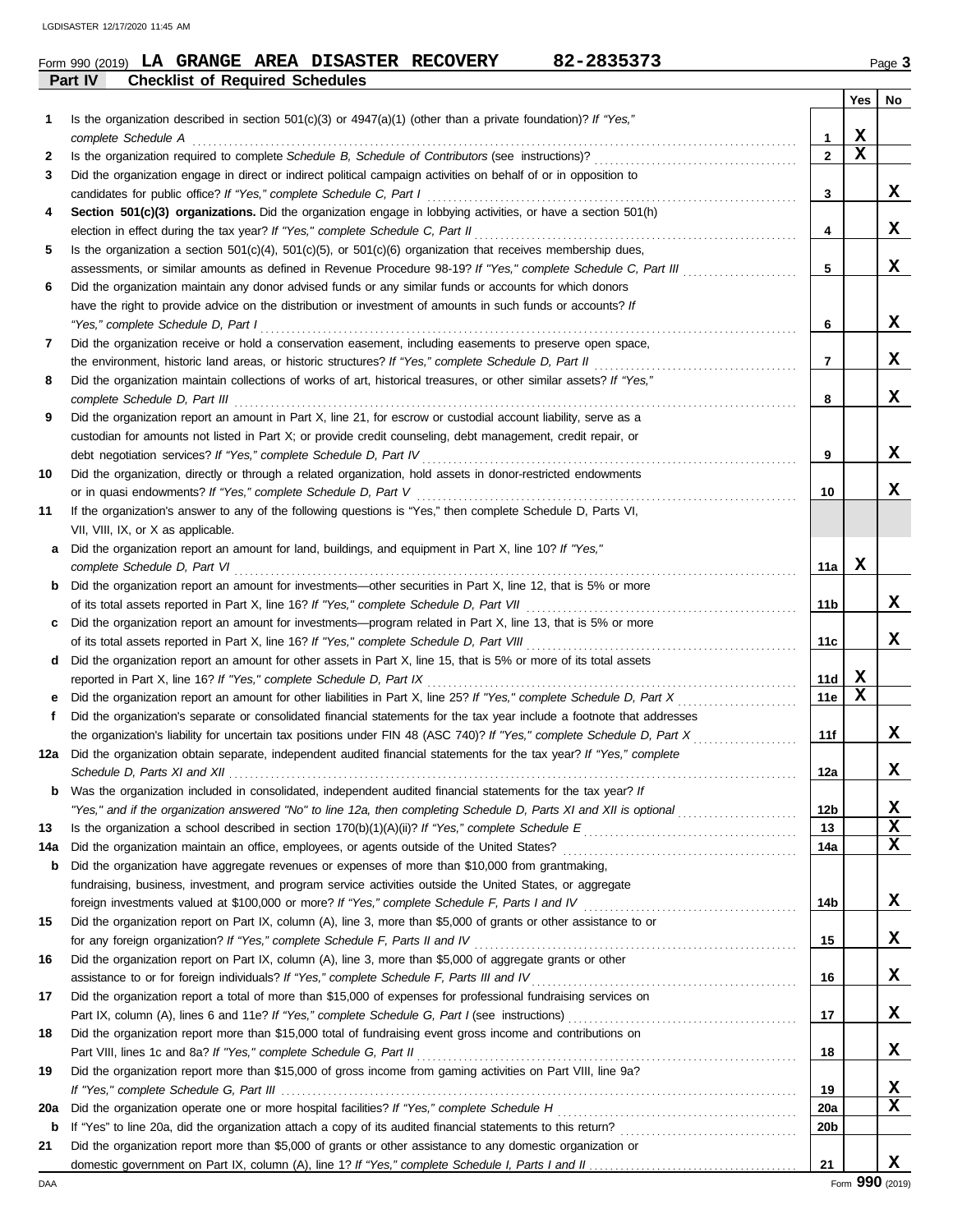|     | 82-2835373<br>Form 990 (2019) LA GRANGE AREA DISASTER RECOVERY<br><b>Checklist of Required Schedules (continued)</b><br>Part IV |            |     | Page 4      |
|-----|---------------------------------------------------------------------------------------------------------------------------------|------------|-----|-------------|
|     |                                                                                                                                 |            | Yes | No          |
| 22  | Did the organization report more than \$5,000 of grants or other assistance to or for domestic individuals on                   |            |     |             |
|     |                                                                                                                                 | 22         |     | X           |
| 23  | Did the organization answer "Yes" to Part VII, Section A, line 3, 4, or 5 about compensation of the                             |            |     |             |
|     | organization's current and former officers, directors, trustees, key employees, and highest compensated                         |            |     |             |
|     | employees? If "Yes," complete Schedule J                                                                                        | 23         |     | x           |
| 24a | Did the organization have a tax-exempt bond issue with an outstanding principal amount of more than                             |            |     |             |
|     | \$100,000 as of the last day of the year, that was issued after December 31, 2002? If "Yes," answer lines 24b                   |            |     |             |
|     | through 24d and complete Schedule K. If "No," go to line 25a                                                                    | 24a        |     | X           |
| b   | Did the organization invest any proceeds of tax-exempt bonds beyond a temporary period exception?                               | 24b        |     |             |
| c   | Did the organization maintain an escrow account other than a refunding escrow at any time during the year                       |            |     |             |
|     | to defease any tax-exempt bonds?                                                                                                | 24c        |     |             |
| d   |                                                                                                                                 | 24d        |     |             |
| 25a | Section 501(c)(3), 501(c)(4), and 501(c)(29) organizations. Did the organization engage in an excess benefit                    |            |     |             |
|     | transaction with a disqualified person during the year? If "Yes," complete Schedule L, Part I                                   | 25a        |     | X           |
| b   | Is the organization aware that it engaged in an excess benefit transaction with a disqualified person in a prior                |            |     |             |
|     | year, and that the transaction has not been reported on any of the organization's prior Forms 990 or 990-EZ?                    |            |     |             |
|     | If "Yes." complete Schedule L, Part I                                                                                           | 25b        |     | X           |
| 26  | Did the organization report any amount on Part X, line 5 or 22, for receivables from or payables to any current                 |            |     |             |
|     | or former officer, director, trustee, key employee, creator or founder, substantial contributor, or 35%                         |            |     |             |
|     | controlled entity or family member of any of these persons? If "Yes," complete Schedule L, Part II                              | 26         |     | X           |
| 27  | Did the organization provide a grant or other assistance to any current or former officer, director, trustee, key               |            |     |             |
|     | employee, creator or founder, substantial contributor or employee thereof, a grant selection committee                          |            |     |             |
|     | member, or to a 35% controlled entity (including an employee thereof) or family member of any of these                          |            |     |             |
|     | persons? If "Yes," complete Schedule L, Part III                                                                                | 27         |     | X           |
| 28  | Was the organization a party to a business transaction with one of the following parties (see Schedule L, Part                  |            |     |             |
|     | IV instructions, for applicable filing thresholds, conditions, and exceptions):                                                 |            |     |             |
| а   | A current or former officer, director, trustee, key employee, creator or founder, or substantial contributor? If                |            |     |             |
|     | "Yes," complete Schedule L, Part IV                                                                                             | 28a        |     | x           |
| b   | A family member of any individual described in line 28a? If "Yes," complete Schedule L, Part IV [[[[[[[[[[[[[[                  | 28b        |     | $\mathbf X$ |
| c   | A 35% controlled entity of one or more individuals and/or organizations described in lines 28a or 28b? If                       |            |     |             |
|     |                                                                                                                                 | 28c        |     | x           |
| 29  |                                                                                                                                 | 29         |     | $\mathbf x$ |
| 30  | Did the organization receive contributions of art, historical treasures, or other similar assets, or qualified                  |            |     |             |
|     | conservation contributions? If "Yes," complete Schedule M                                                                       | 30         |     | x           |
| 31  | Did the organization liquidate, terminate, or dissolve and cease operations? If "Yes," complete Schedule N, Part I              | 31         |     | x           |
| 32  | Did the organization sell, exchange, dispose of, or transfer more than 25% of its net assets? If "Yes,"                         |            |     |             |
|     | complete Schedule N, Part II                                                                                                    | 32         |     | x           |
| 33  | Did the organization own 100% of an entity disregarded as separate from the organization under Regulations                      |            |     |             |
|     | sections 301.7701-2 and 301.7701-3? If "Yes," complete Schedule R, Part I                                                       | 33         |     | x           |
| 34  | Was the organization related to any tax-exempt or taxable entity? If "Yes," complete Schedule R, Part II, III,                  |            |     |             |
|     | or IV, and Part V, line 1                                                                                                       | 34         |     | x           |
| 35a |                                                                                                                                 | <b>35a</b> |     | $\mathbf x$ |
| b   | If "Yes" to line 35a, did the organization receive any payment from or engage in any transaction with a                         |            |     |             |
|     |                                                                                                                                 | 35b        |     |             |
| 36  | Section 501(c)(3) organizations. Did the organization make any transfers to an exempt non-charitable                            |            |     |             |
|     | related organization? If "Yes," complete Schedule R, Part V, line 2                                                             | 36         |     | x           |
| 37  | Did the organization conduct more than 5% of its activities through an entity that is not a related organization                |            |     |             |
|     |                                                                                                                                 | 37         |     | x           |
| 38  | Did the organization complete Schedule O and provide explanations in Schedule O for Part VI, lines 11b and                      |            |     |             |
|     | 19? Note: All Form 990 filers are required to complete Schedule O.                                                              | 38         | X   |             |

|    |                                                                                                    |  |  | No |
|----|----------------------------------------------------------------------------------------------------|--|--|----|
| 1a | Enter the number reported in Box 3 of Form 1096. Enter -0- if not applicable                       |  |  |    |
|    | <b>b</b> Enter the number of Forms W-2G included in line 1a. Enter -0- if not applicable           |  |  |    |
|    | c Did the organization comply with backup withholding rules for reportable payments to vendors and |  |  |    |
|    | reportable gaming (gambling) winnings to prize winners?                                            |  |  |    |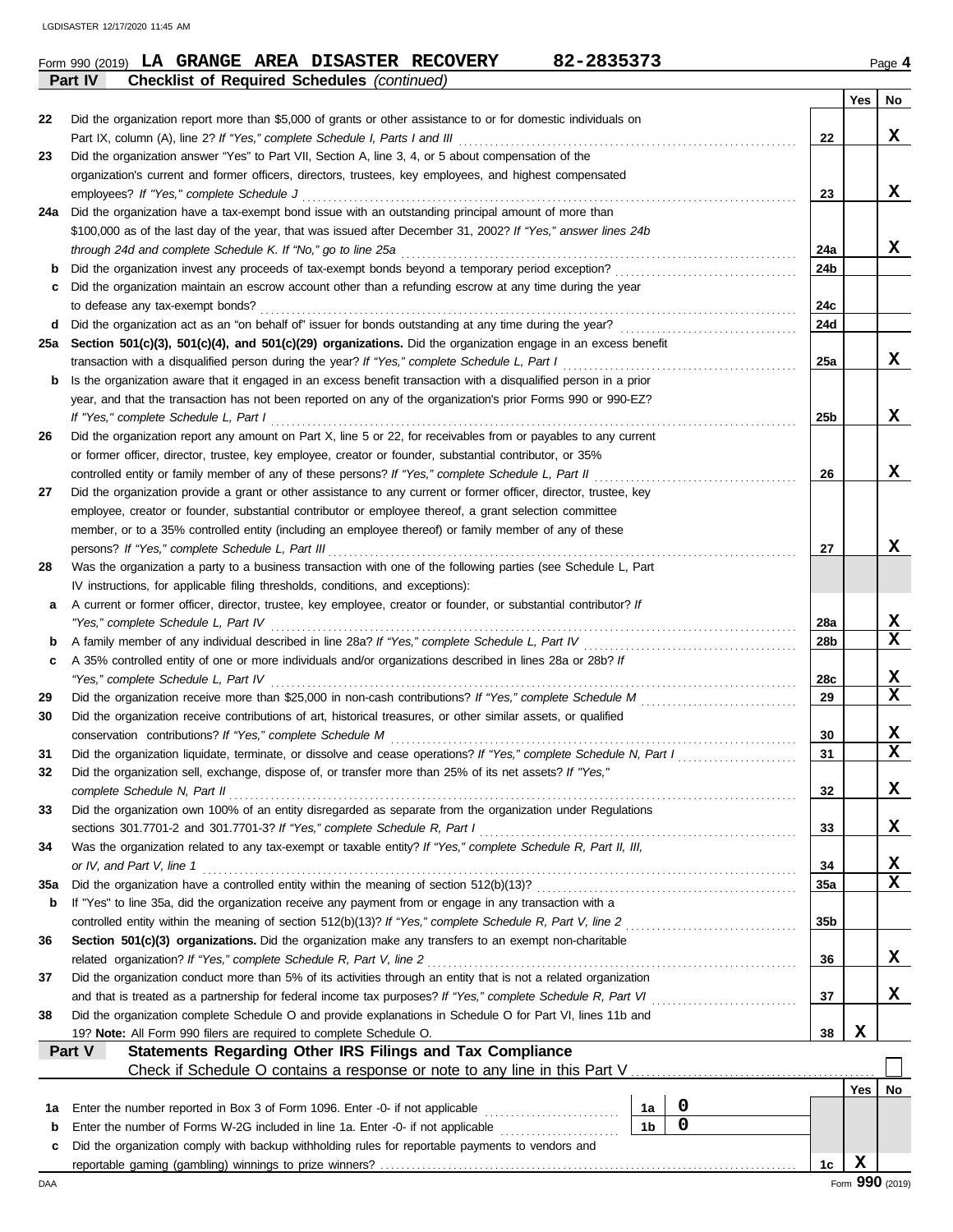| Statements Regarding Other IRS Filings and Tax Compliance (continued)<br>Part V<br>No<br>Yes  <br>2a Enter the number of employees reported on Form W-3, Transmittal of Wage and Tax<br>4<br>Statements, filed for the calendar year ending with or within the year covered by this return<br>2a<br>X<br>2 <sub>b</sub><br>If at least one is reported on line 2a, did the organization file all required federal employment tax returns?<br>b<br>Note: If the sum of lines 1a and 2a is greater than 250, you may be required to e-file (see instructions)<br>x<br>Did the organization have unrelated business gross income of \$1,000 or more during the year?<br>3a<br>За<br>3 <sub>b</sub><br>If "Yes," has it filed a Form 990-T for this year? If "No" to line 3b, provide an explanation on Schedule O<br>b<br>At any time during the calendar year, did the organization have an interest in, or a signature or other authority over,<br>4a<br>x<br>a financial account in a foreign country (such as a bank account, securities account, or other financial account)?<br>4a<br>If "Yes," enter the name of the foreign country <b>u</b><br>b<br>See instructions for filing requirements for FinCEN Form 114, Report of Foreign Bank and Financial Accounts (FBAR).<br>X<br>5a<br>5a<br>X<br>5 <sub>b</sub><br>Did any taxable party notify the organization that it was or is a party to a prohibited tax shelter transaction?<br>b<br>5c<br>If "Yes" to line 5a or 5b, did the organization file Form 8886-T?<br>c<br>Does the organization have annual gross receipts that are normally greater than \$100,000, and did the<br>6a<br>X<br>6a<br>If "Yes," did the organization include with every solicitation an express statement that such contributions or<br>b<br>gifts were not tax deductible?<br>6b<br>Organizations that may receive deductible contributions under section 170(c).<br>7<br>Did the organization receive a payment in excess of \$75 made partly as a contribution and partly for goods<br>а<br>and services provided to the payor?<br>7а<br>7b<br>b<br>Did the organization sell, exchange, or otherwise dispose of tangible personal property for which it was<br>с<br>7c<br>7d<br>d<br>7e<br>Did the organization receive any funds, directly or indirectly, to pay premiums on a personal benefit contract?<br>е<br>7f<br>Did the organization, during the year, pay premiums, directly or indirectly, on a personal benefit contract?<br>f<br>7g<br>If the organization received a contribution of qualified intellectual property, did the organization file Form 8899 as required?<br>g<br>If the organization received a contribution of cars, boats, airplanes, or other vehicles, did the organization file a Form 1098-C?<br>7h<br>h<br>Sponsoring organizations maintaining donor advised funds. Did a donor advised fund maintained by the<br>8<br>8<br>9<br>Sponsoring organizations maintaining donor advised funds.<br>Did the sponsoring organization make any taxable distributions under section 4966?<br>9а<br>а<br>Did the sponsoring organization make a distribution to a donor, donor advisor, or related person?<br>9b<br>b<br>Section 501(c)(7) organizations. Enter:<br>10<br> 10a <br>10 <sub>b</sub><br>Gross receipts, included on Form 990, Part VIII, line 12, for public use of club facilities<br>b<br>11<br>Section 501(c)(12) organizations. Enter:<br>11a<br>Gross income from members or shareholders<br>а<br>Gross income from other sources (Do not net amounts due or paid to other sources<br>b<br>11 <sub>b</sub><br>Section 4947(a)(1) non-exempt charitable trusts. Is the organization filing Form 990 in lieu of Form 1041?<br>12a<br>12a<br>12 <sub>b</sub><br>If "Yes," enter the amount of tax-exempt interest received or accrued during the year<br>b<br>Section 501(c)(29) qualified nonprofit health insurance issuers.<br>13<br>13a<br>a<br>Note: See the instructions for additional information the organization must report on Schedule O.<br>Enter the amount of reserves the organization is required to maintain by the states in which<br>b<br>13 <sub>b</sub><br>13 <sub>c</sub><br>Enter the amount of reserves on hand<br>c<br>X<br>14a<br>Did the organization receive any payments for indoor tanning services during the tax year?<br>14a<br>14b<br>If "Yes," has it filed a Form 720 to report these payments? If "No," provide an explanation on Schedule O<br>b |    | 82-2835373<br>Form 990 (2019) LA GRANGE AREA DISASTER RECOVERY                                                |  | Page 5 |
|------------------------------------------------------------------------------------------------------------------------------------------------------------------------------------------------------------------------------------------------------------------------------------------------------------------------------------------------------------------------------------------------------------------------------------------------------------------------------------------------------------------------------------------------------------------------------------------------------------------------------------------------------------------------------------------------------------------------------------------------------------------------------------------------------------------------------------------------------------------------------------------------------------------------------------------------------------------------------------------------------------------------------------------------------------------------------------------------------------------------------------------------------------------------------------------------------------------------------------------------------------------------------------------------------------------------------------------------------------------------------------------------------------------------------------------------------------------------------------------------------------------------------------------------------------------------------------------------------------------------------------------------------------------------------------------------------------------------------------------------------------------------------------------------------------------------------------------------------------------------------------------------------------------------------------------------------------------------------------------------------------------------------------------------------------------------------------------------------------------------------------------------------------------------------------------------------------------------------------------------------------------------------------------------------------------------------------------------------------------------------------------------------------------------------------------------------------------------------------------------------------------------------------------------------------------------------------------------------------------------------------------------------------------------------------------------------------------------------------------------------------------------------------------------------------------------------------------------------------------------------------------------------------------------------------------------------------------------------------------------------------------------------------------------------------------------------------------------------------------------------------------------------------------------------------------------------------------------------------------------------------------------------------------------------------------------------------------------------------------------------------------------------------------------------------------------------------------------------------------------------------------------------------------------------------------------------------------------------------------------------------------------------------------------------------------------------------------------------------------------------------------------------------------------------------------------------------------------------------------------------------------------------------------------------------------------------------------------------------------------------------------------------------------------------------------------------------------------------------------------------------------------------------------------------------------------------------------------------------------------------------------------------------------------------------------------------------------------------------------------------------------------------------------------------------------------------------------------------|----|---------------------------------------------------------------------------------------------------------------|--|--------|
|                                                                                                                                                                                                                                                                                                                                                                                                                                                                                                                                                                                                                                                                                                                                                                                                                                                                                                                                                                                                                                                                                                                                                                                                                                                                                                                                                                                                                                                                                                                                                                                                                                                                                                                                                                                                                                                                                                                                                                                                                                                                                                                                                                                                                                                                                                                                                                                                                                                                                                                                                                                                                                                                                                                                                                                                                                                                                                                                                                                                                                                                                                                                                                                                                                                                                                                                                                                                                                                                                                                                                                                                                                                                                                                                                                                                                                                                                                                                                                                                                                                                                                                                                                                                                                                                                                                                                                                                                                                                              |    |                                                                                                               |  |        |
|                                                                                                                                                                                                                                                                                                                                                                                                                                                                                                                                                                                                                                                                                                                                                                                                                                                                                                                                                                                                                                                                                                                                                                                                                                                                                                                                                                                                                                                                                                                                                                                                                                                                                                                                                                                                                                                                                                                                                                                                                                                                                                                                                                                                                                                                                                                                                                                                                                                                                                                                                                                                                                                                                                                                                                                                                                                                                                                                                                                                                                                                                                                                                                                                                                                                                                                                                                                                                                                                                                                                                                                                                                                                                                                                                                                                                                                                                                                                                                                                                                                                                                                                                                                                                                                                                                                                                                                                                                                                              |    |                                                                                                               |  |        |
|                                                                                                                                                                                                                                                                                                                                                                                                                                                                                                                                                                                                                                                                                                                                                                                                                                                                                                                                                                                                                                                                                                                                                                                                                                                                                                                                                                                                                                                                                                                                                                                                                                                                                                                                                                                                                                                                                                                                                                                                                                                                                                                                                                                                                                                                                                                                                                                                                                                                                                                                                                                                                                                                                                                                                                                                                                                                                                                                                                                                                                                                                                                                                                                                                                                                                                                                                                                                                                                                                                                                                                                                                                                                                                                                                                                                                                                                                                                                                                                                                                                                                                                                                                                                                                                                                                                                                                                                                                                                              |    |                                                                                                               |  |        |
|                                                                                                                                                                                                                                                                                                                                                                                                                                                                                                                                                                                                                                                                                                                                                                                                                                                                                                                                                                                                                                                                                                                                                                                                                                                                                                                                                                                                                                                                                                                                                                                                                                                                                                                                                                                                                                                                                                                                                                                                                                                                                                                                                                                                                                                                                                                                                                                                                                                                                                                                                                                                                                                                                                                                                                                                                                                                                                                                                                                                                                                                                                                                                                                                                                                                                                                                                                                                                                                                                                                                                                                                                                                                                                                                                                                                                                                                                                                                                                                                                                                                                                                                                                                                                                                                                                                                                                                                                                                                              |    |                                                                                                               |  |        |
|                                                                                                                                                                                                                                                                                                                                                                                                                                                                                                                                                                                                                                                                                                                                                                                                                                                                                                                                                                                                                                                                                                                                                                                                                                                                                                                                                                                                                                                                                                                                                                                                                                                                                                                                                                                                                                                                                                                                                                                                                                                                                                                                                                                                                                                                                                                                                                                                                                                                                                                                                                                                                                                                                                                                                                                                                                                                                                                                                                                                                                                                                                                                                                                                                                                                                                                                                                                                                                                                                                                                                                                                                                                                                                                                                                                                                                                                                                                                                                                                                                                                                                                                                                                                                                                                                                                                                                                                                                                                              |    |                                                                                                               |  |        |
|                                                                                                                                                                                                                                                                                                                                                                                                                                                                                                                                                                                                                                                                                                                                                                                                                                                                                                                                                                                                                                                                                                                                                                                                                                                                                                                                                                                                                                                                                                                                                                                                                                                                                                                                                                                                                                                                                                                                                                                                                                                                                                                                                                                                                                                                                                                                                                                                                                                                                                                                                                                                                                                                                                                                                                                                                                                                                                                                                                                                                                                                                                                                                                                                                                                                                                                                                                                                                                                                                                                                                                                                                                                                                                                                                                                                                                                                                                                                                                                                                                                                                                                                                                                                                                                                                                                                                                                                                                                                              |    |                                                                                                               |  |        |
|                                                                                                                                                                                                                                                                                                                                                                                                                                                                                                                                                                                                                                                                                                                                                                                                                                                                                                                                                                                                                                                                                                                                                                                                                                                                                                                                                                                                                                                                                                                                                                                                                                                                                                                                                                                                                                                                                                                                                                                                                                                                                                                                                                                                                                                                                                                                                                                                                                                                                                                                                                                                                                                                                                                                                                                                                                                                                                                                                                                                                                                                                                                                                                                                                                                                                                                                                                                                                                                                                                                                                                                                                                                                                                                                                                                                                                                                                                                                                                                                                                                                                                                                                                                                                                                                                                                                                                                                                                                                              |    |                                                                                                               |  |        |
|                                                                                                                                                                                                                                                                                                                                                                                                                                                                                                                                                                                                                                                                                                                                                                                                                                                                                                                                                                                                                                                                                                                                                                                                                                                                                                                                                                                                                                                                                                                                                                                                                                                                                                                                                                                                                                                                                                                                                                                                                                                                                                                                                                                                                                                                                                                                                                                                                                                                                                                                                                                                                                                                                                                                                                                                                                                                                                                                                                                                                                                                                                                                                                                                                                                                                                                                                                                                                                                                                                                                                                                                                                                                                                                                                                                                                                                                                                                                                                                                                                                                                                                                                                                                                                                                                                                                                                                                                                                                              |    |                                                                                                               |  |        |
|                                                                                                                                                                                                                                                                                                                                                                                                                                                                                                                                                                                                                                                                                                                                                                                                                                                                                                                                                                                                                                                                                                                                                                                                                                                                                                                                                                                                                                                                                                                                                                                                                                                                                                                                                                                                                                                                                                                                                                                                                                                                                                                                                                                                                                                                                                                                                                                                                                                                                                                                                                                                                                                                                                                                                                                                                                                                                                                                                                                                                                                                                                                                                                                                                                                                                                                                                                                                                                                                                                                                                                                                                                                                                                                                                                                                                                                                                                                                                                                                                                                                                                                                                                                                                                                                                                                                                                                                                                                                              |    |                                                                                                               |  |        |
|                                                                                                                                                                                                                                                                                                                                                                                                                                                                                                                                                                                                                                                                                                                                                                                                                                                                                                                                                                                                                                                                                                                                                                                                                                                                                                                                                                                                                                                                                                                                                                                                                                                                                                                                                                                                                                                                                                                                                                                                                                                                                                                                                                                                                                                                                                                                                                                                                                                                                                                                                                                                                                                                                                                                                                                                                                                                                                                                                                                                                                                                                                                                                                                                                                                                                                                                                                                                                                                                                                                                                                                                                                                                                                                                                                                                                                                                                                                                                                                                                                                                                                                                                                                                                                                                                                                                                                                                                                                                              |    |                                                                                                               |  |        |
|                                                                                                                                                                                                                                                                                                                                                                                                                                                                                                                                                                                                                                                                                                                                                                                                                                                                                                                                                                                                                                                                                                                                                                                                                                                                                                                                                                                                                                                                                                                                                                                                                                                                                                                                                                                                                                                                                                                                                                                                                                                                                                                                                                                                                                                                                                                                                                                                                                                                                                                                                                                                                                                                                                                                                                                                                                                                                                                                                                                                                                                                                                                                                                                                                                                                                                                                                                                                                                                                                                                                                                                                                                                                                                                                                                                                                                                                                                                                                                                                                                                                                                                                                                                                                                                                                                                                                                                                                                                                              |    |                                                                                                               |  |        |
|                                                                                                                                                                                                                                                                                                                                                                                                                                                                                                                                                                                                                                                                                                                                                                                                                                                                                                                                                                                                                                                                                                                                                                                                                                                                                                                                                                                                                                                                                                                                                                                                                                                                                                                                                                                                                                                                                                                                                                                                                                                                                                                                                                                                                                                                                                                                                                                                                                                                                                                                                                                                                                                                                                                                                                                                                                                                                                                                                                                                                                                                                                                                                                                                                                                                                                                                                                                                                                                                                                                                                                                                                                                                                                                                                                                                                                                                                                                                                                                                                                                                                                                                                                                                                                                                                                                                                                                                                                                                              |    |                                                                                                               |  |        |
|                                                                                                                                                                                                                                                                                                                                                                                                                                                                                                                                                                                                                                                                                                                                                                                                                                                                                                                                                                                                                                                                                                                                                                                                                                                                                                                                                                                                                                                                                                                                                                                                                                                                                                                                                                                                                                                                                                                                                                                                                                                                                                                                                                                                                                                                                                                                                                                                                                                                                                                                                                                                                                                                                                                                                                                                                                                                                                                                                                                                                                                                                                                                                                                                                                                                                                                                                                                                                                                                                                                                                                                                                                                                                                                                                                                                                                                                                                                                                                                                                                                                                                                                                                                                                                                                                                                                                                                                                                                                              |    |                                                                                                               |  |        |
|                                                                                                                                                                                                                                                                                                                                                                                                                                                                                                                                                                                                                                                                                                                                                                                                                                                                                                                                                                                                                                                                                                                                                                                                                                                                                                                                                                                                                                                                                                                                                                                                                                                                                                                                                                                                                                                                                                                                                                                                                                                                                                                                                                                                                                                                                                                                                                                                                                                                                                                                                                                                                                                                                                                                                                                                                                                                                                                                                                                                                                                                                                                                                                                                                                                                                                                                                                                                                                                                                                                                                                                                                                                                                                                                                                                                                                                                                                                                                                                                                                                                                                                                                                                                                                                                                                                                                                                                                                                                              |    |                                                                                                               |  |        |
|                                                                                                                                                                                                                                                                                                                                                                                                                                                                                                                                                                                                                                                                                                                                                                                                                                                                                                                                                                                                                                                                                                                                                                                                                                                                                                                                                                                                                                                                                                                                                                                                                                                                                                                                                                                                                                                                                                                                                                                                                                                                                                                                                                                                                                                                                                                                                                                                                                                                                                                                                                                                                                                                                                                                                                                                                                                                                                                                                                                                                                                                                                                                                                                                                                                                                                                                                                                                                                                                                                                                                                                                                                                                                                                                                                                                                                                                                                                                                                                                                                                                                                                                                                                                                                                                                                                                                                                                                                                                              |    |                                                                                                               |  |        |
|                                                                                                                                                                                                                                                                                                                                                                                                                                                                                                                                                                                                                                                                                                                                                                                                                                                                                                                                                                                                                                                                                                                                                                                                                                                                                                                                                                                                                                                                                                                                                                                                                                                                                                                                                                                                                                                                                                                                                                                                                                                                                                                                                                                                                                                                                                                                                                                                                                                                                                                                                                                                                                                                                                                                                                                                                                                                                                                                                                                                                                                                                                                                                                                                                                                                                                                                                                                                                                                                                                                                                                                                                                                                                                                                                                                                                                                                                                                                                                                                                                                                                                                                                                                                                                                                                                                                                                                                                                                                              |    |                                                                                                               |  |        |
|                                                                                                                                                                                                                                                                                                                                                                                                                                                                                                                                                                                                                                                                                                                                                                                                                                                                                                                                                                                                                                                                                                                                                                                                                                                                                                                                                                                                                                                                                                                                                                                                                                                                                                                                                                                                                                                                                                                                                                                                                                                                                                                                                                                                                                                                                                                                                                                                                                                                                                                                                                                                                                                                                                                                                                                                                                                                                                                                                                                                                                                                                                                                                                                                                                                                                                                                                                                                                                                                                                                                                                                                                                                                                                                                                                                                                                                                                                                                                                                                                                                                                                                                                                                                                                                                                                                                                                                                                                                                              |    |                                                                                                               |  |        |
|                                                                                                                                                                                                                                                                                                                                                                                                                                                                                                                                                                                                                                                                                                                                                                                                                                                                                                                                                                                                                                                                                                                                                                                                                                                                                                                                                                                                                                                                                                                                                                                                                                                                                                                                                                                                                                                                                                                                                                                                                                                                                                                                                                                                                                                                                                                                                                                                                                                                                                                                                                                                                                                                                                                                                                                                                                                                                                                                                                                                                                                                                                                                                                                                                                                                                                                                                                                                                                                                                                                                                                                                                                                                                                                                                                                                                                                                                                                                                                                                                                                                                                                                                                                                                                                                                                                                                                                                                                                                              |    |                                                                                                               |  |        |
|                                                                                                                                                                                                                                                                                                                                                                                                                                                                                                                                                                                                                                                                                                                                                                                                                                                                                                                                                                                                                                                                                                                                                                                                                                                                                                                                                                                                                                                                                                                                                                                                                                                                                                                                                                                                                                                                                                                                                                                                                                                                                                                                                                                                                                                                                                                                                                                                                                                                                                                                                                                                                                                                                                                                                                                                                                                                                                                                                                                                                                                                                                                                                                                                                                                                                                                                                                                                                                                                                                                                                                                                                                                                                                                                                                                                                                                                                                                                                                                                                                                                                                                                                                                                                                                                                                                                                                                                                                                                              |    |                                                                                                               |  |        |
|                                                                                                                                                                                                                                                                                                                                                                                                                                                                                                                                                                                                                                                                                                                                                                                                                                                                                                                                                                                                                                                                                                                                                                                                                                                                                                                                                                                                                                                                                                                                                                                                                                                                                                                                                                                                                                                                                                                                                                                                                                                                                                                                                                                                                                                                                                                                                                                                                                                                                                                                                                                                                                                                                                                                                                                                                                                                                                                                                                                                                                                                                                                                                                                                                                                                                                                                                                                                                                                                                                                                                                                                                                                                                                                                                                                                                                                                                                                                                                                                                                                                                                                                                                                                                                                                                                                                                                                                                                                                              |    |                                                                                                               |  |        |
|                                                                                                                                                                                                                                                                                                                                                                                                                                                                                                                                                                                                                                                                                                                                                                                                                                                                                                                                                                                                                                                                                                                                                                                                                                                                                                                                                                                                                                                                                                                                                                                                                                                                                                                                                                                                                                                                                                                                                                                                                                                                                                                                                                                                                                                                                                                                                                                                                                                                                                                                                                                                                                                                                                                                                                                                                                                                                                                                                                                                                                                                                                                                                                                                                                                                                                                                                                                                                                                                                                                                                                                                                                                                                                                                                                                                                                                                                                                                                                                                                                                                                                                                                                                                                                                                                                                                                                                                                                                                              |    |                                                                                                               |  |        |
|                                                                                                                                                                                                                                                                                                                                                                                                                                                                                                                                                                                                                                                                                                                                                                                                                                                                                                                                                                                                                                                                                                                                                                                                                                                                                                                                                                                                                                                                                                                                                                                                                                                                                                                                                                                                                                                                                                                                                                                                                                                                                                                                                                                                                                                                                                                                                                                                                                                                                                                                                                                                                                                                                                                                                                                                                                                                                                                                                                                                                                                                                                                                                                                                                                                                                                                                                                                                                                                                                                                                                                                                                                                                                                                                                                                                                                                                                                                                                                                                                                                                                                                                                                                                                                                                                                                                                                                                                                                                              |    |                                                                                                               |  |        |
|                                                                                                                                                                                                                                                                                                                                                                                                                                                                                                                                                                                                                                                                                                                                                                                                                                                                                                                                                                                                                                                                                                                                                                                                                                                                                                                                                                                                                                                                                                                                                                                                                                                                                                                                                                                                                                                                                                                                                                                                                                                                                                                                                                                                                                                                                                                                                                                                                                                                                                                                                                                                                                                                                                                                                                                                                                                                                                                                                                                                                                                                                                                                                                                                                                                                                                                                                                                                                                                                                                                                                                                                                                                                                                                                                                                                                                                                                                                                                                                                                                                                                                                                                                                                                                                                                                                                                                                                                                                                              |    |                                                                                                               |  |        |
|                                                                                                                                                                                                                                                                                                                                                                                                                                                                                                                                                                                                                                                                                                                                                                                                                                                                                                                                                                                                                                                                                                                                                                                                                                                                                                                                                                                                                                                                                                                                                                                                                                                                                                                                                                                                                                                                                                                                                                                                                                                                                                                                                                                                                                                                                                                                                                                                                                                                                                                                                                                                                                                                                                                                                                                                                                                                                                                                                                                                                                                                                                                                                                                                                                                                                                                                                                                                                                                                                                                                                                                                                                                                                                                                                                                                                                                                                                                                                                                                                                                                                                                                                                                                                                                                                                                                                                                                                                                                              |    |                                                                                                               |  |        |
|                                                                                                                                                                                                                                                                                                                                                                                                                                                                                                                                                                                                                                                                                                                                                                                                                                                                                                                                                                                                                                                                                                                                                                                                                                                                                                                                                                                                                                                                                                                                                                                                                                                                                                                                                                                                                                                                                                                                                                                                                                                                                                                                                                                                                                                                                                                                                                                                                                                                                                                                                                                                                                                                                                                                                                                                                                                                                                                                                                                                                                                                                                                                                                                                                                                                                                                                                                                                                                                                                                                                                                                                                                                                                                                                                                                                                                                                                                                                                                                                                                                                                                                                                                                                                                                                                                                                                                                                                                                                              |    |                                                                                                               |  |        |
|                                                                                                                                                                                                                                                                                                                                                                                                                                                                                                                                                                                                                                                                                                                                                                                                                                                                                                                                                                                                                                                                                                                                                                                                                                                                                                                                                                                                                                                                                                                                                                                                                                                                                                                                                                                                                                                                                                                                                                                                                                                                                                                                                                                                                                                                                                                                                                                                                                                                                                                                                                                                                                                                                                                                                                                                                                                                                                                                                                                                                                                                                                                                                                                                                                                                                                                                                                                                                                                                                                                                                                                                                                                                                                                                                                                                                                                                                                                                                                                                                                                                                                                                                                                                                                                                                                                                                                                                                                                                              |    |                                                                                                               |  |        |
|                                                                                                                                                                                                                                                                                                                                                                                                                                                                                                                                                                                                                                                                                                                                                                                                                                                                                                                                                                                                                                                                                                                                                                                                                                                                                                                                                                                                                                                                                                                                                                                                                                                                                                                                                                                                                                                                                                                                                                                                                                                                                                                                                                                                                                                                                                                                                                                                                                                                                                                                                                                                                                                                                                                                                                                                                                                                                                                                                                                                                                                                                                                                                                                                                                                                                                                                                                                                                                                                                                                                                                                                                                                                                                                                                                                                                                                                                                                                                                                                                                                                                                                                                                                                                                                                                                                                                                                                                                                                              |    |                                                                                                               |  |        |
|                                                                                                                                                                                                                                                                                                                                                                                                                                                                                                                                                                                                                                                                                                                                                                                                                                                                                                                                                                                                                                                                                                                                                                                                                                                                                                                                                                                                                                                                                                                                                                                                                                                                                                                                                                                                                                                                                                                                                                                                                                                                                                                                                                                                                                                                                                                                                                                                                                                                                                                                                                                                                                                                                                                                                                                                                                                                                                                                                                                                                                                                                                                                                                                                                                                                                                                                                                                                                                                                                                                                                                                                                                                                                                                                                                                                                                                                                                                                                                                                                                                                                                                                                                                                                                                                                                                                                                                                                                                                              |    |                                                                                                               |  |        |
|                                                                                                                                                                                                                                                                                                                                                                                                                                                                                                                                                                                                                                                                                                                                                                                                                                                                                                                                                                                                                                                                                                                                                                                                                                                                                                                                                                                                                                                                                                                                                                                                                                                                                                                                                                                                                                                                                                                                                                                                                                                                                                                                                                                                                                                                                                                                                                                                                                                                                                                                                                                                                                                                                                                                                                                                                                                                                                                                                                                                                                                                                                                                                                                                                                                                                                                                                                                                                                                                                                                                                                                                                                                                                                                                                                                                                                                                                                                                                                                                                                                                                                                                                                                                                                                                                                                                                                                                                                                                              |    |                                                                                                               |  |        |
|                                                                                                                                                                                                                                                                                                                                                                                                                                                                                                                                                                                                                                                                                                                                                                                                                                                                                                                                                                                                                                                                                                                                                                                                                                                                                                                                                                                                                                                                                                                                                                                                                                                                                                                                                                                                                                                                                                                                                                                                                                                                                                                                                                                                                                                                                                                                                                                                                                                                                                                                                                                                                                                                                                                                                                                                                                                                                                                                                                                                                                                                                                                                                                                                                                                                                                                                                                                                                                                                                                                                                                                                                                                                                                                                                                                                                                                                                                                                                                                                                                                                                                                                                                                                                                                                                                                                                                                                                                                                              |    |                                                                                                               |  |        |
|                                                                                                                                                                                                                                                                                                                                                                                                                                                                                                                                                                                                                                                                                                                                                                                                                                                                                                                                                                                                                                                                                                                                                                                                                                                                                                                                                                                                                                                                                                                                                                                                                                                                                                                                                                                                                                                                                                                                                                                                                                                                                                                                                                                                                                                                                                                                                                                                                                                                                                                                                                                                                                                                                                                                                                                                                                                                                                                                                                                                                                                                                                                                                                                                                                                                                                                                                                                                                                                                                                                                                                                                                                                                                                                                                                                                                                                                                                                                                                                                                                                                                                                                                                                                                                                                                                                                                                                                                                                                              |    |                                                                                                               |  |        |
|                                                                                                                                                                                                                                                                                                                                                                                                                                                                                                                                                                                                                                                                                                                                                                                                                                                                                                                                                                                                                                                                                                                                                                                                                                                                                                                                                                                                                                                                                                                                                                                                                                                                                                                                                                                                                                                                                                                                                                                                                                                                                                                                                                                                                                                                                                                                                                                                                                                                                                                                                                                                                                                                                                                                                                                                                                                                                                                                                                                                                                                                                                                                                                                                                                                                                                                                                                                                                                                                                                                                                                                                                                                                                                                                                                                                                                                                                                                                                                                                                                                                                                                                                                                                                                                                                                                                                                                                                                                                              |    |                                                                                                               |  |        |
|                                                                                                                                                                                                                                                                                                                                                                                                                                                                                                                                                                                                                                                                                                                                                                                                                                                                                                                                                                                                                                                                                                                                                                                                                                                                                                                                                                                                                                                                                                                                                                                                                                                                                                                                                                                                                                                                                                                                                                                                                                                                                                                                                                                                                                                                                                                                                                                                                                                                                                                                                                                                                                                                                                                                                                                                                                                                                                                                                                                                                                                                                                                                                                                                                                                                                                                                                                                                                                                                                                                                                                                                                                                                                                                                                                                                                                                                                                                                                                                                                                                                                                                                                                                                                                                                                                                                                                                                                                                                              |    |                                                                                                               |  |        |
|                                                                                                                                                                                                                                                                                                                                                                                                                                                                                                                                                                                                                                                                                                                                                                                                                                                                                                                                                                                                                                                                                                                                                                                                                                                                                                                                                                                                                                                                                                                                                                                                                                                                                                                                                                                                                                                                                                                                                                                                                                                                                                                                                                                                                                                                                                                                                                                                                                                                                                                                                                                                                                                                                                                                                                                                                                                                                                                                                                                                                                                                                                                                                                                                                                                                                                                                                                                                                                                                                                                                                                                                                                                                                                                                                                                                                                                                                                                                                                                                                                                                                                                                                                                                                                                                                                                                                                                                                                                                              |    |                                                                                                               |  |        |
|                                                                                                                                                                                                                                                                                                                                                                                                                                                                                                                                                                                                                                                                                                                                                                                                                                                                                                                                                                                                                                                                                                                                                                                                                                                                                                                                                                                                                                                                                                                                                                                                                                                                                                                                                                                                                                                                                                                                                                                                                                                                                                                                                                                                                                                                                                                                                                                                                                                                                                                                                                                                                                                                                                                                                                                                                                                                                                                                                                                                                                                                                                                                                                                                                                                                                                                                                                                                                                                                                                                                                                                                                                                                                                                                                                                                                                                                                                                                                                                                                                                                                                                                                                                                                                                                                                                                                                                                                                                                              |    |                                                                                                               |  |        |
|                                                                                                                                                                                                                                                                                                                                                                                                                                                                                                                                                                                                                                                                                                                                                                                                                                                                                                                                                                                                                                                                                                                                                                                                                                                                                                                                                                                                                                                                                                                                                                                                                                                                                                                                                                                                                                                                                                                                                                                                                                                                                                                                                                                                                                                                                                                                                                                                                                                                                                                                                                                                                                                                                                                                                                                                                                                                                                                                                                                                                                                                                                                                                                                                                                                                                                                                                                                                                                                                                                                                                                                                                                                                                                                                                                                                                                                                                                                                                                                                                                                                                                                                                                                                                                                                                                                                                                                                                                                                              |    |                                                                                                               |  |        |
|                                                                                                                                                                                                                                                                                                                                                                                                                                                                                                                                                                                                                                                                                                                                                                                                                                                                                                                                                                                                                                                                                                                                                                                                                                                                                                                                                                                                                                                                                                                                                                                                                                                                                                                                                                                                                                                                                                                                                                                                                                                                                                                                                                                                                                                                                                                                                                                                                                                                                                                                                                                                                                                                                                                                                                                                                                                                                                                                                                                                                                                                                                                                                                                                                                                                                                                                                                                                                                                                                                                                                                                                                                                                                                                                                                                                                                                                                                                                                                                                                                                                                                                                                                                                                                                                                                                                                                                                                                                                              |    |                                                                                                               |  |        |
|                                                                                                                                                                                                                                                                                                                                                                                                                                                                                                                                                                                                                                                                                                                                                                                                                                                                                                                                                                                                                                                                                                                                                                                                                                                                                                                                                                                                                                                                                                                                                                                                                                                                                                                                                                                                                                                                                                                                                                                                                                                                                                                                                                                                                                                                                                                                                                                                                                                                                                                                                                                                                                                                                                                                                                                                                                                                                                                                                                                                                                                                                                                                                                                                                                                                                                                                                                                                                                                                                                                                                                                                                                                                                                                                                                                                                                                                                                                                                                                                                                                                                                                                                                                                                                                                                                                                                                                                                                                                              |    |                                                                                                               |  |        |
|                                                                                                                                                                                                                                                                                                                                                                                                                                                                                                                                                                                                                                                                                                                                                                                                                                                                                                                                                                                                                                                                                                                                                                                                                                                                                                                                                                                                                                                                                                                                                                                                                                                                                                                                                                                                                                                                                                                                                                                                                                                                                                                                                                                                                                                                                                                                                                                                                                                                                                                                                                                                                                                                                                                                                                                                                                                                                                                                                                                                                                                                                                                                                                                                                                                                                                                                                                                                                                                                                                                                                                                                                                                                                                                                                                                                                                                                                                                                                                                                                                                                                                                                                                                                                                                                                                                                                                                                                                                                              |    |                                                                                                               |  |        |
|                                                                                                                                                                                                                                                                                                                                                                                                                                                                                                                                                                                                                                                                                                                                                                                                                                                                                                                                                                                                                                                                                                                                                                                                                                                                                                                                                                                                                                                                                                                                                                                                                                                                                                                                                                                                                                                                                                                                                                                                                                                                                                                                                                                                                                                                                                                                                                                                                                                                                                                                                                                                                                                                                                                                                                                                                                                                                                                                                                                                                                                                                                                                                                                                                                                                                                                                                                                                                                                                                                                                                                                                                                                                                                                                                                                                                                                                                                                                                                                                                                                                                                                                                                                                                                                                                                                                                                                                                                                                              |    |                                                                                                               |  |        |
|                                                                                                                                                                                                                                                                                                                                                                                                                                                                                                                                                                                                                                                                                                                                                                                                                                                                                                                                                                                                                                                                                                                                                                                                                                                                                                                                                                                                                                                                                                                                                                                                                                                                                                                                                                                                                                                                                                                                                                                                                                                                                                                                                                                                                                                                                                                                                                                                                                                                                                                                                                                                                                                                                                                                                                                                                                                                                                                                                                                                                                                                                                                                                                                                                                                                                                                                                                                                                                                                                                                                                                                                                                                                                                                                                                                                                                                                                                                                                                                                                                                                                                                                                                                                                                                                                                                                                                                                                                                                              |    |                                                                                                               |  |        |
|                                                                                                                                                                                                                                                                                                                                                                                                                                                                                                                                                                                                                                                                                                                                                                                                                                                                                                                                                                                                                                                                                                                                                                                                                                                                                                                                                                                                                                                                                                                                                                                                                                                                                                                                                                                                                                                                                                                                                                                                                                                                                                                                                                                                                                                                                                                                                                                                                                                                                                                                                                                                                                                                                                                                                                                                                                                                                                                                                                                                                                                                                                                                                                                                                                                                                                                                                                                                                                                                                                                                                                                                                                                                                                                                                                                                                                                                                                                                                                                                                                                                                                                                                                                                                                                                                                                                                                                                                                                                              |    |                                                                                                               |  |        |
|                                                                                                                                                                                                                                                                                                                                                                                                                                                                                                                                                                                                                                                                                                                                                                                                                                                                                                                                                                                                                                                                                                                                                                                                                                                                                                                                                                                                                                                                                                                                                                                                                                                                                                                                                                                                                                                                                                                                                                                                                                                                                                                                                                                                                                                                                                                                                                                                                                                                                                                                                                                                                                                                                                                                                                                                                                                                                                                                                                                                                                                                                                                                                                                                                                                                                                                                                                                                                                                                                                                                                                                                                                                                                                                                                                                                                                                                                                                                                                                                                                                                                                                                                                                                                                                                                                                                                                                                                                                                              |    |                                                                                                               |  |        |
|                                                                                                                                                                                                                                                                                                                                                                                                                                                                                                                                                                                                                                                                                                                                                                                                                                                                                                                                                                                                                                                                                                                                                                                                                                                                                                                                                                                                                                                                                                                                                                                                                                                                                                                                                                                                                                                                                                                                                                                                                                                                                                                                                                                                                                                                                                                                                                                                                                                                                                                                                                                                                                                                                                                                                                                                                                                                                                                                                                                                                                                                                                                                                                                                                                                                                                                                                                                                                                                                                                                                                                                                                                                                                                                                                                                                                                                                                                                                                                                                                                                                                                                                                                                                                                                                                                                                                                                                                                                                              |    |                                                                                                               |  |        |
|                                                                                                                                                                                                                                                                                                                                                                                                                                                                                                                                                                                                                                                                                                                                                                                                                                                                                                                                                                                                                                                                                                                                                                                                                                                                                                                                                                                                                                                                                                                                                                                                                                                                                                                                                                                                                                                                                                                                                                                                                                                                                                                                                                                                                                                                                                                                                                                                                                                                                                                                                                                                                                                                                                                                                                                                                                                                                                                                                                                                                                                                                                                                                                                                                                                                                                                                                                                                                                                                                                                                                                                                                                                                                                                                                                                                                                                                                                                                                                                                                                                                                                                                                                                                                                                                                                                                                                                                                                                                              |    |                                                                                                               |  |        |
|                                                                                                                                                                                                                                                                                                                                                                                                                                                                                                                                                                                                                                                                                                                                                                                                                                                                                                                                                                                                                                                                                                                                                                                                                                                                                                                                                                                                                                                                                                                                                                                                                                                                                                                                                                                                                                                                                                                                                                                                                                                                                                                                                                                                                                                                                                                                                                                                                                                                                                                                                                                                                                                                                                                                                                                                                                                                                                                                                                                                                                                                                                                                                                                                                                                                                                                                                                                                                                                                                                                                                                                                                                                                                                                                                                                                                                                                                                                                                                                                                                                                                                                                                                                                                                                                                                                                                                                                                                                                              |    |                                                                                                               |  |        |
|                                                                                                                                                                                                                                                                                                                                                                                                                                                                                                                                                                                                                                                                                                                                                                                                                                                                                                                                                                                                                                                                                                                                                                                                                                                                                                                                                                                                                                                                                                                                                                                                                                                                                                                                                                                                                                                                                                                                                                                                                                                                                                                                                                                                                                                                                                                                                                                                                                                                                                                                                                                                                                                                                                                                                                                                                                                                                                                                                                                                                                                                                                                                                                                                                                                                                                                                                                                                                                                                                                                                                                                                                                                                                                                                                                                                                                                                                                                                                                                                                                                                                                                                                                                                                                                                                                                                                                                                                                                                              |    |                                                                                                               |  |        |
|                                                                                                                                                                                                                                                                                                                                                                                                                                                                                                                                                                                                                                                                                                                                                                                                                                                                                                                                                                                                                                                                                                                                                                                                                                                                                                                                                                                                                                                                                                                                                                                                                                                                                                                                                                                                                                                                                                                                                                                                                                                                                                                                                                                                                                                                                                                                                                                                                                                                                                                                                                                                                                                                                                                                                                                                                                                                                                                                                                                                                                                                                                                                                                                                                                                                                                                                                                                                                                                                                                                                                                                                                                                                                                                                                                                                                                                                                                                                                                                                                                                                                                                                                                                                                                                                                                                                                                                                                                                                              |    |                                                                                                               |  |        |
|                                                                                                                                                                                                                                                                                                                                                                                                                                                                                                                                                                                                                                                                                                                                                                                                                                                                                                                                                                                                                                                                                                                                                                                                                                                                                                                                                                                                                                                                                                                                                                                                                                                                                                                                                                                                                                                                                                                                                                                                                                                                                                                                                                                                                                                                                                                                                                                                                                                                                                                                                                                                                                                                                                                                                                                                                                                                                                                                                                                                                                                                                                                                                                                                                                                                                                                                                                                                                                                                                                                                                                                                                                                                                                                                                                                                                                                                                                                                                                                                                                                                                                                                                                                                                                                                                                                                                                                                                                                                              |    |                                                                                                               |  |        |
|                                                                                                                                                                                                                                                                                                                                                                                                                                                                                                                                                                                                                                                                                                                                                                                                                                                                                                                                                                                                                                                                                                                                                                                                                                                                                                                                                                                                                                                                                                                                                                                                                                                                                                                                                                                                                                                                                                                                                                                                                                                                                                                                                                                                                                                                                                                                                                                                                                                                                                                                                                                                                                                                                                                                                                                                                                                                                                                                                                                                                                                                                                                                                                                                                                                                                                                                                                                                                                                                                                                                                                                                                                                                                                                                                                                                                                                                                                                                                                                                                                                                                                                                                                                                                                                                                                                                                                                                                                                                              |    |                                                                                                               |  |        |
|                                                                                                                                                                                                                                                                                                                                                                                                                                                                                                                                                                                                                                                                                                                                                                                                                                                                                                                                                                                                                                                                                                                                                                                                                                                                                                                                                                                                                                                                                                                                                                                                                                                                                                                                                                                                                                                                                                                                                                                                                                                                                                                                                                                                                                                                                                                                                                                                                                                                                                                                                                                                                                                                                                                                                                                                                                                                                                                                                                                                                                                                                                                                                                                                                                                                                                                                                                                                                                                                                                                                                                                                                                                                                                                                                                                                                                                                                                                                                                                                                                                                                                                                                                                                                                                                                                                                                                                                                                                                              | 15 | Is the organization subject to the section 4960 tax on payment(s) of more than \$1,000,000 in remuneration or |  |        |

excess parachute payment(s) during the year? . . . . . . . . . . . . . . . . . . . . . . . . . . . . . . . . . . . . . . . . . . . . . . . . . . . . . . . . . . . . . . . . . . . . . . . . . . . . . . . . . . . . . . . . . .

**X**

**X**

**15**

**16**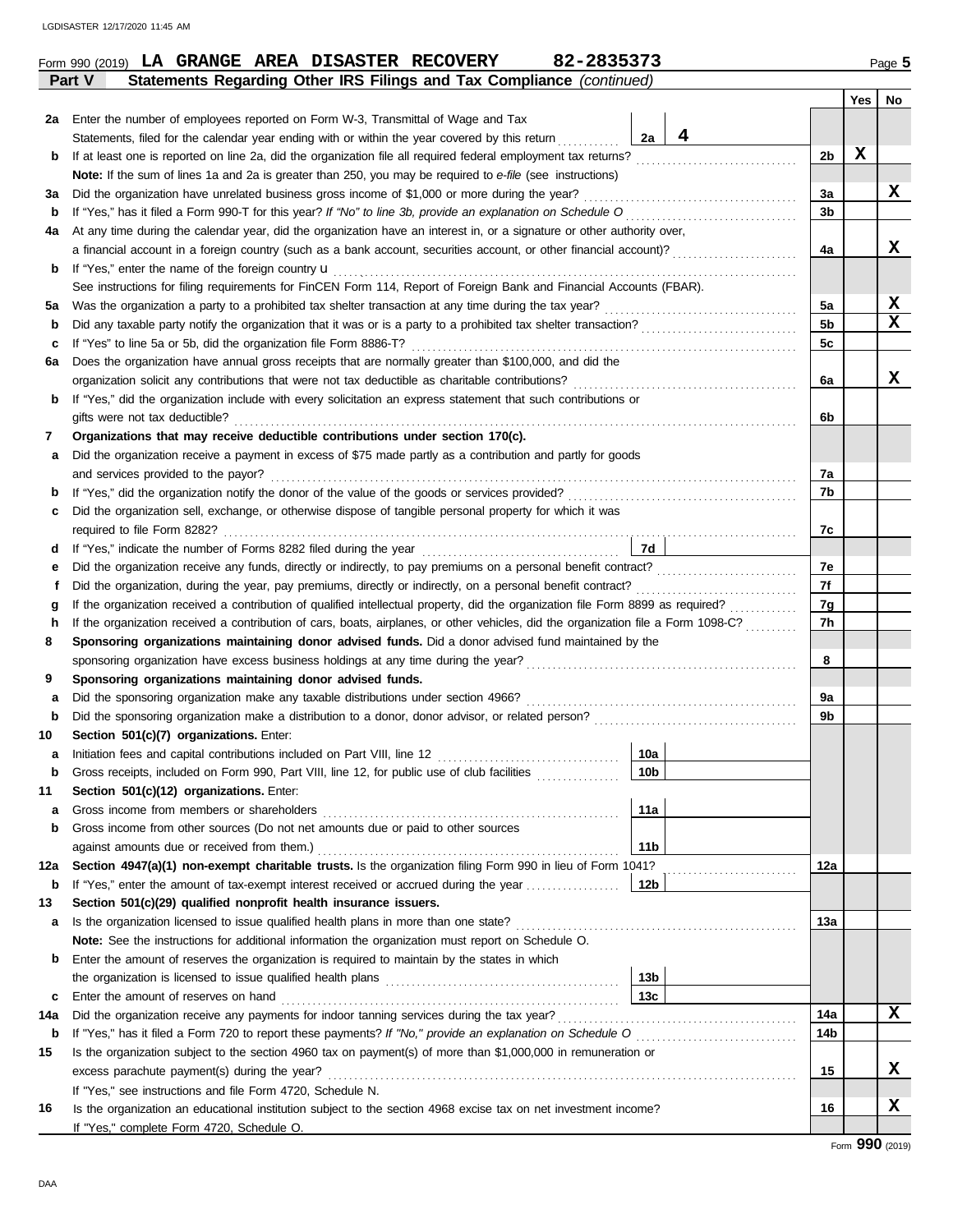|        | Part VI<br>Governance, Management, and Disclosure For each "Yes" response to lines 2 through 7b below, and for a "No"               |                 |             |                  |
|--------|-------------------------------------------------------------------------------------------------------------------------------------|-----------------|-------------|------------------|
|        | response to line 8a, 8b, or 10b below, describe the circumstances, processes, or changes on Schedule O. See instructions.           |                 |             | x                |
|        | Section A. Governing Body and Management                                                                                            |                 |             |                  |
|        |                                                                                                                                     |                 | Yes         | No               |
| 1a     | Enter the number of voting members of the governing body at the end of the tax year<br>1a                                           |                 |             |                  |
|        | If there are material differences in voting rights among members of the governing body, or                                          |                 |             |                  |
|        | if the governing body delegated broad authority to an executive committee or similar                                                |                 |             |                  |
|        | committee, explain on Schedule O.                                                                                                   |                 |             |                  |
| b      | 7<br>1b<br>Enter the number of voting members included on line 1a, above, who are independent                                       |                 |             |                  |
| 2      | Did any officer, director, trustee, or key employee have a family relationship or a business relationship with                      |                 |             |                  |
|        | any other officer, director, trustee, or key employee?                                                                              | $\mathbf{2}$    |             | X.               |
| 3      | Did the organization delegate control over management duties customarily performed by or under the direct                           |                 |             | x                |
|        | supervision of officers, directors, trustees, or key employees to a management company or other person?                             | 3<br>4          |             | $\mathbf x$      |
| 4<br>5 |                                                                                                                                     | 5               |             | $\mathbf x$      |
| 6      | Did the organization have members or stockholders?                                                                                  | 6               |             | $\mathbf x$      |
| 7a     | Did the organization have members, stockholders, or other persons who had the power to elect or appoint                             |                 |             |                  |
|        | one or more members of the governing body?                                                                                          | 7a              |             | X.               |
| b      | Are any governance decisions of the organization reserved to (or subject to approval by) members,                                   |                 |             |                  |
|        | stockholders, or persons other than the governing body?                                                                             | 7b              |             | x                |
| 8      | Did the organization contemporaneously document the meetings held or written actions undertaken during the year by the following:   |                 |             |                  |
| а      | The governing body?                                                                                                                 | 8a              | x           |                  |
| b      | Each committee with authority to act on behalf of the governing body?                                                               | 8b              | $\mathbf x$ |                  |
| 9      | Is there any officer, director, trustee, or key employee listed in Part VII, Section A, who cannot be reached at                    |                 |             |                  |
|        |                                                                                                                                     | 9               |             | x                |
|        | Section B. Policies (This Section B requests information about policies not required by the Internal Revenue Code.)                 |                 |             |                  |
|        |                                                                                                                                     |                 | Yes         | No               |
| 10a    | Did the organization have local chapters, branches, or affiliates?                                                                  | <b>10a</b>      |             | x                |
| b      | If "Yes," did the organization have written policies and procedures governing the activities of such chapters,                      |                 |             |                  |
|        |                                                                                                                                     | 10 <sub>b</sub> |             |                  |
| 11a    | Has the organization provided a complete copy of this Form 990 to all members of its governing body before filing the form?         | 11a             | х           |                  |
| b      | Describe in Schedule O the process, if any, used by the organization to review this Form 990.                                       |                 |             |                  |
| 12a    | Did the organization have a written conflict of interest policy? If "No," go to line 13                                             | 12a             |             | X.               |
| b      | Were officers, directors, or trustees, and key employees required to disclose annually interests that could give rise to conflicts? | 12b             |             |                  |
| c      | Did the organization regularly and consistently monitor and enforce compliance with the policy? If "Yes,"                           |                 |             |                  |
|        | describe in Schedule O how this was done                                                                                            | 12c             |             |                  |
|        | Did the organization have a written whistleblower policy?                                                                           | 13              |             | X<br>$\mathbf x$ |
| 14     | Did the organization have a written document retention and destruction policy?                                                      | 14              |             |                  |
| 15     | Did the process for determining compensation of the following persons include a review and approval by                              |                 |             |                  |
|        | independent persons, comparability data, and contemporaneous substantiation of the deliberation and decision?                       |                 |             | X                |
| a      | Other officers or key employees of the organization                                                                                 | 15a             |             | X                |
| b      | If "Yes" to line 15a or 15b, describe the process in Schedule O (see instructions).                                                 | 15b             |             |                  |
| 16a    | Did the organization invest in, contribute assets to, or participate in a joint venture or similar arrangement                      |                 |             |                  |
|        | with a taxable entity during the year?                                                                                              | 16a             |             | x                |
| b      | If "Yes," did the organization follow a written policy or procedure requiring the organization to evaluate its                      |                 |             |                  |
|        | participation in joint venture arrangements under applicable federal tax law, and take steps to safeguard the                       |                 |             |                  |
|        |                                                                                                                                     | 16b             |             |                  |
|        | <b>Section C. Disclosure</b>                                                                                                        |                 |             |                  |
| 17     | List the states with which a copy of this Form 990 is required to be filed $\mathbf u$ None                                         |                 |             |                  |
| 18     | Section 6104 requires an organization to make its Forms 1023 (1024 or 1024-A, if applicable), 990, and 990-T (Section 501(c)        |                 |             |                  |
|        | (3) sonly) available for public inspection. Indicate how you made these available. Check all that apply.                            |                 |             |                  |
|        | IХI<br>Own website<br>Another's website<br>  Upon request<br>Other (explain on Schedule O)                                          |                 |             |                  |
| 19     | Describe on Schedule O whether (and if so, how) the organization made its governing documents, conflict of interest policy, and     |                 |             |                  |
|        | financial statements available to the public during the tax year.                                                                   |                 |             |                  |
| 20     | State the name, address, and telephone number of the person who possesses the organization's books and records u                    |                 |             |                  |
|        | 861 South Reynolds St<br>La Grange Area Disaster Recovery                                                                           |                 |             |                  |
|        | 78945<br>TX .<br>La Grange                                                                                                          | 979-429-2939    |             |                  |
| DAA    |                                                                                                                                     |                 |             | Form 990 (2019)  |

**Form 990 (2019) LA GRANGE AREA DISASTER RECOVERY 82-2835373** Page 6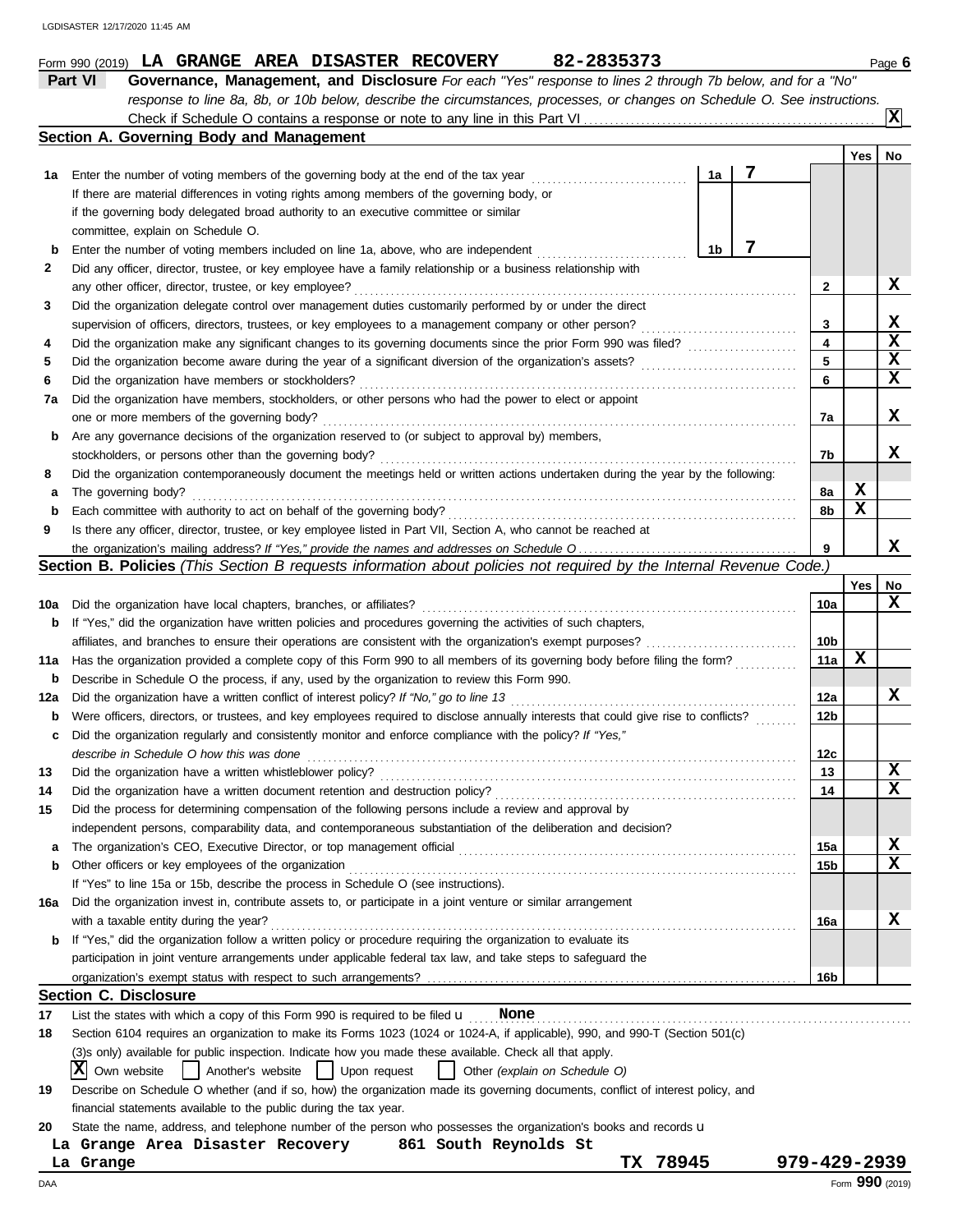|                          |                                | Form 990 (2019) LA GRANGE AREA DISASTER RECOVERY                                  | 82-2835373                                                                                                                                  |                                                                                                  | Page 7 |
|--------------------------|--------------------------------|-----------------------------------------------------------------------------------|---------------------------------------------------------------------------------------------------------------------------------------------|--------------------------------------------------------------------------------------------------|--------|
| Part VII                 |                                |                                                                                   |                                                                                                                                             | Compensation of Officers, Directors, Trustees, Key Employees, Highest Compensated Employees, and |        |
|                          | <b>Independent Contractors</b> |                                                                                   |                                                                                                                                             |                                                                                                  |        |
|                          |                                |                                                                                   |                                                                                                                                             |                                                                                                  |        |
| Section A.               |                                |                                                                                   | Officers, Directors, Trustees, Key Employees, and Highest Compensated Employees                                                             |                                                                                                  |        |
| organization's tax year. |                                |                                                                                   | 1a Complete this table for all persons required to be listed. Report compensation for the calendar year ending with or within the           |                                                                                                  |        |
|                          |                                | compensation. Enter -0- in columns (D), (E), and (F) if no compensation was paid. | List all of the organization's <b>current</b> officers, directors, trustees (whether individuals or organizations), regardless of amount of |                                                                                                  |        |

● List all of the organization's **current** key employees, if any. See instructions for definition of "key employee."

who received reportable compensation (Box 5 of Form W-2 and/or Box 7 of Form 1099-MISC) of more than \$100,000 from the organization and any related organizations. ■ List the organization's five **current** highest compensated employees (other than an officer, director, trustee, or key employee)<br> **•** Presived reportable compensation (Box 5 of Form W-2 and/or Box 7 of Form 1099-MISC) o

■ List all of the organization's **former** officers, key employees, and highest compensated employees who received more than<br>00,000 of reportable compensation from the organization and any related organizations \$100,000 of reportable compensation from the organization and any related organizations.

■ List all of the organization's **former directors or trustees** that received, in the capacity as a former director or trustee of the principle componention from the organization and any related organizations organization, more than \$10,000 of reportable compensation from the organization and any related organizations. See instructions for the order in which to list the persons above.

Check this box if neither the organization nor any related organization compensated any current officer, director, or trustee. **X**

| (A)<br>Name and title | (B)<br>Average<br>hours<br>per week<br>(list any               | (C)<br>Position<br>(do not check more than one<br>box, unless person is both an<br>officer and a director/trustee) |                       |             |              |                                 |        | (D)<br>Reportable<br>compensation<br>from the<br>organization | (E)<br>Reportable<br>compensation<br>from related<br>organizations<br>(W-2/1099-MISC) | (F)<br>Estimated amount<br>of other<br>compensation<br>from the<br>organization and |
|-----------------------|----------------------------------------------------------------|--------------------------------------------------------------------------------------------------------------------|-----------------------|-------------|--------------|---------------------------------|--------|---------------------------------------------------------------|---------------------------------------------------------------------------------------|-------------------------------------------------------------------------------------|
|                       | hours for<br>related<br>organizations<br>below<br>dotted line) | Individual trustee<br>or director                                                                                  | Institutional trustee | Officer     | Key employee | Highest compensated<br>employee | Former | (W-2/1099-MISC)                                               |                                                                                       | related organizations                                                               |
| (1) JOY CAMERON       | 2.00                                                           |                                                                                                                    |                       |             |              |                                 |        |                                                               |                                                                                       |                                                                                     |
| VICE PRESIDENT        | 0.00                                                           | X                                                                                                                  |                       | $\mathbf x$ |              |                                 |        | 0                                                             | 0                                                                                     | 0                                                                                   |
| (2) BRUCE FRENTZEL    |                                                                |                                                                                                                    |                       |             |              |                                 |        |                                                               |                                                                                       |                                                                                     |
|                       | 2.00                                                           |                                                                                                                    |                       |             |              |                                 |        |                                                               |                                                                                       |                                                                                     |
| <b>BOARD MEMBER</b>   | 0.00                                                           | $\mathbf x$                                                                                                        |                       |             |              |                                 |        | 0                                                             | 0                                                                                     | $\mathbf 0$                                                                         |
| (3) ROBERT HEATH      |                                                                |                                                                                                                    |                       |             |              |                                 |        |                                                               |                                                                                       |                                                                                     |
| <b>BOARD MEMBER</b>   | 2.00<br>0.00                                                   | $\mathbf x$                                                                                                        |                       |             |              |                                 |        | 0                                                             | 0                                                                                     | 0                                                                                   |
| (4) LARRY JACKSON     |                                                                |                                                                                                                    |                       |             |              |                                 |        |                                                               |                                                                                       |                                                                                     |
|                       | 2.00                                                           |                                                                                                                    |                       |             |              |                                 |        |                                                               |                                                                                       |                                                                                     |
| PRESIDENT             | 0.00                                                           | $\mathbf x$                                                                                                        |                       | $\mathbf x$ |              |                                 |        | 0                                                             | 0                                                                                     | 0                                                                                   |
| (5) VIRGINIA LEECH    | 2.00                                                           |                                                                                                                    |                       |             |              |                                 |        |                                                               |                                                                                       |                                                                                     |
| <b>SECRETARY</b>      | 0.00                                                           | $\mathbf x$                                                                                                        |                       | $\mathbf x$ |              |                                 |        | 0                                                             | 0                                                                                     | $\mathbf 0$                                                                         |
| (6) CAROL MARTYR      | 2.00                                                           |                                                                                                                    |                       |             |              |                                 |        |                                                               |                                                                                       |                                                                                     |
| <b>BOARD MEMBER</b>   | 0.00                                                           | $\mathbf x$                                                                                                        |                       |             |              |                                 |        | 0                                                             | 0                                                                                     | $\pmb{0}$                                                                           |
| (7) PHIL OESTRICH     | 2.00                                                           |                                                                                                                    |                       |             |              |                                 |        |                                                               |                                                                                       |                                                                                     |
| <b>TREASURER</b>      | 0.00                                                           | $\mathbf x$                                                                                                        |                       | $\mathbf x$ |              |                                 |        | 0                                                             | 0                                                                                     | 0                                                                                   |
| (8)                   |                                                                |                                                                                                                    |                       |             |              |                                 |        |                                                               |                                                                                       |                                                                                     |
|                       |                                                                |                                                                                                                    |                       |             |              |                                 |        |                                                               |                                                                                       |                                                                                     |
| (9)                   |                                                                |                                                                                                                    |                       |             |              |                                 |        |                                                               |                                                                                       |                                                                                     |
|                       |                                                                |                                                                                                                    |                       |             |              |                                 |        |                                                               |                                                                                       |                                                                                     |
| (10)                  |                                                                |                                                                                                                    |                       |             |              |                                 |        |                                                               |                                                                                       |                                                                                     |
|                       |                                                                |                                                                                                                    |                       |             |              |                                 |        |                                                               |                                                                                       |                                                                                     |
| (11)                  |                                                                |                                                                                                                    |                       |             |              |                                 |        |                                                               |                                                                                       |                                                                                     |
|                       |                                                                |                                                                                                                    |                       |             |              |                                 |        |                                                               |                                                                                       |                                                                                     |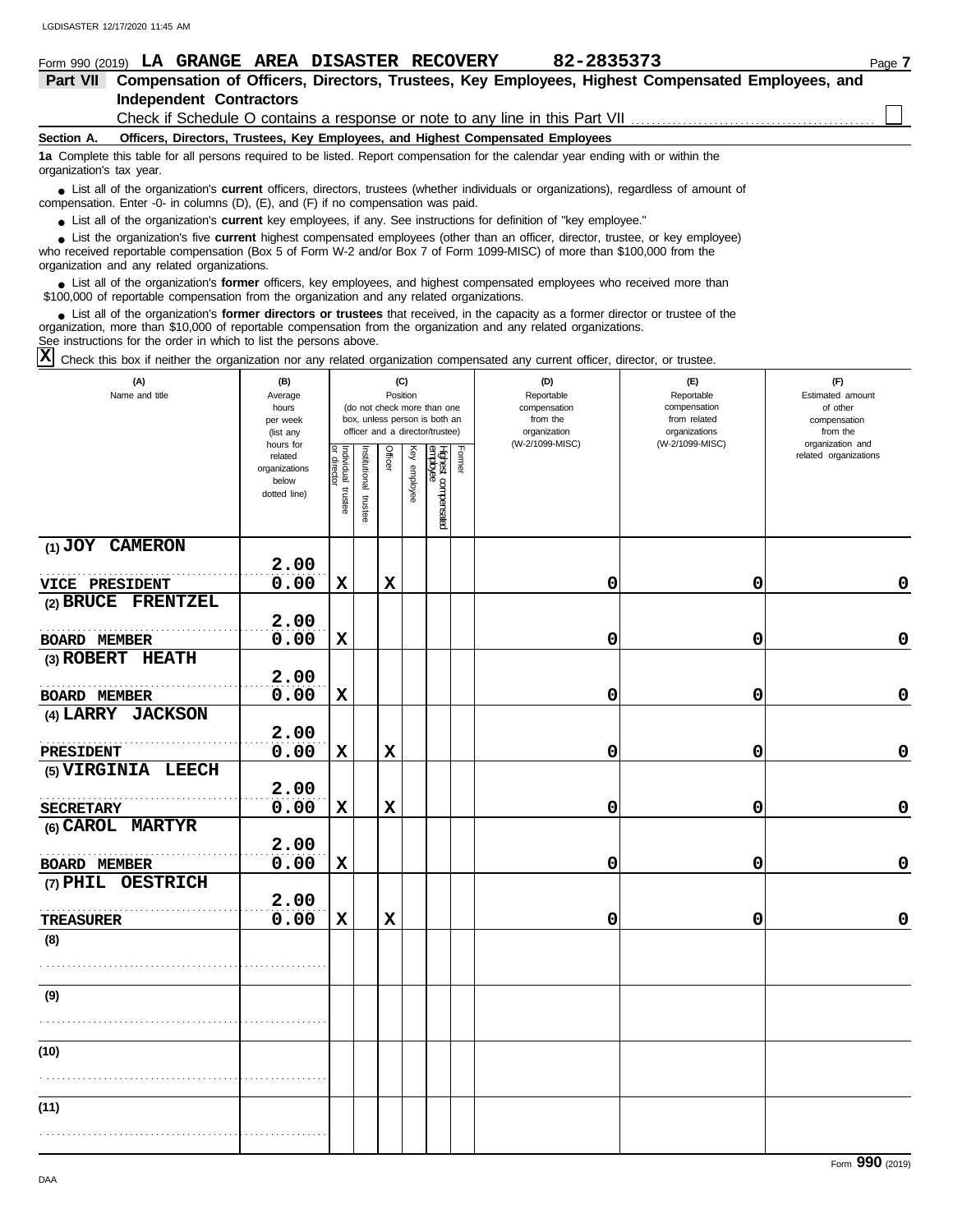| Part VII      | LGDISASTER 12/17/2020 11:45 AM<br>Form 990 (2019) LA GRANGE AREA DISASTER RECOVERY                                                                                    |                                                                             |                       |                         |         |                 |                                                                                                 |        | 82-2835373<br>Section A. Officers, Directors, Trustees, Key Employees, and Highest Compensated Employees (continued)                                                                                                                                   |                                                                    |  |                                                                 |                       | Page 8 |
|---------------|-----------------------------------------------------------------------------------------------------------------------------------------------------------------------|-----------------------------------------------------------------------------|-----------------------|-------------------------|---------|-----------------|-------------------------------------------------------------------------------------------------|--------|--------------------------------------------------------------------------------------------------------------------------------------------------------------------------------------------------------------------------------------------------------|--------------------------------------------------------------------|--|-----------------------------------------------------------------|-----------------------|--------|
|               | (A)<br>Name and title                                                                                                                                                 | (B)<br>Average<br>hours<br>per week                                         |                       |                         |         | (C)<br>Position | (do not check more than one<br>box, unless person is both an<br>officer and a director/trustee) |        | (D)<br>Reportable<br>compensation<br>from the<br>organization                                                                                                                                                                                          | (E)<br>Reportable<br>compensation<br>from related<br>organizations |  | (F)<br>Estimated amount<br>of other<br>compensation<br>from the |                       |        |
|               |                                                                                                                                                                       | (list any<br>hours for<br>related<br>organizations<br>below<br>dotted line) | Individual<br>trustee | nstitutional<br>trustee | Officer | Key employee    | Highest compensated<br>employee                                                                 | Former | (W-2/1099-MISC)                                                                                                                                                                                                                                        | (W-2/1099-MISC)                                                    |  | organization and                                                | related organizations |        |
|               |                                                                                                                                                                       |                                                                             |                       |                         |         |                 |                                                                                                 |        |                                                                                                                                                                                                                                                        |                                                                    |  |                                                                 |                       |        |
|               |                                                                                                                                                                       |                                                                             |                       |                         |         |                 |                                                                                                 |        |                                                                                                                                                                                                                                                        |                                                                    |  |                                                                 |                       |        |
|               |                                                                                                                                                                       |                                                                             |                       |                         |         |                 |                                                                                                 |        |                                                                                                                                                                                                                                                        |                                                                    |  |                                                                 |                       |        |
|               |                                                                                                                                                                       |                                                                             |                       |                         |         |                 |                                                                                                 |        |                                                                                                                                                                                                                                                        |                                                                    |  |                                                                 |                       |        |
|               |                                                                                                                                                                       |                                                                             |                       |                         |         |                 |                                                                                                 |        |                                                                                                                                                                                                                                                        |                                                                    |  |                                                                 |                       |        |
|               |                                                                                                                                                                       |                                                                             |                       |                         |         |                 |                                                                                                 |        |                                                                                                                                                                                                                                                        |                                                                    |  |                                                                 |                       |        |
|               |                                                                                                                                                                       |                                                                             |                       |                         |         |                 |                                                                                                 |        |                                                                                                                                                                                                                                                        |                                                                    |  |                                                                 |                       |        |
|               |                                                                                                                                                                       |                                                                             |                       |                         |         |                 |                                                                                                 |        |                                                                                                                                                                                                                                                        |                                                                    |  |                                                                 |                       |        |
| 1b.<br>c<br>d | Total from continuation sheets to Part VII, Section A                                                                                                                 |                                                                             |                       |                         |         |                 |                                                                                                 | u<br>u |                                                                                                                                                                                                                                                        |                                                                    |  |                                                                 |                       |        |
| 2             | reportable compensation from the organization $\mathbf{u} \quad \mathbf{0}$                                                                                           |                                                                             |                       |                         |         |                 |                                                                                                 |        | Total number of individuals (including but not limited to those listed above) who received more than \$100,000 of                                                                                                                                      |                                                                    |  |                                                                 |                       |        |
| 3             |                                                                                                                                                                       |                                                                             |                       |                         |         |                 |                                                                                                 |        | Did the organization list any former officer, director, trustee, key employee, or highest compensated                                                                                                                                                  |                                                                    |  |                                                                 | Yes                   | No     |
| 4             |                                                                                                                                                                       |                                                                             |                       |                         |         |                 |                                                                                                 |        | For any individual listed on line 1a, is the sum of reportable compensation and other compensation from the<br>organization and related organizations greater than \$150,000? If "Yes," complete Schedule J for such                                   |                                                                    |  | 3                                                               |                       | x      |
| 5             |                                                                                                                                                                       |                                                                             |                       |                         |         |                 |                                                                                                 |        | Did any person listed on line 1a receive or accrue compensation from any unrelated organization or individual                                                                                                                                          |                                                                    |  | 4                                                               |                       | x      |
|               | Section B. Independent Contractors                                                                                                                                    |                                                                             |                       |                         |         |                 |                                                                                                 |        |                                                                                                                                                                                                                                                        |                                                                    |  | 5                                                               |                       | X      |
| 1             |                                                                                                                                                                       |                                                                             |                       |                         |         |                 |                                                                                                 |        | Complete this table for your five highest compensated independent contractors that received more than \$100,000 of<br>compensation from the organization. Report compensation for the calendar year ending with or within the organization's tax year. |                                                                    |  |                                                                 |                       |        |
|               |                                                                                                                                                                       | (A)<br>Name and business address                                            |                       |                         |         |                 |                                                                                                 |        |                                                                                                                                                                                                                                                        | (B)<br>Description of services                                     |  |                                                                 | (C)<br>Compensation   |        |
|               |                                                                                                                                                                       |                                                                             |                       |                         |         |                 |                                                                                                 |        |                                                                                                                                                                                                                                                        |                                                                    |  |                                                                 |                       |        |
|               |                                                                                                                                                                       |                                                                             |                       |                         |         |                 |                                                                                                 |        |                                                                                                                                                                                                                                                        |                                                                    |  |                                                                 |                       |        |
|               |                                                                                                                                                                       |                                                                             |                       |                         |         |                 |                                                                                                 |        |                                                                                                                                                                                                                                                        |                                                                    |  |                                                                 |                       |        |
|               |                                                                                                                                                                       |                                                                             |                       |                         |         |                 |                                                                                                 |        |                                                                                                                                                                                                                                                        |                                                                    |  |                                                                 |                       |        |
|               |                                                                                                                                                                       |                                                                             |                       |                         |         |                 |                                                                                                 |        |                                                                                                                                                                                                                                                        |                                                                    |  |                                                                 |                       |        |
| 2             | Total number of independent contractors (including but not limited to those listed above) who<br>received more than \$100,000 of compensation from the organization U |                                                                             |                       |                         |         |                 |                                                                                                 |        |                                                                                                                                                                                                                                                        | 0                                                                  |  |                                                                 |                       |        |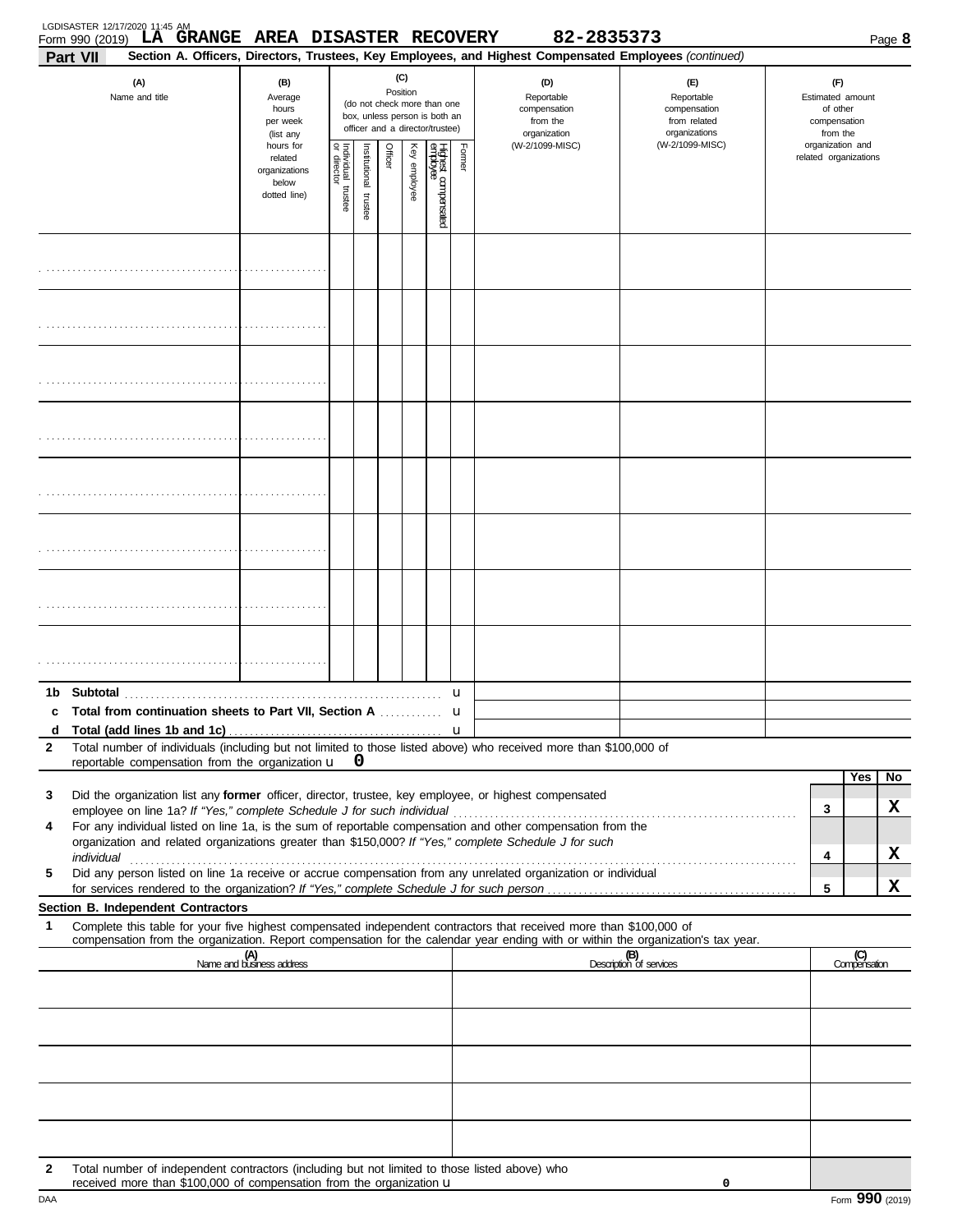Form 990 (2019) **LA GRANGE AREA DISASTER RECOVERY 82-2835373** Page **9** 

|                                        | Part VIII |                                                                                                                                                      |    | <b>Statement of Revenue</b> |                                                                |                         |                      |                                              |                                      |                                                               |
|----------------------------------------|-----------|------------------------------------------------------------------------------------------------------------------------------------------------------|----|-----------------------------|----------------------------------------------------------------|-------------------------|----------------------|----------------------------------------------|--------------------------------------|---------------------------------------------------------------|
|                                        |           |                                                                                                                                                      |    |                             |                                                                |                         | (A)<br>Total revenue | (B)<br>Related or exempt<br>function revenue | (C)<br>Unrelated<br>business revenue | (D)<br>Revenue excluded<br>from tax under<br>sections 512-514 |
| Grants<br>mounts<br>Gifts,<br>nilar Ar |           | 1a Federated campaigns<br><b>b</b> Membership dues<br>c Fundraising events<br>d Related organizations<br><b>e</b> Government grants (contributions)  |    |                             | 1a<br>1 <sub>b</sub><br>1 <sub>c</sub><br>1 <sub>d</sub><br>1e |                         |                      |                                              |                                      |                                                               |
| Contributions,<br>and Other Sim        |           | f All other contributions, gifts, grants,<br>and similar amounts not induded above<br>$\boldsymbol{g}$ Noncash contributions included in lines 1a-1f |    |                             | 1f<br>$1g$ $\sqrt{ }$                                          | 102,439<br>$\mathbf{u}$ | 102,439              |                                              |                                      |                                                               |
|                                        |           |                                                                                                                                                      |    |                             |                                                                | <b>Business Code</b>    |                      |                                              |                                      |                                                               |
|                                        | 2a        |                                                                                                                                                      |    |                             |                                                                |                         |                      |                                              |                                      |                                                               |
| Program Service<br>Revenue             | b         |                                                                                                                                                      |    |                             |                                                                |                         |                      |                                              |                                      |                                                               |
|                                        | c         |                                                                                                                                                      |    |                             |                                                                |                         |                      |                                              |                                      |                                                               |
|                                        | d         |                                                                                                                                                      |    |                             |                                                                |                         |                      |                                              |                                      |                                                               |
|                                        |           |                                                                                                                                                      |    |                             |                                                                |                         |                      |                                              |                                      |                                                               |
|                                        |           | f All other program service revenue                                                                                                                  |    |                             |                                                                |                         |                      |                                              |                                      |                                                               |
|                                        |           |                                                                                                                                                      |    |                             |                                                                | u                       |                      |                                              |                                      |                                                               |
|                                        | 3<br>4    | Investment income (including dividends, interest, and<br>Income from investment of tax-exempt bond proceeds                                          |    |                             |                                                                | u<br>u                  | 36,207               |                                              |                                      | 36,207                                                        |
|                                        | 5         |                                                                                                                                                      |    |                             |                                                                | u                       |                      |                                              |                                      |                                                               |
|                                        |           |                                                                                                                                                      |    | (i) Real                    |                                                                | (ii) Personal           |                      |                                              |                                      |                                                               |
|                                        |           | 6a Gross rents                                                                                                                                       | 6a |                             |                                                                |                         |                      |                                              |                                      |                                                               |
|                                        |           |                                                                                                                                                      | 6b |                             |                                                                |                         |                      |                                              |                                      |                                                               |
|                                        |           | <b>b</b> Less: rental expenses                                                                                                                       |    |                             |                                                                |                         |                      |                                              |                                      |                                                               |
|                                        |           | C Rental inc. or (loss)                                                                                                                              | 6с |                             |                                                                |                         |                      |                                              |                                      |                                                               |
|                                        |           | <b>7a</b> Gross amount from<br>sales of assets<br>other than inventory                                                                               | 7а | (i) Securities              |                                                                | u<br>(ii) Other         |                      |                                              |                                      |                                                               |
|                                        |           | <b>b</b> Less: $\cos$ or other                                                                                                                       |    |                             |                                                                |                         |                      |                                              |                                      |                                                               |
| Revenue                                |           | basis and sales exps.                                                                                                                                | 7b |                             |                                                                |                         |                      |                                              |                                      |                                                               |
|                                        |           | <b>c</b> Gain or (loss)                                                                                                                              | 7c |                             |                                                                |                         |                      |                                              |                                      |                                                               |
| ther                                   |           |                                                                                                                                                      |    |                             |                                                                | u                       |                      |                                              |                                      |                                                               |
|                                        |           | 8a Gross income from fundraising events                                                                                                              |    |                             |                                                                |                         |                      |                                              |                                      |                                                               |
|                                        |           | (not including $\$$<br>of contributions reported on line 1c).<br>See Part IV, line 18                                                                |    |                             | 8а                                                             |                         |                      |                                              |                                      |                                                               |
|                                        |           | <b>b</b> Less: direct expenses <i>minimum</i>                                                                                                        |    |                             | 8b                                                             |                         |                      |                                              |                                      |                                                               |
|                                        |           | c Net income or (loss) from fundraising events                                                                                                       |    |                             |                                                                | u                       |                      |                                              |                                      |                                                               |
|                                        |           | 9a Gross income from gaming activities.                                                                                                              |    |                             |                                                                |                         |                      |                                              |                                      |                                                               |
|                                        |           | See Part IV, line 19                                                                                                                                 |    |                             | 9а                                                             |                         |                      |                                              |                                      |                                                               |
|                                        |           | <b>b</b> Less: direct expenses                                                                                                                       |    |                             | 9 <sub>b</sub>                                                 |                         |                      |                                              |                                      |                                                               |
|                                        |           |                                                                                                                                                      |    |                             |                                                                | u                       |                      |                                              |                                      |                                                               |
|                                        |           | 10a Gross sales of inventory, less                                                                                                                   |    |                             |                                                                |                         |                      |                                              |                                      |                                                               |
|                                        |           | returns and allowances                                                                                                                               |    |                             | 10a                                                            |                         |                      |                                              |                                      |                                                               |
|                                        |           | <b>b</b> Less: cost of goods sold                                                                                                                    |    |                             | 10 <sub>b</sub>                                                |                         |                      |                                              |                                      |                                                               |
|                                        |           | <b>c</b> Net income or (loss) from sales of inventory                                                                                                |    |                             |                                                                | $\mathbf{u}$            |                      |                                              |                                      |                                                               |
| Miscellaneous<br>Revenue               | 11a       |                                                                                                                                                      |    |                             |                                                                | <b>Business Code</b>    |                      |                                              |                                      |                                                               |
|                                        | b         |                                                                                                                                                      |    |                             |                                                                |                         |                      |                                              |                                      |                                                               |
|                                        |           |                                                                                                                                                      |    |                             |                                                                |                         |                      |                                              |                                      |                                                               |
|                                        | d         |                                                                                                                                                      |    |                             |                                                                |                         |                      |                                              |                                      |                                                               |
|                                        |           |                                                                                                                                                      |    |                             |                                                                | u                       | 138,646              | $\mathbf{0}$                                 | $\Omega$                             | 36,207                                                        |
|                                        |           |                                                                                                                                                      |    |                             |                                                                | $\mathbf{u}$            |                      |                                              |                                      |                                                               |

**LA GRANGE AREA DISASTER RECOVERY 82-2835373**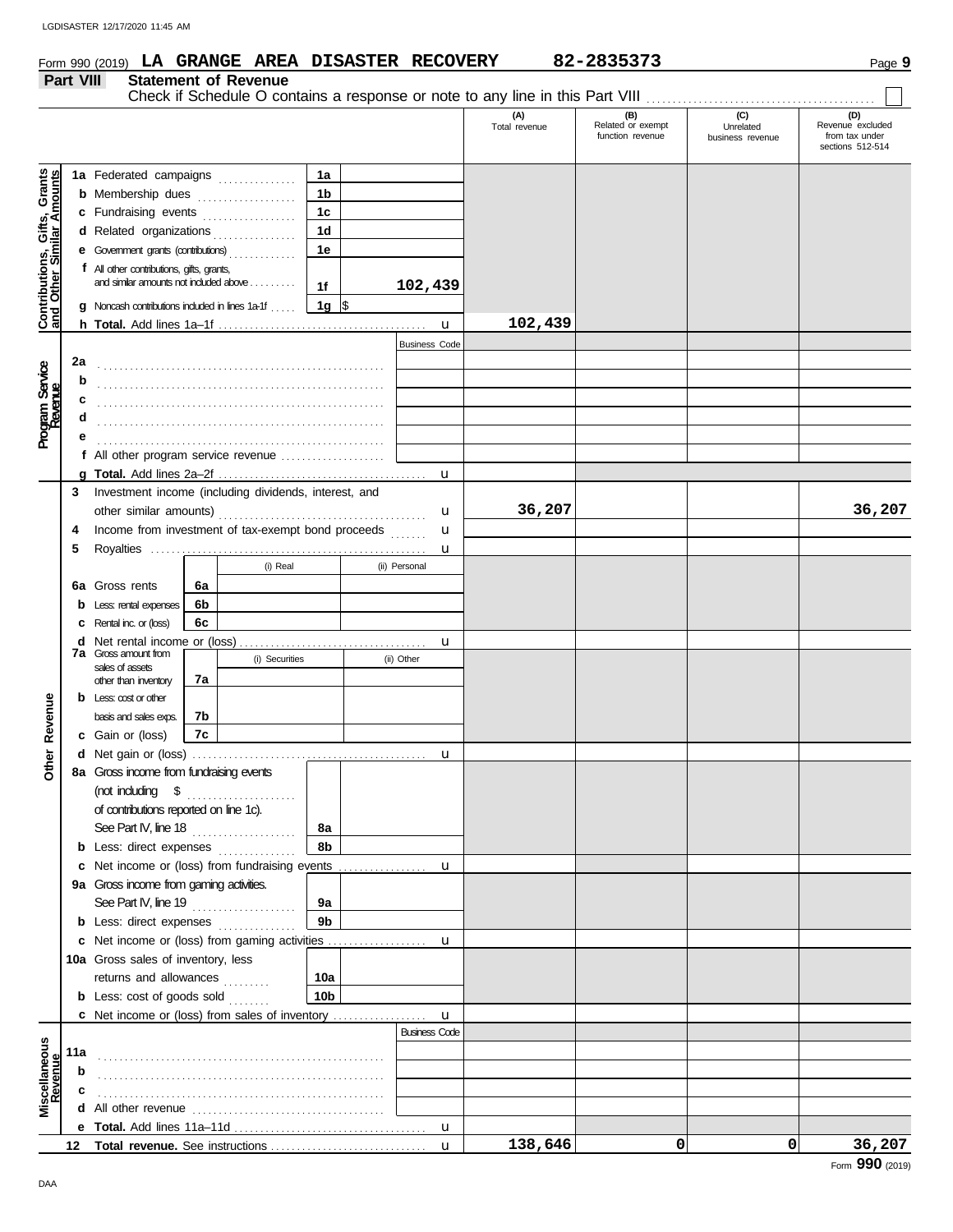### **Form 990 (2019) LA GRANGE AREA DISASTER RECOVERY 82-2835373** Page 10

#### **Part IX Statement of Functional Expenses** *Section 501(c)(3) and 501(c)(4) organizations must complete all columns. All other organizations must complete column (A). Do not include amounts reported on lines 6b, 7b, 8b, 9b, and 10b of Part VIII.* **1 2 3 4 5 6 7 8 9 10 11 a** Management . . . . . . . . . . . . . . . . . . . . . . . . . . . . . . . . . **b** Legal . . . . . . . . . . . . . . . . . . . . . . . . . . . . . . . . . . . . . . . . . **c** Accounting . . . . . . . . . . . . . . . . . . . . . . . . . . . . . . . . . . . **d** Lobbying . . . . . . . . . . . . . . . . . . . . . . . . . . . . . . . . . . . . . **e** Professional fundraising services. See Part IV, line 17 **f g** Other. (If line 11g amount exceeds 10% of line 25, column **12** Advertising and promotion .................. **13 14 15 16 17 18 19 20 21 22** Depreciation, depletion, and amortization . . . . **23 24** Other expenses. Itemize expenses not covered **a** DEVELOPMENT OF HOPE HILL **2,008,740 2,008,740 b c d e** All other expenses ............................ **25 Total functional expenses.** Add lines 1 through 24e . . . . . **26** Grants and other assistance to domestic organizations and domestic governments. See Part IV, line 21 . . . . . . . . . . . Grants and other assistance to domestic individuals. See Part IV, line 22 . . . . . . . . . . . . . Grants and other assistance to foreign organizations, foreign governments, and foreign individuals. See Part IV, lines 15 and 16 . . . . . . . . . . . Benefits paid to or for members . . . . . . . . . . . . . Compensation of current officers, directors, trustees, and key employees ................. Compensation not included above to disqualified persons (as defined under section 4958(f)(1)) and persons described in section 4958(c)(3)(B) . . . . . . . . Other salaries and wages . . . . . . . . . . . . . . . . . . . . Pension plan accruals and contributions (include section 401(k) and 403(b) employer contributions) Other employee benefits ...................... Payroll taxes . . . . . . . . . . . . . . . . . . . . . . . . . . . . . . . . . Fees for services (nonemployees): Investment management fees ................ Office expenses . . . . . . . . . . . . . . . . . . . . . . . . . . . . . . Information technology . . . . . . . . . . . . . . . . . . . . . . . Royalties . . . . . . . . . . . . . . . . . . . . . . . . . . . . . . . . . . . . . Occupancy . . . . . . . . . . . . . . . . . . . . . . . . . . . . . . . . . . . Travel . . . . . . . . . . . . . . . . . . . . . . . . . . . . . . . . . . . . . . . . Payments of travel or entertainment expenses for any federal, state, or local public officials Conferences, conventions, and meetings Interest . . . . . . . . . . . . . . . . . . . . . . . . . . . . . . . . . . . . . . Payments to affiliates . . . . . . . . . . . . . . . . . . . . . . . . Insurance . . . . . . . . . . . . . . . . . . . . . . . . . . . . . . . . . . . . above (List miscellaneous expenses on line 24e. If line 24e amount exceeds 10% of line 25, column (A) amount, list line 24e expenses on Schedule O.) fundraising solicitation. Check here  $\Box$  if organization reported in column (B) joint costs from a combined educational campaign and **(A) (B) (C) (D)** Nanagement and expenses and general expenses Fundraising expenses **CLIENT HOUSE COSTS 18,369 18,369 ADMINISTRATIVE EXPENSES** 10,371 10,371 **PROPERTY TAXES 4,673 4,673** Check if Schedule O contains a response or note to any line in this Part IX **Joint costs.** Complete this line only if the (A) amount, list line 11g expenses on Schedule O.)  $\ldots \ldots$ **106,448 84,477 21,971 14,174 11,248 2,926 9,120 7,238 1,882 100 100 5,425 5,425 3,796 3,796 4,449 4,449 3,519 3,519 5,151 5,151 12,839 11,067 1,772 2,207,174 2,149,331 57,843 0**

following SOP 98-2 (ASC 958-720) ...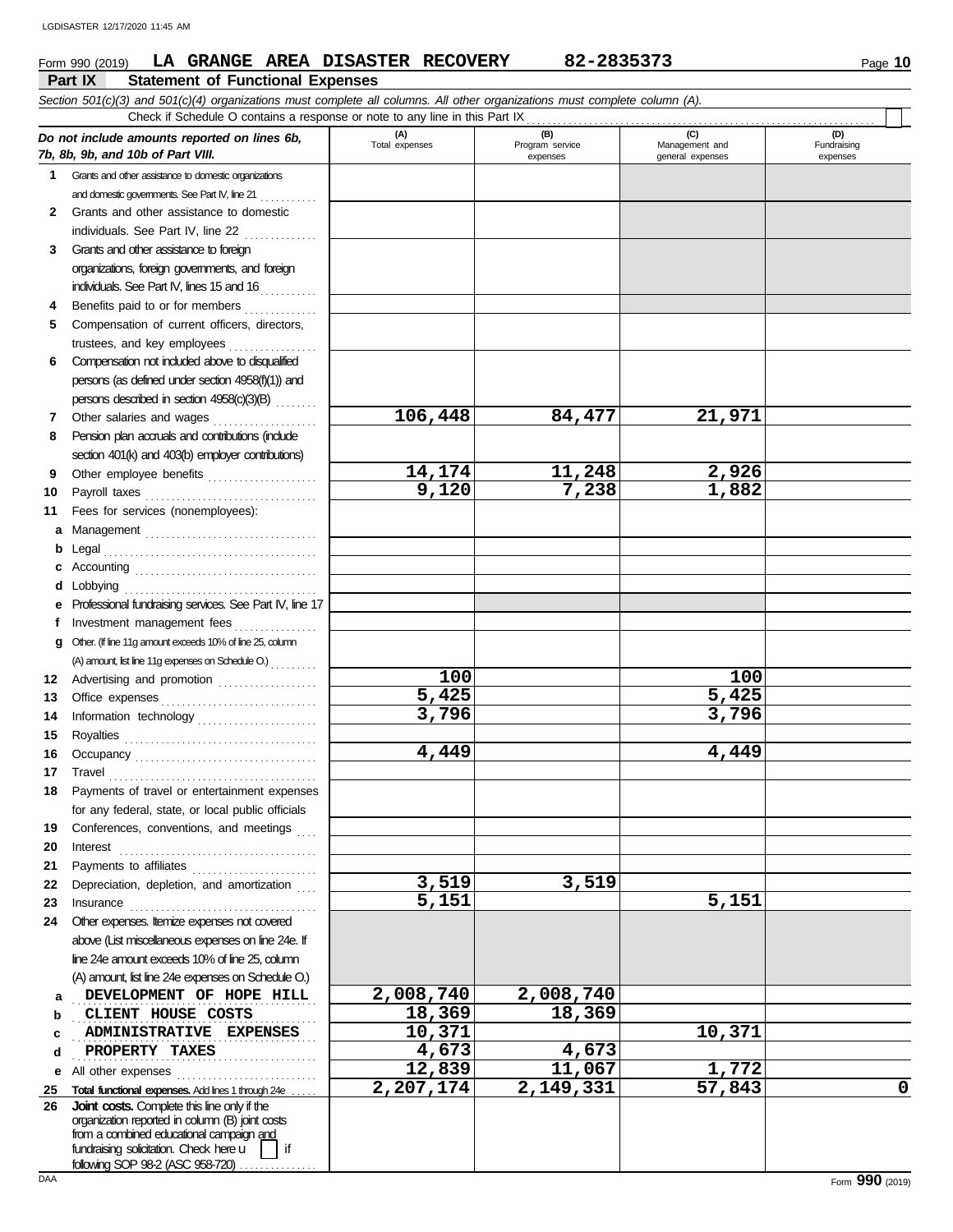|                 |        | LA GRANGE AREA DISASTER RECOVERY<br>Form 990 (2019)                                                                                                        |  |         | 82-2835373        |                | Page 11            |
|-----------------|--------|------------------------------------------------------------------------------------------------------------------------------------------------------------|--|---------|-------------------|----------------|--------------------|
|                 | Part X | <b>Balance Sheet</b>                                                                                                                                       |  |         |                   |                |                    |
|                 |        |                                                                                                                                                            |  |         | (A)               |                |                    |
|                 |        |                                                                                                                                                            |  |         | Beginning of year |                | (B)<br>End of year |
|                 | 1      | Cash-non-interest-bearing                                                                                                                                  |  |         | 1,539,752         | $\mathbf{1}$   | 189,947            |
|                 | 2      |                                                                                                                                                            |  |         | 1,001,429         | $\mathbf{2}$   |                    |
|                 | 3      |                                                                                                                                                            |  |         | 72,470            | 3              | 550                |
|                 | 4      |                                                                                                                                                            |  |         |                   | 4              |                    |
|                 | 5      | Loans and other receivables from any current or former officer, director,                                                                                  |  |         |                   |                |                    |
|                 |        | trustee, key employee, creator or founder, substantial contributor, or 35%                                                                                 |  |         |                   |                |                    |
|                 |        |                                                                                                                                                            |  |         |                   | 5              |                    |
|                 | 6      | Loans and other receivables from other disqualified persons (as defined                                                                                    |  |         |                   |                |                    |
|                 |        | under section 4958(f)(1)), and persons described in section 4958(c)(3)(B)                                                                                  |  |         |                   | 6              |                    |
| Assets          | 7      |                                                                                                                                                            |  |         |                   | $\overline{7}$ |                    |
|                 | 8      | Inventories for sale or use <i>manufacture contained a series</i> or sale or use manufacture and a series of the series                                    |  |         |                   | 8              |                    |
|                 | 9      |                                                                                                                                                            |  |         |                   | 9              |                    |
|                 |        | 10a Land, buildings, and equipment: cost or other                                                                                                          |  |         |                   |                |                    |
|                 |        |                                                                                                                                                            |  | 512,096 |                   |                |                    |
|                 |        |                                                                                                                                                            |  | 5,381   | 510,235           | 10c            | 506,715            |
|                 | 11     |                                                                                                                                                            |  |         |                   | 11             |                    |
|                 | 12     |                                                                                                                                                            |  |         |                   | 12             |                    |
|                 | 13     |                                                                                                                                                            |  |         |                   | 13             |                    |
|                 | 14     |                                                                                                                                                            |  |         |                   | 14             |                    |
|                 | 15     |                                                                                                                                                            |  |         | 293,619           | 15             | 612,436            |
|                 | 16     |                                                                                                                                                            |  |         | 3, 417, 505       | 16             | 1,309,648          |
|                 | 17     |                                                                                                                                                            |  |         | 30,926            | 17             |                    |
|                 | 18     |                                                                                                                                                            |  |         | 18                |                |                    |
|                 | 19     |                                                                                                                                                            |  |         | 19                |                |                    |
|                 | 20     |                                                                                                                                                            |  |         |                   | 20             |                    |
|                 | 21     | Escrow or custodial account liability. Complete Part IV of Schedule D                                                                                      |  |         |                   | 21             |                    |
|                 | 22     | Loans and other payables to any current or former officer, director,                                                                                       |  |         |                   |                |                    |
| Liabilities     |        | trustee, key employee, creator or founder, substantial contributor, or 35%                                                                                 |  |         |                   |                |                    |
|                 |        |                                                                                                                                                            |  |         |                   | 22             |                    |
|                 | 23     |                                                                                                                                                            |  |         |                   | 23             |                    |
|                 | 24     |                                                                                                                                                            |  |         |                   | 24             |                    |
|                 | 25     | Other liabilities (including federal income tax, payables to related third<br>parties, and other liabilities not included on lines 17-24). Complete Part X |  |         |                   |                |                    |
|                 |        |                                                                                                                                                            |  |         | 7,797             | 25             | 887                |
|                 | 26     | of Schedule D                                                                                                                                              |  |         | 38,723            | 26             | 887                |
|                 |        | Organizations that follow FASB ASC 958, check here $\Box$                                                                                                  |  |         |                   |                |                    |
|                 |        | and complete lines 27, 28, 32, and 33.                                                                                                                     |  |         |                   |                |                    |
|                 | 27     |                                                                                                                                                            |  |         | 832,822           | 27             | 1,308,761          |
| <b>Balances</b> | 28     |                                                                                                                                                            |  |         | 2,545,960         | 28             |                    |
|                 |        | Organizations that do not follow FASB ASC 958, check here u                                                                                                |  |         |                   |                |                    |
| Fund            |        | and complete lines 29 through 33.                                                                                                                          |  |         |                   |                |                    |
| ŏ               | 29     |                                                                                                                                                            |  |         | 29                |                |                    |
|                 | 30     | Paid-in or capital surplus, or land, building, or equipment fund                                                                                           |  |         |                   | 30             |                    |
| Assets          | 31     | Retained earnings, endowment, accumulated income, or other funds                                                                                           |  |         |                   | 31             |                    |
| ě               | 32     |                                                                                                                                                            |  |         | 3,378,782         | 32             | 1,308,761          |
|                 |        |                                                                                                                                                            |  |         |                   |                |                    |

Form **990** (2019)

**33**

**3,417,505 1,309,648**

**33**

Total liabilities and net assets/fund balances ...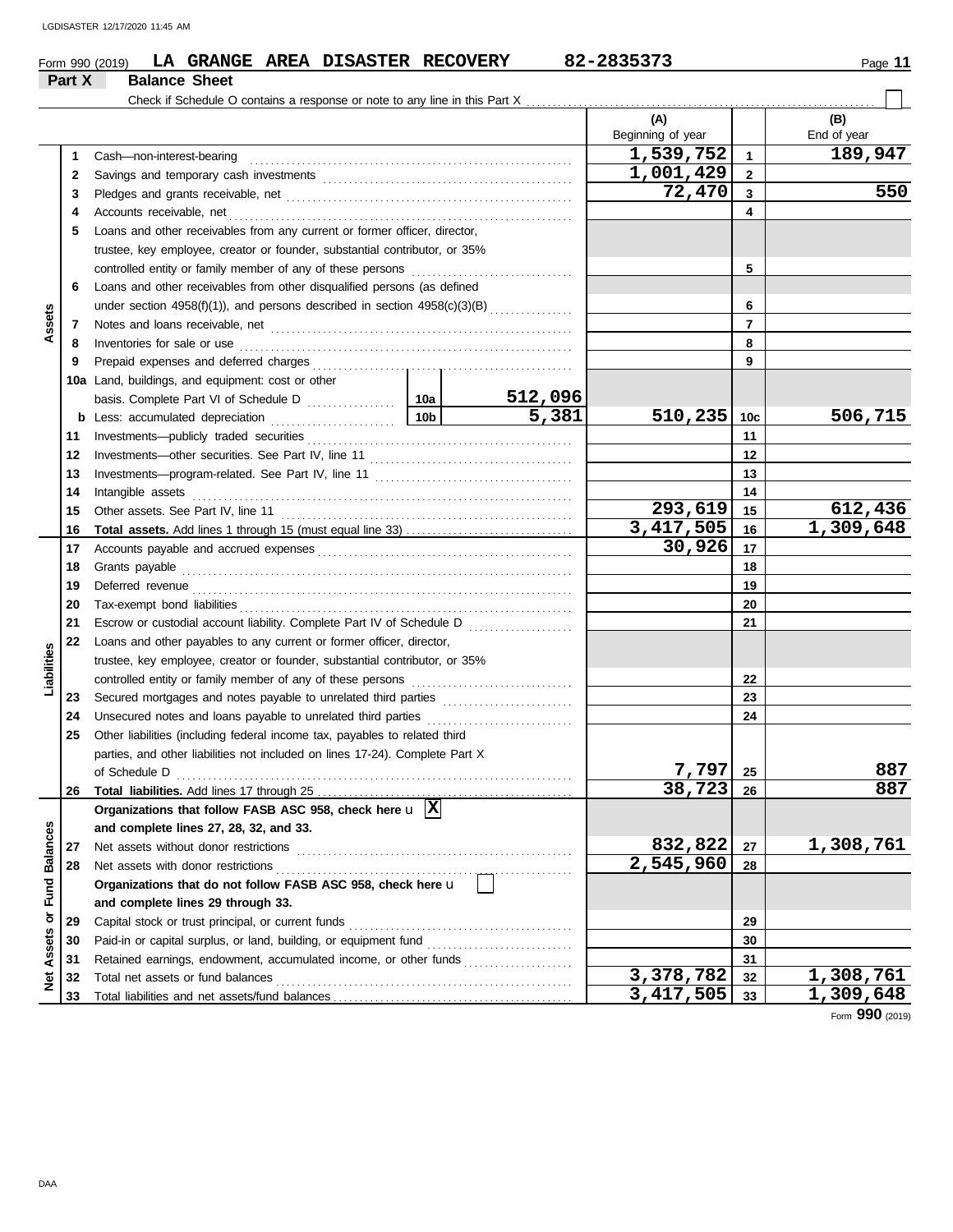|              | 82-2835373<br>Form 990 (2019) LA GRANGE AREA DISASTER RECOVERY                                                                                                                                                                |                         |                |            | Page 12 |
|--------------|-------------------------------------------------------------------------------------------------------------------------------------------------------------------------------------------------------------------------------|-------------------------|----------------|------------|---------|
|              | Part XI<br><b>Reconciliation of Net Assets</b>                                                                                                                                                                                |                         |                |            |         |
|              |                                                                                                                                                                                                                               |                         |                |            |         |
| 1            |                                                                                                                                                                                                                               | $\blacksquare$          |                | 138,646    |         |
| $\mathbf{2}$ |                                                                                                                                                                                                                               | $\overline{2}$          |                | 2,207,174  |         |
| 3            |                                                                                                                                                                                                                               | $\overline{3}$          | $-2,068,528$   |            |         |
| 4            |                                                                                                                                                                                                                               | $\overline{\mathbf{4}}$ |                | 3,378,782  |         |
| 5            |                                                                                                                                                                                                                               | 5                       |                |            |         |
| 6            | Donated services and use of facilities <b>constants and interview of the service of facilities</b>                                                                                                                            | 6                       |                |            |         |
| 7            | Investment expenses <b>constant expenses</b>                                                                                                                                                                                  | $\overline{7}$          |                |            |         |
| 8            | Prior period adjustments [11] production and contact the contact of the contact of the contact of the contact of the contact of the contact of the contact of the contact of the contact of the contact of the contact of the | 8                       |                | $-1,493$   |         |
| 9            |                                                                                                                                                                                                                               | 9                       |                |            |         |
| 10           | Net assets or fund balances at end of year. Combine lines 3 through 9 (must equal Part X, line                                                                                                                                |                         |                |            |         |
|              |                                                                                                                                                                                                                               | 10                      |                | 1,308,761  |         |
|              | <b>Financial Statements and Reporting</b><br>Part XII                                                                                                                                                                         |                         |                |            |         |
|              |                                                                                                                                                                                                                               |                         |                |            |         |
|              |                                                                                                                                                                                                                               |                         |                | <b>Yes</b> | No      |
| 1.           | $ \mathbf{x} $<br>Cash<br>Other<br>Accounting method used to prepare the Form 990:<br>Accrual                                                                                                                                 |                         |                |            |         |
|              | If the organization changed its method of accounting from a prior year or checked "Other," explain in                                                                                                                         |                         |                |            |         |
|              | Schedule O.                                                                                                                                                                                                                   |                         |                |            |         |
|              | 2a Were the organization's financial statements compiled or reviewed by an independent accountant?                                                                                                                            |                         | 2a             |            | x       |
|              | If "Yes," check a box below to indicate whether the financial statements for the year were compiled or                                                                                                                        |                         |                |            |         |
|              | reviewed on a separate basis, consolidated basis, or both:                                                                                                                                                                    |                         |                |            |         |
|              | Separate basis<br>Consolidated basis<br>Both consolidated and separate basis                                                                                                                                                  |                         |                |            |         |
|              | <b>b</b> Were the organization's financial statements audited by an independent accountant?                                                                                                                                   |                         | 2 <sub>b</sub> |            | x       |
|              | If "Yes," check a box below to indicate whether the financial statements for the year were audited on a                                                                                                                       |                         |                |            |         |
|              | separate basis, consolidated basis, or both:                                                                                                                                                                                  |                         |                |            |         |
|              | Separate basis<br>Consolidated basis<br>  Both consolidated and separate basis                                                                                                                                                |                         |                |            |         |
|              | c If "Yes" to line 2a or 2b, does the organization have a committee that assumes responsibility for oversight of                                                                                                              |                         |                |            |         |
|              | the audit, review, or compilation of its financial statements and selection of an independent accountant?                                                                                                                     |                         | 2c             |            |         |
|              | If the organization changed either its oversight process or selection process during the tax year, explain on                                                                                                                 |                         |                |            |         |
|              | Schedule O.                                                                                                                                                                                                                   |                         |                |            |         |
|              | 3a As a result of a federal award, was the organization required to undergo an audit or audits as set forth in the                                                                                                            |                         |                |            |         |
|              |                                                                                                                                                                                                                               |                         | 3a             |            | x       |
|              | <b>b</b> If "Yes," did the organization undergo the required audit or audits? If the organization did not undergo the                                                                                                         |                         |                |            |         |
|              | required audit or audits, explain why on Schedule O and describe any steps taken to undergo such audits                                                                                                                       |                         | 3 <sub>b</sub> |            |         |
|              |                                                                                                                                                                                                                               |                         |                | $\sim$     |         |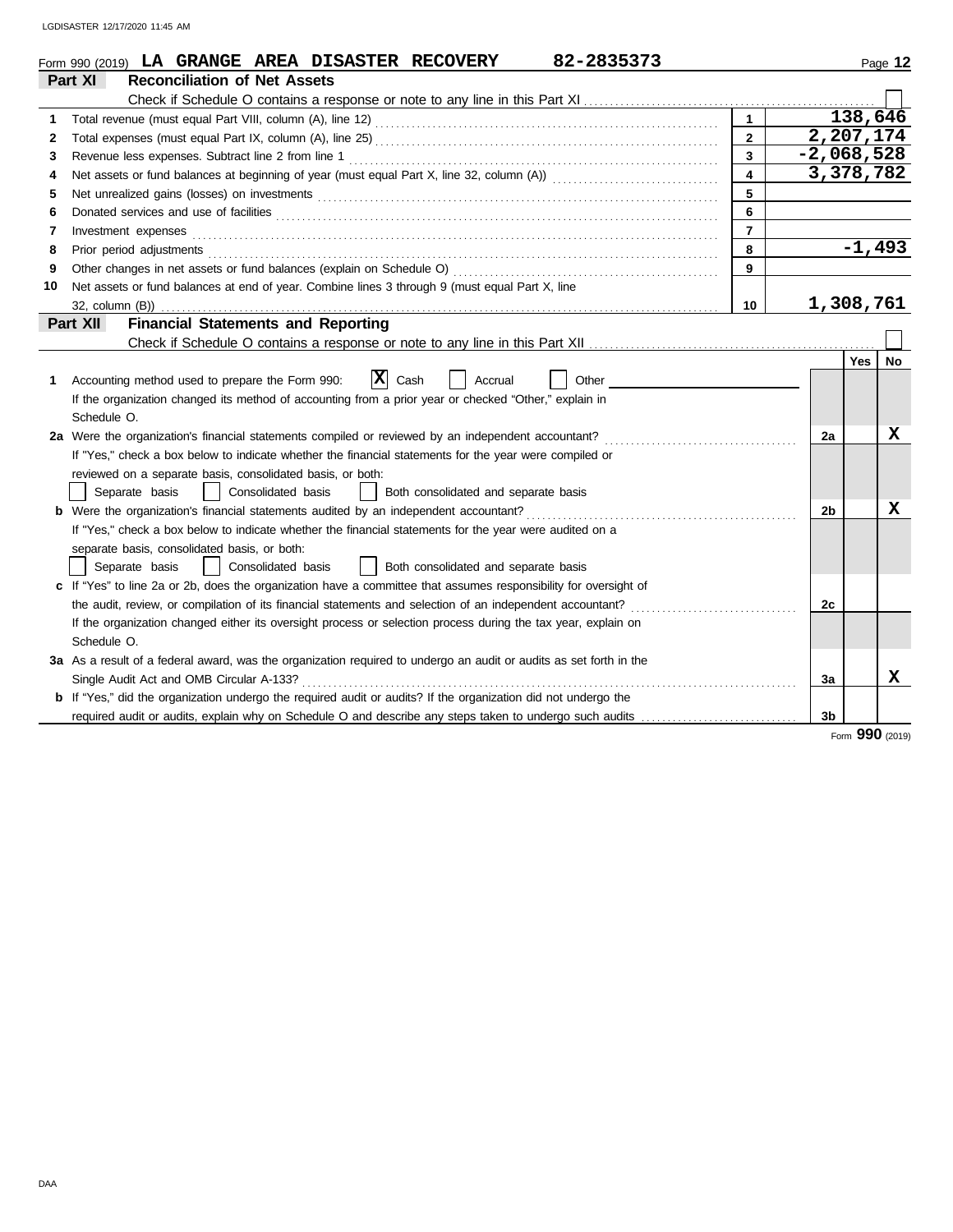| (Form 990 or 990-EZ)       |                                                            | Complete if the organization is a section 501(c)(3) organization or a section 4947(a)(1) nonexempt charitable trust.                                                                                                                                                                                                                                                                                       | <b>Public Charity Status and Public Support</b> |    |                                | OMB No. 1545-0047<br>2019    |
|----------------------------|------------------------------------------------------------|------------------------------------------------------------------------------------------------------------------------------------------------------------------------------------------------------------------------------------------------------------------------------------------------------------------------------------------------------------------------------------------------------------|-------------------------------------------------|----|--------------------------------|------------------------------|
| Department of the Treasury |                                                            | U Attach to Form 990 or Form 990-EZ.                                                                                                                                                                                                                                                                                                                                                                       |                                                 |    |                                |                              |
| Internal Revenue Service   |                                                            | <b>Let</b> Go to <i>www.irs.gov/Form990</i> for instructions and the latest information.                                                                                                                                                                                                                                                                                                                   |                                                 |    |                                | Open to Public<br>Inspection |
| Name of the organization   |                                                            | LA GRANGE AREA DISASTER RECOVERY                                                                                                                                                                                                                                                                                                                                                                           |                                                 |    | Employer identification number |                              |
|                            | <b>TEAM</b>                                                |                                                                                                                                                                                                                                                                                                                                                                                                            |                                                 |    | 82-2835373                     |                              |
| Part I                     |                                                            | <b>Reason for Public Charity Status</b> (All organizations must complete this part.) See instructions.                                                                                                                                                                                                                                                                                                     |                                                 |    |                                |                              |
|                            |                                                            | The organization is not a private foundation because it is: (For lines 1 through 12, check only one box.)                                                                                                                                                                                                                                                                                                  |                                                 |    |                                |                              |
| 1                          |                                                            | A church, convention of churches, or association of churches described in <b>section 170(b)(1)(A)(i).</b>                                                                                                                                                                                                                                                                                                  |                                                 |    |                                |                              |
| 2                          |                                                            | A school described in <b>section 170(b)(1)(A)(ii).</b> (Attach Schedule E (Form 990 or 990-EZ).)                                                                                                                                                                                                                                                                                                           |                                                 |    |                                |                              |
| 3                          |                                                            | A hospital or a cooperative hospital service organization described in section 170(b)(1)(A)(iii).                                                                                                                                                                                                                                                                                                          |                                                 |    |                                |                              |
| 4                          |                                                            | A medical research organization operated in conjunction with a hospital described in section 170(b)(1)(A)(iii). Enter the hospital's name,<br>city, and state: <b>contract and state</b> contract and state and state and state and state and state and state and state and state and state and state and state and state and state and state and state and state and state and s                          |                                                 |    |                                |                              |
| 5                          |                                                            | An organization operated for the benefit of a college or university owned or operated by a governmental unit described in                                                                                                                                                                                                                                                                                  |                                                 |    |                                |                              |
|                            | section 170(b)(1)(A)(iv). (Complete Part II.)              |                                                                                                                                                                                                                                                                                                                                                                                                            |                                                 |    |                                |                              |
| 6                          |                                                            | A federal, state, or local government or governmental unit described in section 170(b)(1)(A)(v).                                                                                                                                                                                                                                                                                                           |                                                 |    |                                |                              |
| x<br>$\overline{7}$        | described in section 170(b)(1)(A)(vi). (Complete Part II.) | An organization that normally receives a substantial part of its support from a governmental unit or from the general public                                                                                                                                                                                                                                                                               |                                                 |    |                                |                              |
| 8                          |                                                            | A community trust described in section 170(b)(1)(A)(vi). (Complete Part II.)                                                                                                                                                                                                                                                                                                                               |                                                 |    |                                |                              |
| 9<br>university:           |                                                            | An agricultural research organization described in section 170(b)(1)(A)(ix) operated in conjunction with a land-grant college<br>or university or a non-land-grant college of agriculture (see instructions). Enter the name, city, and state of the college or                                                                                                                                            |                                                 |    |                                |                              |
| 10                         |                                                            | An organization that normally receives: (1) more than 33 1/3% of its support from contributions, membership fees, and gross                                                                                                                                                                                                                                                                                |                                                 |    |                                |                              |
|                            |                                                            | receipts from activities related to its exempt functions—subject to certain exceptions, and (2) no more than 33 1/3% of its                                                                                                                                                                                                                                                                                |                                                 |    |                                |                              |
|                            |                                                            | support from gross investment income and unrelated business taxable income (less section 511 tax) from businesses<br>acquired by the organization after June 30, 1975. See section 509(a)(2). (Complete Part III.)                                                                                                                                                                                         |                                                 |    |                                |                              |
| 11                         |                                                            | An organization organized and operated exclusively to test for public safety. See section 509(a)(4).                                                                                                                                                                                                                                                                                                       |                                                 |    |                                |                              |
| 12                         |                                                            | An organization organized and operated exclusively for the benefit of, to perform the functions of, or to carry out the purposes<br>of one or more publicly supported organizations described in section $509(a)(1)$ or section $509(a)(2)$ . See section $509(a)(3)$ .<br>Check the box in lines 12a through 12d that describes the type of supporting organization and complete lines 12e, 12f, and 12g. |                                                 |    |                                |                              |
| a                          |                                                            | Type I. A supporting organization operated, supervised, or controlled by its supported organization(s), typically by giving                                                                                                                                                                                                                                                                                |                                                 |    |                                |                              |
|                            |                                                            | the supported organization(s) the power to regularly appoint or elect a majority of the directors or trustees of the                                                                                                                                                                                                                                                                                       |                                                 |    |                                |                              |
|                            |                                                            | supporting organization. You must complete Part IV, Sections A and B.                                                                                                                                                                                                                                                                                                                                      |                                                 |    |                                |                              |
| b                          |                                                            | Type II. A supporting organization supervised or controlled in connection with its supported organization(s), by having<br>control or management of the supporting organization vested in the same persons that control or manage the supported                                                                                                                                                            |                                                 |    |                                |                              |
|                            |                                                            | organization(s). You must complete Part IV, Sections A and C.                                                                                                                                                                                                                                                                                                                                              |                                                 |    |                                |                              |
|                            |                                                            | Type III functionally integrated. A supporting organization operated in connection with, and functionally integrated with,<br>its supported organization(s) (see instructions). You must complete Part IV, Sections A, D, and E.                                                                                                                                                                           |                                                 |    |                                |                              |
| d                          |                                                            | Type III non-functionally integrated. A supporting organization operated in connection with its supported organization(s)                                                                                                                                                                                                                                                                                  |                                                 |    |                                |                              |
|                            |                                                            | that is not functionally integrated. The organization generally must satisfy a distribution requirement and an attentiveness                                                                                                                                                                                                                                                                               |                                                 |    |                                |                              |
|                            |                                                            | requirement (see instructions). You must complete Part IV, Sections A and D, and Part V.                                                                                                                                                                                                                                                                                                                   |                                                 |    |                                |                              |
| е                          |                                                            | Check this box if the organization received a written determination from the IRS that it is a Type I, Type II, Type III                                                                                                                                                                                                                                                                                    |                                                 |    |                                |                              |
| f                          | Enter the number of supported organizations                | functionally integrated, or Type III non-functionally integrated supporting organization.                                                                                                                                                                                                                                                                                                                  |                                                 |    |                                |                              |
| g                          |                                                            | Provide the following information about the supported organization(s).                                                                                                                                                                                                                                                                                                                                     |                                                 |    |                                |                              |
| (i) Name of supported      | $(ii)$ EIN                                                 | (iii) Type of organization                                                                                                                                                                                                                                                                                                                                                                                 | (iv) Is the organization                        |    | (v) Amount of monetary         | (vi) Amount of               |
| organization               |                                                            | (described on lines 1-10                                                                                                                                                                                                                                                                                                                                                                                   | listed in your governing                        |    | support (see                   | other support (see           |
|                            |                                                            | above (see instructions))                                                                                                                                                                                                                                                                                                                                                                                  | document?                                       |    | instructions)                  | instructions)                |
|                            |                                                            |                                                                                                                                                                                                                                                                                                                                                                                                            | Yes                                             | No |                                |                              |
| (A)                        |                                                            |                                                                                                                                                                                                                                                                                                                                                                                                            |                                                 |    |                                |                              |
|                            |                                                            |                                                                                                                                                                                                                                                                                                                                                                                                            |                                                 |    |                                |                              |
|                            |                                                            |                                                                                                                                                                                                                                                                                                                                                                                                            |                                                 |    |                                |                              |
| (B)                        |                                                            |                                                                                                                                                                                                                                                                                                                                                                                                            |                                                 |    |                                |                              |
|                            |                                                            |                                                                                                                                                                                                                                                                                                                                                                                                            |                                                 |    |                                |                              |
| (C)                        |                                                            |                                                                                                                                                                                                                                                                                                                                                                                                            |                                                 |    |                                |                              |
|                            |                                                            |                                                                                                                                                                                                                                                                                                                                                                                                            |                                                 |    |                                |                              |
| (D)                        |                                                            |                                                                                                                                                                                                                                                                                                                                                                                                            |                                                 |    |                                |                              |
| (E)                        |                                                            |                                                                                                                                                                                                                                                                                                                                                                                                            |                                                 |    |                                |                              |

**For Paperwork Reduction Act Notice, see the Instructions for Form 990 or 990-EZ. Total**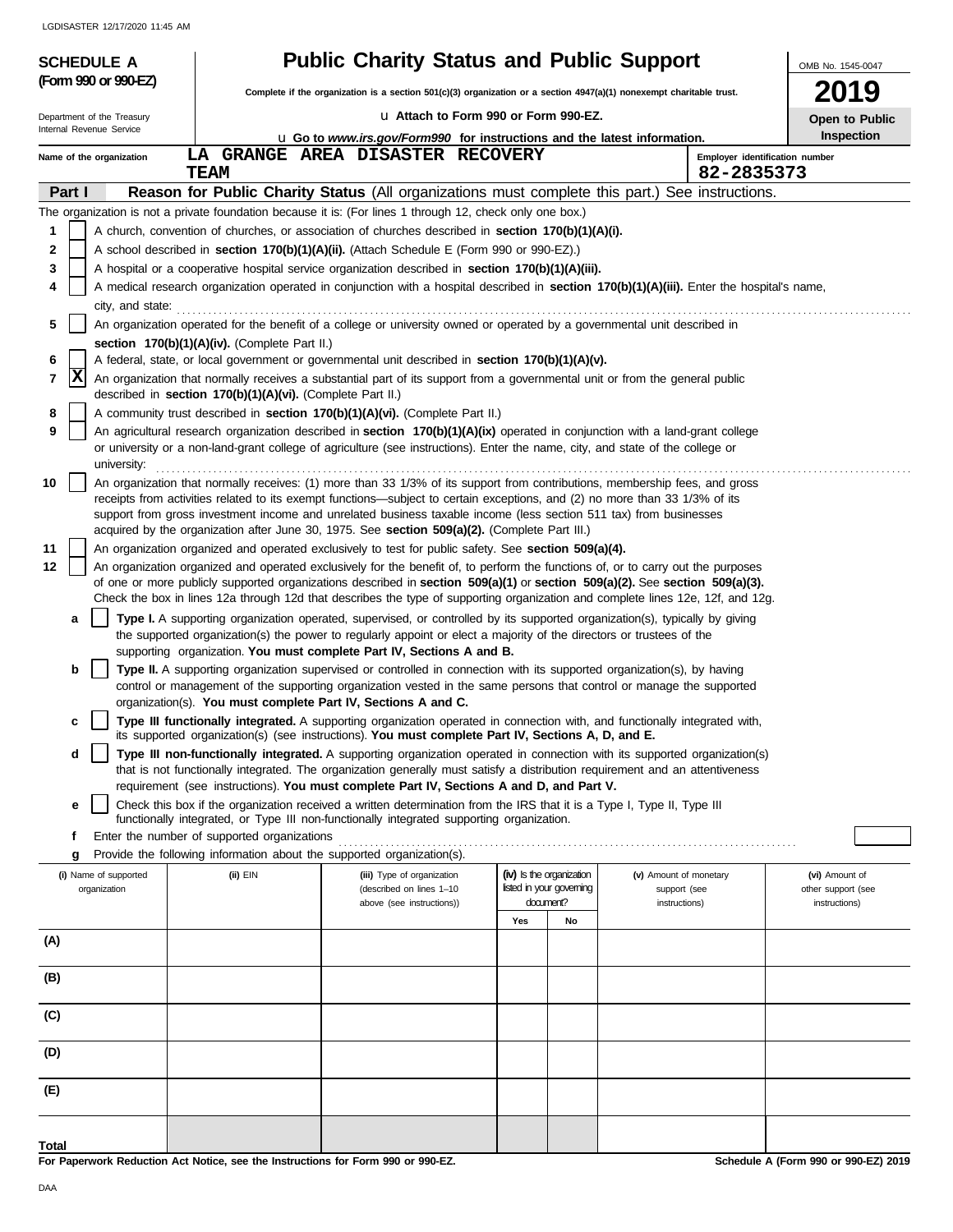#### Schedule A (Form 990 or 990-EZ) 2019 **LA GRANGE AREA DISASTER RECOVERY** 82-2835373 Page 2 **Part II Support Schedule for Organizations Described in Sections 170(b)(1)(A)(iv) and 170(b)(1)(A)(vi)** (Complete only if you checked the box on line 5, 7, or 8 of Part I or if the organization failed to qualify under Part III. If the organization fails to qualify under the tests listed below, please complete Part III.) **Section A. Public Support Calendar year (or fiscal year beginning in) <b>u** (a) 2015 (b) 2016 (c) 2017 (d) 2018 (e) 2019 (f) Total u **(a)** 2015 **(b)** 2016 **(c)** 2017 **(d)** 2018 **(e)** 2019 **1** Gifts, grants, contributions, and membership fees received. (Do not **427,895 3,698,416 102,439 4,228,750** include any "unusual grants.") . . . . . . . . . . . **2** Tax revenues levied for the organization's benefit and either paid to or expended on its behalf ............. **3** The value of services or facilities furnished by a governmental unit to the organization without charge .............. **Total.** Add lines 1 through 3 . . . . . . . . . . . . **4 427,895 3,698,416 102,439 4,228,750 5** The portion of total contributions by each person (other than a governmental unit or publicly supported organization) included on line 1 that exceeds 2% of the amount shown on line 11, column  $(f)$   $\ldots$   $\ldots$  . . . . . . Public support. Subtract line 5 from line 4. **4,228,750 6 Section B. Total Support Calendar year (or fiscal year beginning in) <b>(iii)** 2015 | (b) 2016 | (c) 2017 | (d) 2018 | (e) 2019 | (f) Total u **(b)** 2016 **(c)** 2017 **(d)** 2018 **(e)** 2019 **(a)** 2015 Amounts from line 4 . . . . . . . . . . . . . . . . . . . . . **7 427,895 3,698,416 102,439 4,228,750** Gross income from interest, dividends, **8** payments received on securities loans, rents, royalties, and income from **6,895 36,207 43,102** similar sources . . . . . . . . . . . . . . . . . . . . . . . . . . **9** Net income from unrelated business activities, whether or not the business is regularly carried on . . . . . . . . . . . . . . . . . . . . **10** Other income. Do not include gain or loss from the sale of capital assets (Explain in Part VI.) . . . . . . . . . . . . . . . . . . . . . . **11 Total support.** Add lines 7 through 10 **4,271,852 12 12** Gross receipts from related activities, etc. (see instructions) . . . . . . . . . . . . . . . . . . . . . . . . . . . . . . . . . . . . . . . . . . . . . . . . . . . . . . . . . . . . . . . . . . . . . . . **13 First five years.** If the Form 990 is for the organization's first, second, third, fourth, or fifth tax year as a section 501(c)(3) organization, check this box and stop here ▶ **Section C. Computation of Public Support Percentage 14 14** Public support percentage for 2019 (line 6, column (f) divided by line 11, column (f)) . . . . . . . . . . . . . . . . . . . . . . . . . . . . . . . . . . . . . . . . . . . . . . **% 98.99 15** Public support percentage from 2018 Schedule A, Part II, line 14 . . . . . . . . . . . . . . . . . . . . . . . . . . . . . . . . . . . . . . . . . . . . . . . . . . . . . . . . . . . . . . . . . . **15 % 99.83 16a 33 1/3% support test—2019.** If the organization did not check the box on line 13, and line 14 is 33 1/3% or more, check this box and **stop here.** The organization qualifies as a publicly supported organization . . . . . . . . . . . . . . . . . . . . . . . . . . . . . . . . . . . . . . . . . . . . . . . . . . . . . . . . . . . . . . . . . . . **X b 33 1/3% support test—2018.** If the organization did not check a box on line 13 or 16a, and line 15 is 33 1/3% or more, check this box and **stop here.** The organization qualifies as a publicly supported organization . . . . . . . . . . . . . . . . . . . . . . . . . . . . . . . . . . . . . . . . . . . . . . . . . . . . . . . . . . . . . . . **17a 10%-facts-and-circumstances test—2019.** If the organization did not check a box on line 13, 16a, or 16b, and line 14 is 10% or more, and if the organization meets the "facts-and-circumstances" test, check this box and **stop here.** Explain in Part VI how the organization meets the "facts-and-circumstances" test. The organization qualifies as a publicly supported organization . . . . . . . . . . . . . . . . . . . . . . . . . . . . . . . . . . . . . . . . . . . . . . . . . . . . . . . . . . . . . . . . . . . . . . . . . . . . . . . . . . . . . . . . . . . . . . . . . . . . . . . . . . . . . . . . . . . . . . . . . . . . . . . . . . . . . . . . . . . **b 10%-facts-and-circumstances test—2018.** If the organization did not check a box on line 13, 16a, 16b, or 17a, and line 15 is 10% or more, and if the organization meets the "facts-and-circumstances" test, check this box and **stop here.** Explain in Part VI how the organization meets the "facts-and-circumstances" test. The organization qualifies as a publicly supported organization contains and contains a supported organization of the supported organization contains and contains a supported organization contains a supported organization contains a supported or support of the su **18 Private foundation.** If the organization did not check a box on line 13, 16a, 16b, 17a, or 17b, check this box and see **instructions**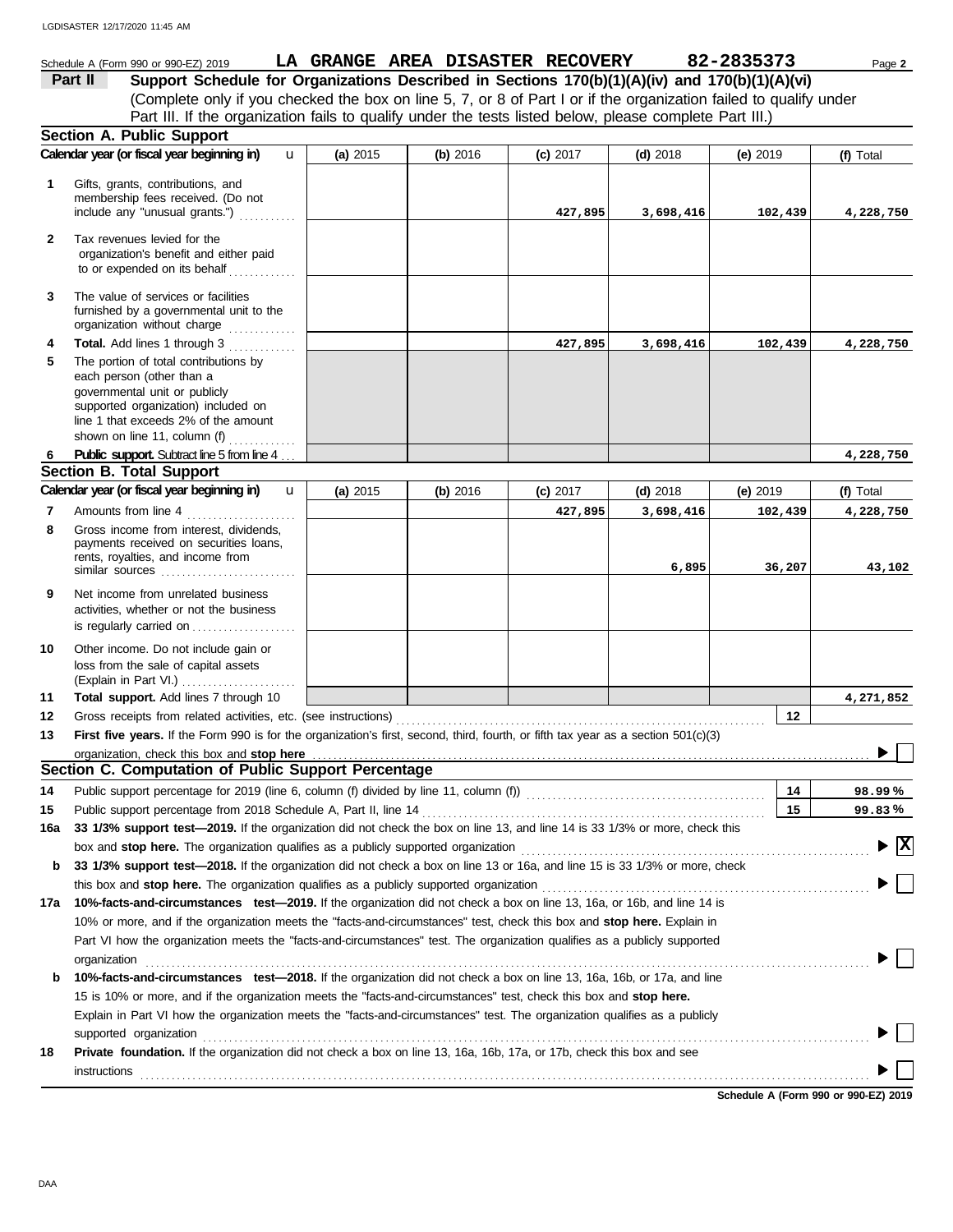|              | LGDISASTER 12/17/2020 11:45 AM                                                                                                                                                                      |          |                                  |          |            |            |                          |
|--------------|-----------------------------------------------------------------------------------------------------------------------------------------------------------------------------------------------------|----------|----------------------------------|----------|------------|------------|--------------------------|
|              | Schedule A (Form 990 or 990-EZ) 2019                                                                                                                                                                |          | LA GRANGE AREA DISASTER RECOVERY |          |            | 82-2835373 | Page 3                   |
|              | Part III<br>Support Schedule for Organizations Described in Section 509(a)(2)<br>(Complete only if you checked the box on line 10 of Part I or if the organization failed to qualify under Part II. |          |                                  |          |            |            |                          |
|              | If the organization fails to qualify under the tests listed below, please complete Part II.)                                                                                                        |          |                                  |          |            |            |                          |
|              | <b>Section A. Public Support</b>                                                                                                                                                                    |          |                                  |          |            |            |                          |
|              | Calendar year (or fiscal year beginning in)<br>u.                                                                                                                                                   | (a) 2015 | (b) 2016                         | (c) 2017 | $(d)$ 2018 | (e) 2019   | (f) Total                |
| 1            | Gifts, grants, contributions, and membership fees<br>received. (Do not include any "unusual grants.")                                                                                               |          |                                  |          |            |            |                          |
| $\mathbf{2}$ | Gross receipts from admissions, merchandise<br>sold or services performed, or facilities<br>fumished in any activity that is related to the<br>organization's tax-exempt purpose                    |          |                                  |          |            |            |                          |
| 3            | Gross receipts from activities that are not an<br>unrelated trade or business under section 513                                                                                                     |          |                                  |          |            |            |                          |
| 4            | Tax revenues levied for the<br>organization's benefit and either paid<br>to or expended on its behalf                                                                                               |          |                                  |          |            |            |                          |
| 5            | The value of services or facilities<br>furnished by a governmental unit to the<br>organization without charge                                                                                       |          |                                  |          |            |            |                          |
| 6            | Total. Add lines 1 through 5                                                                                                                                                                        |          |                                  |          |            |            |                          |
| 7a           | Amounts included on lines 1, 2, and 3<br>received from disqualified persons                                                                                                                         |          |                                  |          |            |            |                          |
| b            | Amounts induded on lines 2 and 3<br>received from other than disqualified<br>persons that exceed the greater of \$5,000<br>or 1% of the amount on line 13 for the year $\frac{1}{100}$              |          |                                  |          |            |            |                          |
| c            | Add lines 7a and 7b                                                                                                                                                                                 |          |                                  |          |            |            |                          |
| 8            | Public support. (Subtract line 7c from                                                                                                                                                              |          |                                  |          |            |            |                          |
|              | <b>Section B. Total Support</b>                                                                                                                                                                     |          |                                  |          |            |            |                          |
|              | Calendar year (or fiscal year beginning in)<br>u                                                                                                                                                    | (a) 2015 | (b) 2016                         | (c) 2017 | $(d)$ 2018 | $(e)$ 2019 | (f) Total                |
| 9            | Amounts from line 6                                                                                                                                                                                 |          |                                  |          |            |            |                          |
| 10a          | Gross income from interest, dividends,<br>payments received on securities loans, rents,<br>royalties, and income from similar sources                                                               |          |                                  |          |            |            |                          |
| b            | Unrelated business taxable income (less<br>section 511 taxes) from businesses<br>acquired after June 30, 1975                                                                                       |          |                                  |          |            |            |                          |
| c            |                                                                                                                                                                                                     |          |                                  |          |            |            |                          |
| 11           | Net income from unrelated business<br>activities not included in line 10b, whether<br>or not the business is regularly carried on $\ldots$                                                          |          |                                  |          |            |            |                          |
| 12           | Other income. Do not include gain or<br>loss from the sale of capital assets<br>(Explain in Part VI.)                                                                                               |          |                                  |          |            |            |                          |
| 13           | Total support. (Add lines 9, 10c, 11,                                                                                                                                                               |          |                                  |          |            |            |                          |
| 14           | First five years. If the Form 990 is for the organization's first, second, third, fourth, or fifth tax year as a section 501(c)(3)<br>organization, check this box and stop here                    |          |                                  |          |            |            |                          |
|              | Section C. Computation of Public Support Percentage                                                                                                                                                 |          |                                  |          |            |            |                          |
| 15           |                                                                                                                                                                                                     |          |                                  |          |            | 15         | %                        |
| 16           |                                                                                                                                                                                                     |          |                                  |          |            | 16         | $\%$                     |
|              | Section D. Computation of Investment Income Percentage                                                                                                                                              |          |                                  |          |            |            |                          |
| 17           |                                                                                                                                                                                                     |          |                                  |          |            | 17         | %                        |
| 18           | 33 1/3% support tests-2019. If the organization did not check the box on line 14, and line 15 is more than 33 1/3%, and line                                                                        |          |                                  |          |            | 18         | $\%$                     |
| 19a          |                                                                                                                                                                                                     |          |                                  |          |            |            | $\overline{\phantom{0}}$ |

**b 33 1/3% support tests—2018.** If the organization did not check a box on line 14 or line 19a, and line 16 is more than 33 1/3%, and line 18 is not more than 33 1/3%, check this box and **stop here.** The organization qualifies as a publicly supported organization . . . . . . . . . . . . . . . . . . . . . **20 Private foundation.** If the organization did not check a box on line 14, 19a, or 19b, check this box and see instructions . . . . . . . . . . . . . . . . . . . . . . . . . . . . .

17 is not more than 33 1/3%, check this box and **stop here.** The organization qualifies as a publicly supported organization . . . . . . . . . . . . . . . . . . . . . . . . .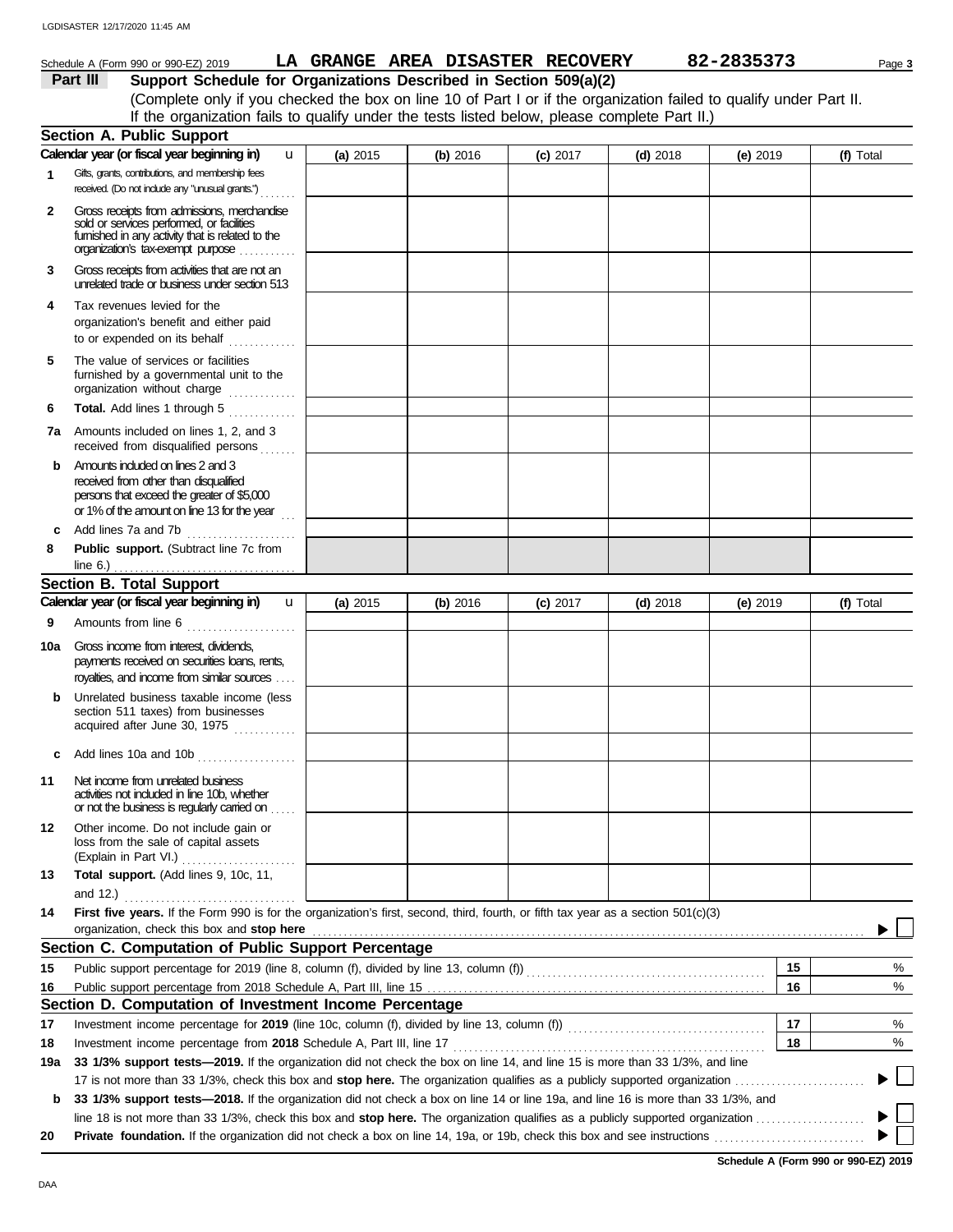|     | LA GRANGE AREA DISASTER RECOVERY<br>Schedule A (Form 990 or 990-EZ) 2019                                                                                                                                                           | 82-2835373      |     | Page 4 |
|-----|------------------------------------------------------------------------------------------------------------------------------------------------------------------------------------------------------------------------------------|-----------------|-----|--------|
|     | <b>Part IV</b><br><b>Supporting Organizations</b>                                                                                                                                                                                  |                 |     |        |
|     | (Complete only if you checked a box in line 12 on Part I. If you checked 12a of Part I, complete Sections A                                                                                                                        |                 |     |        |
|     | and B. If you checked 12b of Part I, complete Sections A and C. If you checked 12c of Part I, complete                                                                                                                             |                 |     |        |
|     | Sections A, D, and E. If you checked 12d of Part I, complete Sections A and D, and complete Part V.)<br>Section A. All Supporting Organizations                                                                                    |                 |     |        |
|     |                                                                                                                                                                                                                                    |                 |     |        |
| 1   | Are all of the organization's supported organizations listed by name in the organization's governing                                                                                                                               |                 | Yes | No     |
|     | documents? If "No," describe in Part VI how the supported organizations are designated. If designated by                                                                                                                           |                 |     |        |
|     | class or purpose, describe the designation. If historic and continuing relationship, explain.                                                                                                                                      | 1               |     |        |
| 2   | Did the organization have any supported organization that does not have an IRS determination of status                                                                                                                             |                 |     |        |
|     | under section 509(a)(1) or (2)? If "Yes," explain in Part VI how the organization determined that the supported                                                                                                                    |                 |     |        |
|     | organization was described in section 509(a)(1) or (2).                                                                                                                                                                            | 2               |     |        |
| За  | Did the organization have a supported organization described in section $501(c)(4)$ , (5), or (6)? If "Yes," answer                                                                                                                |                 |     |        |
|     | $(b)$ and $(c)$ below.                                                                                                                                                                                                             | 3a              |     |        |
| b   | Did the organization confirm that each supported organization qualified under section $501(c)(4)$ , (5), or (6) and                                                                                                                |                 |     |        |
|     | satisfied the public support tests under section $509(a)(2)$ ? If "Yes," describe in Part VI when and how the                                                                                                                      |                 |     |        |
|     | organization made the determination.                                                                                                                                                                                               | 3b              |     |        |
| c   | Did the organization ensure that all support to such organizations was used exclusively for section $170(c)(2)(B)$                                                                                                                 |                 |     |        |
|     | purposes? If "Yes," explain in Part VI what controls the organization put in place to ensure such use.                                                                                                                             | 3c              |     |        |
| 4a  | Was any supported organization not organized in the United States ("foreign supported organization")? If                                                                                                                           |                 |     |        |
|     | "Yes," and if you checked 12a or 12b in Part I, answer (b) and (c) below.                                                                                                                                                          | 4a              |     |        |
| b   | Did the organization have ultimate control and discretion in deciding whether to make grants to the foreign                                                                                                                        |                 |     |        |
|     | supported organization? If "Yes," describe in Part VI how the organization had such control and discretion                                                                                                                         |                 |     |        |
|     | despite being controlled or supervised by or in connection with its supported organizations.                                                                                                                                       | 4b              |     |        |
| c   | Did the organization support any foreign supported organization that does not have an IRS determination                                                                                                                            |                 |     |        |
|     | under sections $501(c)(3)$ and $509(a)(1)$ or (2)? If "Yes," explain in Part VI what controls the organization used                                                                                                                |                 |     |        |
|     | to ensure that all support to the foreign supported organization was used exclusively for section $170(c)(2)(B)$                                                                                                                   |                 |     |        |
|     | purposes.                                                                                                                                                                                                                          | 4c              |     |        |
| 5a  | Did the organization add, substitute, or remove any supported organizations during the tax year? If "Yes,"                                                                                                                         |                 |     |        |
|     | answer (b) and (c) below (if applicable). Also, provide detail in Part VI, including (i) the names and EIN                                                                                                                         |                 |     |        |
|     | numbers of the supported organizations added, substituted, or removed; (ii) the reasons for each such action;<br>(iii) the authority under the organization's organizing document authorizing such action; and (iv) how the action |                 |     |        |
|     | was accomplished (such as by amendment to the organizing document).                                                                                                                                                                | 5a              |     |        |
| b   | Type I or Type II only. Was any added or substituted supported organization part of a class already                                                                                                                                |                 |     |        |
|     | designated in the organization's organizing document?                                                                                                                                                                              | 5b              |     |        |
|     | <b>Substitutions only.</b> Was the substitution the result of an event beyond the organization's control?                                                                                                                          | 5c              |     |        |
| 6   | Did the organization provide support (whether in the form of grants or the provision of services or facilities) to                                                                                                                 |                 |     |        |
|     | anyone other than (i) its supported organizations, (ii) individuals that are part of the charitable class benefited                                                                                                                |                 |     |        |
|     | by one or more of its supported organizations, or (iii) other supporting organizations that also support or                                                                                                                        |                 |     |        |
|     | benefit one or more of the filing organization's supported organizations? If "Yes," provide detail in Part VI.                                                                                                                     | 6               |     |        |
| 7   | Did the organization provide a grant, loan, compensation, or other similar payment to a substantial contributor                                                                                                                    |                 |     |        |
|     | (as defined in section $4958(c)(3)(C)$ ), a family member of a substantial contributor, or a 35% controlled entity                                                                                                                 |                 |     |        |
|     | with regard to a substantial contributor? If "Yes," complete Part I of Schedule L (Form 990 or 990-EZ).                                                                                                                            | 7               |     |        |
| 8   | Did the organization make a loan to a disqualified person (as defined in section 4958) not described in line 7?                                                                                                                    |                 |     |        |
|     | If "Yes," complete Part I of Schedule L (Form 990 or 990-EZ).                                                                                                                                                                      | 8               |     |        |
| 9a  | Was the organization controlled directly or indirectly at any time during the tax year by one or more                                                                                                                              |                 |     |        |
|     | disqualified persons as defined in section 4946 (other than foundation managers and organizations described                                                                                                                        |                 |     |        |
|     | in section $509(a)(1)$ or $(2)$ ? If "Yes," provide detail in Part VI.                                                                                                                                                             | 9а              |     |        |
| b   | Did one or more disqualified persons (as defined in line 9a) hold a controlling interest in any entity in which                                                                                                                    |                 |     |        |
|     | the supporting organization had an interest? If "Yes," provide detail in Part VI.                                                                                                                                                  | 9b              |     |        |
| c   | Did a disqualified person (as defined in line 9a) have an ownership interest in, or derive any personal benefit                                                                                                                    |                 |     |        |
|     | from, assets in which the supporting organization also had an interest? If "Yes," provide detail in Part VI.                                                                                                                       | 9с              |     |        |
| 10a | Was the organization subject to the excess business holdings rules of section 4943 because of section                                                                                                                              |                 |     |        |
|     | 4943(f) (regarding certain Type II supporting organizations, and all Type III non-functionally integrated                                                                                                                          |                 |     |        |
|     | supporting organizations)? If "Yes," answer 10b below.                                                                                                                                                                             | 10a             |     |        |
| b   | Did the organization have any excess business holdings in the tax year? (Use Schedule C, Form 4720, to<br>determine whether the organization had excess business holdings.)                                                        | 10 <sub>b</sub> |     |        |
|     |                                                                                                                                                                                                                                    |                 |     |        |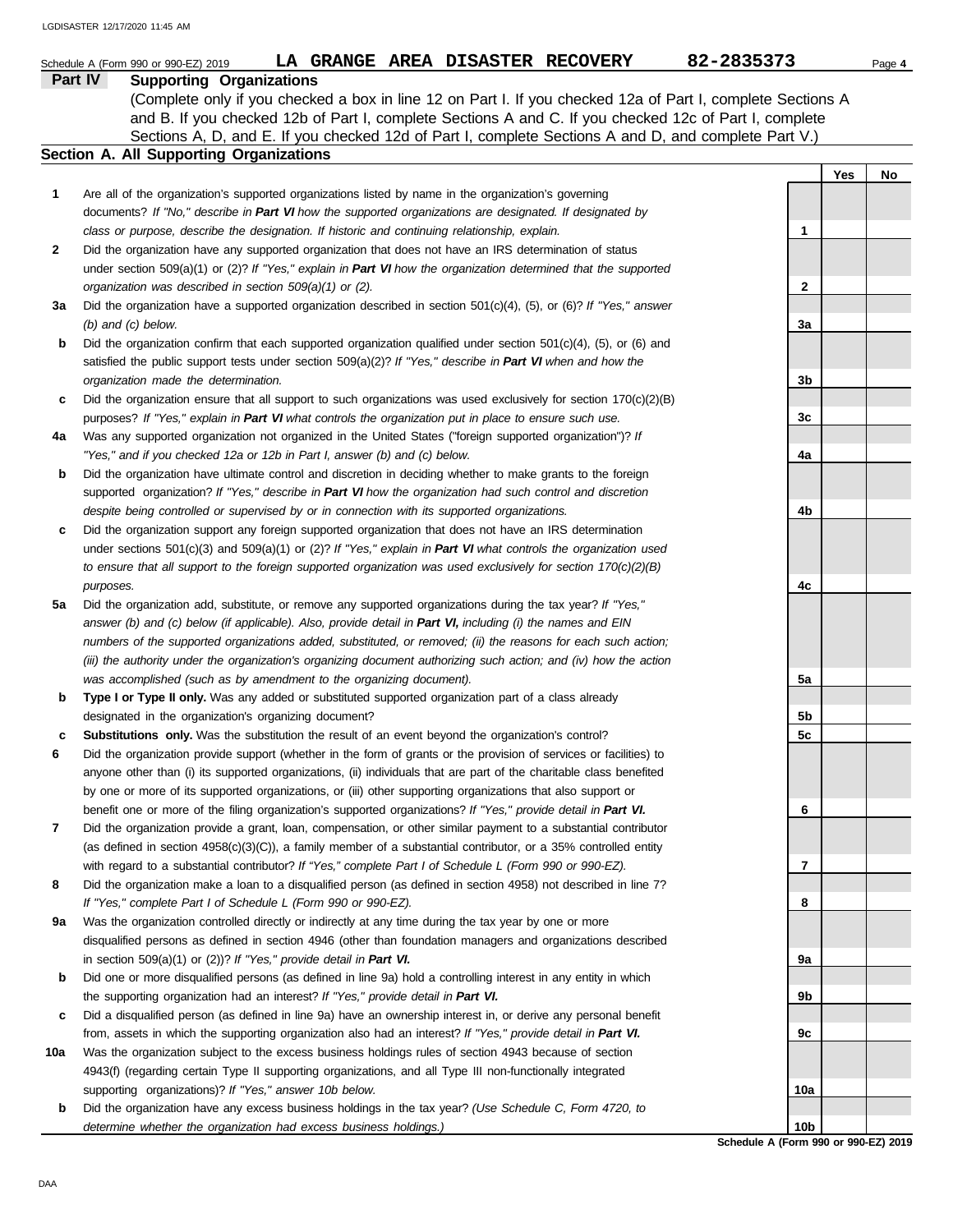|    | 82-2835373<br><b>GRANGE AREA DISASTER RECOVERY</b><br>LA<br>Schedule A (Form 990 or 990-EZ) 2019                                                                             |                 |     | Page 5 |
|----|------------------------------------------------------------------------------------------------------------------------------------------------------------------------------|-----------------|-----|--------|
|    | Part IV<br><b>Supporting Organizations (continued)</b>                                                                                                                       |                 |     |        |
|    |                                                                                                                                                                              |                 | Yes | No     |
| 11 | Has the organization accepted a gift or contribution from any of the following persons?                                                                                      |                 |     |        |
| а  | A person who directly or indirectly controls, either alone or together with persons described in (b) and (c)                                                                 |                 |     |        |
|    | below, the governing body of a supported organization?                                                                                                                       | 11a             |     |        |
| b  | A family member of a person described in (a) above?                                                                                                                          | 11 <sub>b</sub> |     |        |
|    | c A 35% controlled entity of a person described in (a) or (b) above? If "Yes" to a, b, or c, provide detail in Part VI.<br><b>Section B. Type I Supporting Organizations</b> | 11c             |     |        |
|    |                                                                                                                                                                              |                 | Yes | No     |
| 1  | Did the directors, trustees, or membership of one or more supported organizations have the power to                                                                          |                 |     |        |
|    | regularly appoint or elect at least a majority of the organization's directors or trustees at all times during the                                                           |                 |     |        |
|    |                                                                                                                                                                              |                 |     |        |
|    | tax year? If "No," describe in Part VI how the supported organization(s) effectively operated, supervised, or                                                                |                 |     |        |
|    | controlled the organization's activities. If the organization had more than one supported organization,                                                                      |                 |     |        |
|    | describe how the powers to appoint and/or remove directors or trustees were allocated among the supported                                                                    |                 |     |        |
|    | organizations and what conditions or restrictions, if any, applied to such powers during the tax year.                                                                       | 1               |     |        |
| 2  | Did the organization operate for the benefit of any supported organization other than the supported                                                                          |                 |     |        |
|    | organization(s) that operated, supervised, or controlled the supporting organization? If "Yes," explain in Part                                                              |                 |     |        |
|    | VI how providing such benefit carried out the purposes of the supported organization(s) that operated,                                                                       |                 |     |        |
|    | supervised, or controlled the supporting organization.                                                                                                                       | $\mathbf{2}$    |     |        |
|    | Section C. Type II Supporting Organizations                                                                                                                                  |                 |     |        |
|    |                                                                                                                                                                              |                 | Yes | No     |
| 1  | Were a majority of the organization's directors or trustees during the tax year also a majority of the directors                                                             |                 |     |        |
|    | or trustees of each of the organization's supported organization(s)? If "No," describe in Part VI how control                                                                |                 |     |        |
|    | or management of the supporting organization was vested in the same persons that controlled or managed                                                                       |                 |     |        |
|    | the supported organization(s).                                                                                                                                               | 1               |     |        |
|    | Section D. All Type III Supporting Organizations                                                                                                                             |                 |     |        |
|    |                                                                                                                                                                              |                 | Yes | No     |
| 1  | Did the organization provide to each of its supported organizations, by the last day of the fifth month of the                                                               |                 |     |        |
|    | organization's tax year, (i) a written notice describing the type and amount of support provided during the prior tax                                                        |                 |     |        |
|    | year, (ii) a copy of the Form 990 that was most recently filed as of the date of notification, and (iii) copies of the                                                       |                 |     |        |
|    | organization's governing documents in effect on the date of notification, to the extent not previously provided?                                                             | 1               |     |        |
| 2  | Were any of the organization's officers, directors, or trustees either (i) appointed or elected by the supported                                                             |                 |     |        |
|    | organization(s) or (ii) serving on the governing body of a supported organization? If "No," explain in Part VI how                                                           |                 |     |        |
|    | the organization maintained a close and continuous working relationship with the supported organization(s).                                                                  | 2               |     |        |
| 3  | By reason of the relationship described in (2), did the organization's supported organizations have a                                                                        |                 |     |        |
|    | significant voice in the organization's investment policies and in directing the use of the organization's                                                                   |                 |     |        |
|    | income or assets at all times during the tax year? If "Yes," describe in Part VI the role the organization's                                                                 |                 |     |        |
|    | supported organizations played in this regard.                                                                                                                               | 3               |     |        |
|    | Section E. Type III Functionally-Integrated Supporting Organizations                                                                                                         |                 |     |        |
| 1  | Check the box next to the method that the organization used to satisfy the Integral Part Test during the year (see instructions).                                            |                 |     |        |
| a  | The organization satisfied the Activities Test. Complete line 2 below.                                                                                                       |                 |     |        |
| b  | The organization is the parent of each of its supported organizations. Complete line 3 below.                                                                                |                 |     |        |
| c  | The organization supported a governmental entity. Describe in Part VI how you supported a government entity (see instructions).                                              |                 |     |        |
|    |                                                                                                                                                                              |                 |     |        |
| 2  | Activities Test. Answer (a) and (b) below.                                                                                                                                   |                 | Yes | No     |
| а  | Did substantially all of the organization's activities during the tax year directly further the exempt purposes of                                                           |                 |     |        |
|    | the supported organization(s) to which the organization was responsive? If "Yes," then in Part VI identify                                                                   |                 |     |        |
|    | those supported organizations and explain how these activities directly furthered their exempt purposes,                                                                     |                 |     |        |
|    | how the organization was responsive to those supported organizations, and how the organization determined                                                                    |                 |     |        |
|    | that these activities constituted substantially all of its activities.                                                                                                       | 2a              |     |        |
| b  | Did the activities described in (a) constitute activities that, but for the organization's involvement, one or more                                                          |                 |     |        |
|    | of the organization's supported organization(s) would have been engaged in? If "Yes," explain in Part VI the                                                                 |                 |     |        |
|    | reasons for the organization's position that its supported organization(s) would have engaged in these                                                                       |                 |     |        |
|    | activities but for the organization's involvement.                                                                                                                           | 2b              |     |        |
| 3  | Parent of Supported Organizations. Answer (a) and (b) below.                                                                                                                 |                 |     |        |
| a  | Did the organization have the power to regularly appoint or elect a majority of the officers, directors, or                                                                  |                 |     |        |

**b** Did the organization exercise a substantial degree of direction over the policies, programs, and activities of each trustees of each of the supported organizations? *Provide details in Part VI.* of its supported organizations? *If "Yes," describe in Part VI the role played by the organization in this regard.*

DAA **Schedule A (Form 990 or 990-EZ) 2019 3b**

**3a**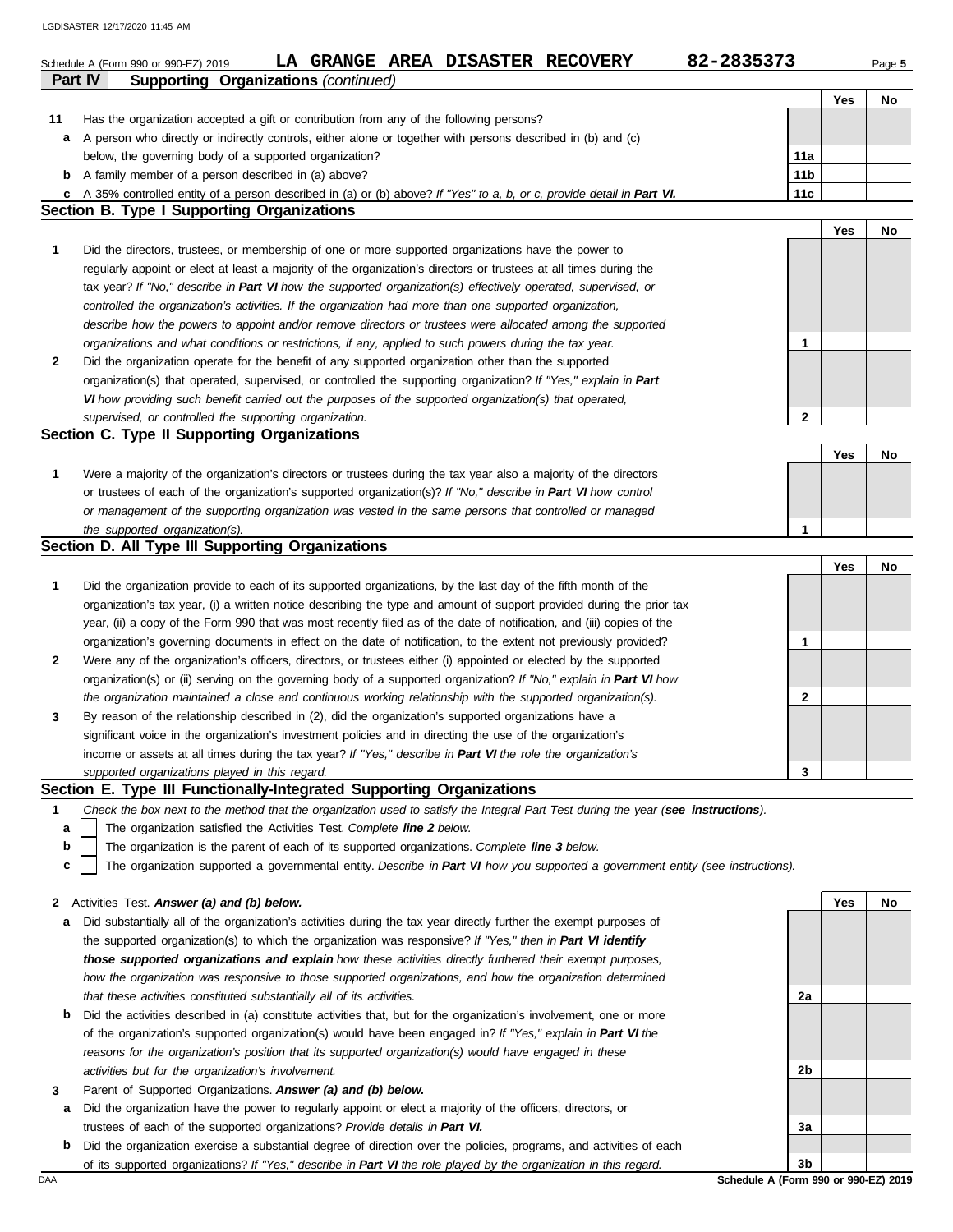| LA GRANGE AREA DISASTER RECOVERY<br>Schedule A (Form 990 or 990-EZ) 2019                                                                                     |                | 82-2835373     | Page 6                         |
|--------------------------------------------------------------------------------------------------------------------------------------------------------------|----------------|----------------|--------------------------------|
| <b>Part V</b><br>Type III Non-Functionally Integrated 509(a)(3) Supporting Organizations                                                                     |                |                |                                |
| Check here if the organization satisfied the Integral Part Test as a qualifying trust on Nov. 20, 1970 (explain in Part VI). See<br>1                        |                |                |                                |
| instructions. All other Type III non-functionally integrated supporting organizations must complete Sections A through E.<br>Section A - Adjusted Net Income |                | (A) Prior Year | (B) Current Year<br>(optional) |
| Net short-term capital gain<br>1                                                                                                                             | 1              |                |                                |
| $\mathbf{2}$<br>Recoveries of prior-year distributions                                                                                                       | $\mathbf{2}$   |                |                                |
| 3<br>Other gross income (see instructions)                                                                                                                   | 3              |                |                                |
| 4<br>Add lines 1 through 3.                                                                                                                                  | 4              |                |                                |
| Depreciation and depletion<br>5                                                                                                                              | 5              |                |                                |
| Portion of operating expenses paid or incurred for production or<br>6.                                                                                       |                |                |                                |
| collection of gross income or for management, conservation, or                                                                                               |                |                |                                |
| maintenance of property held for production of income (see instructions)                                                                                     | 6              |                |                                |
| Other expenses (see instructions)<br>$\mathbf{7}$                                                                                                            | $\overline{7}$ |                |                                |
| 8<br><b>Adjusted Net Income</b> (subtract lines 5, 6, and 7 from line 4)                                                                                     | 8              |                |                                |
| <b>Section B - Minimum Asset Amount</b>                                                                                                                      |                | (A) Prior Year | (B) Current Year<br>(optional) |
| 1.<br>Aggregate fair market value of all non-exempt-use assets (see                                                                                          |                |                |                                |
| instructions for short tax year or assets held for part of year):                                                                                            |                |                |                                |
| <b>a</b> Average monthly value of securities                                                                                                                 | 1a             |                |                                |
| <b>b</b> Average monthly cash balances                                                                                                                       | 1b             |                |                                |
| Fair market value of other non-exempt-use assets<br>C                                                                                                        | 1c             |                |                                |
| <b>Total</b> (add lines 1a, 1b, and 1c)<br>d                                                                                                                 | 1d             |                |                                |
| <b>Discount</b> claimed for blockage or other<br>е                                                                                                           |                |                |                                |
| factors (explain in detail in Part VI):                                                                                                                      |                |                |                                |
| 2<br>Acquisition indebtedness applicable to non-exempt-use assets                                                                                            | $\mathbf 2$    |                |                                |
| 3<br>Subtract line 2 from line 1d.                                                                                                                           | 3              |                |                                |
| Cash deemed held for exempt use. Enter 1-1/2% of line 3 (for greater amount,<br>4                                                                            |                |                |                                |
| see instructions).                                                                                                                                           | 4              |                |                                |
| 5<br>Net value of non-exempt-use assets (subtract line 4 from line 3)                                                                                        | 5              |                |                                |
| 6<br>.035. Multiply line 5 by                                                                                                                                | 6              |                |                                |
| 7<br>Recoveries of prior-year distributions                                                                                                                  | $\overline{7}$ |                |                                |
| 8<br>Minimum Asset Amount (add line 7 to line 6)                                                                                                             | 8              |                |                                |
| Section C - Distributable Amount                                                                                                                             |                |                | <b>Current Year</b>            |
| Adjusted net income for prior year (from Section A, line 8, Column A)<br>1                                                                                   | 1              |                |                                |
| $\mathbf{2}$<br>Enter 85% of line 1.                                                                                                                         | $\mathbf 2$    |                |                                |
| 3<br>Minimum asset amount for prior year (from Section B, line 8, Column A)                                                                                  | 3              |                |                                |
| Enter greater of line 2 or line 3.<br>4                                                                                                                      | 4              |                |                                |
| 5<br>Income tax imposed in prior year                                                                                                                        | 5              |                |                                |
| <b>Distributable Amount.</b> Subtract line 5 from line 4, unless subject to<br>6                                                                             |                |                |                                |
| emergency temporary reduction (see instructions).                                                                                                            | 6              |                |                                |

**7** | Check here if the current year is the organization's first as a non-functionally integrated Type III supporting organization (see instructions).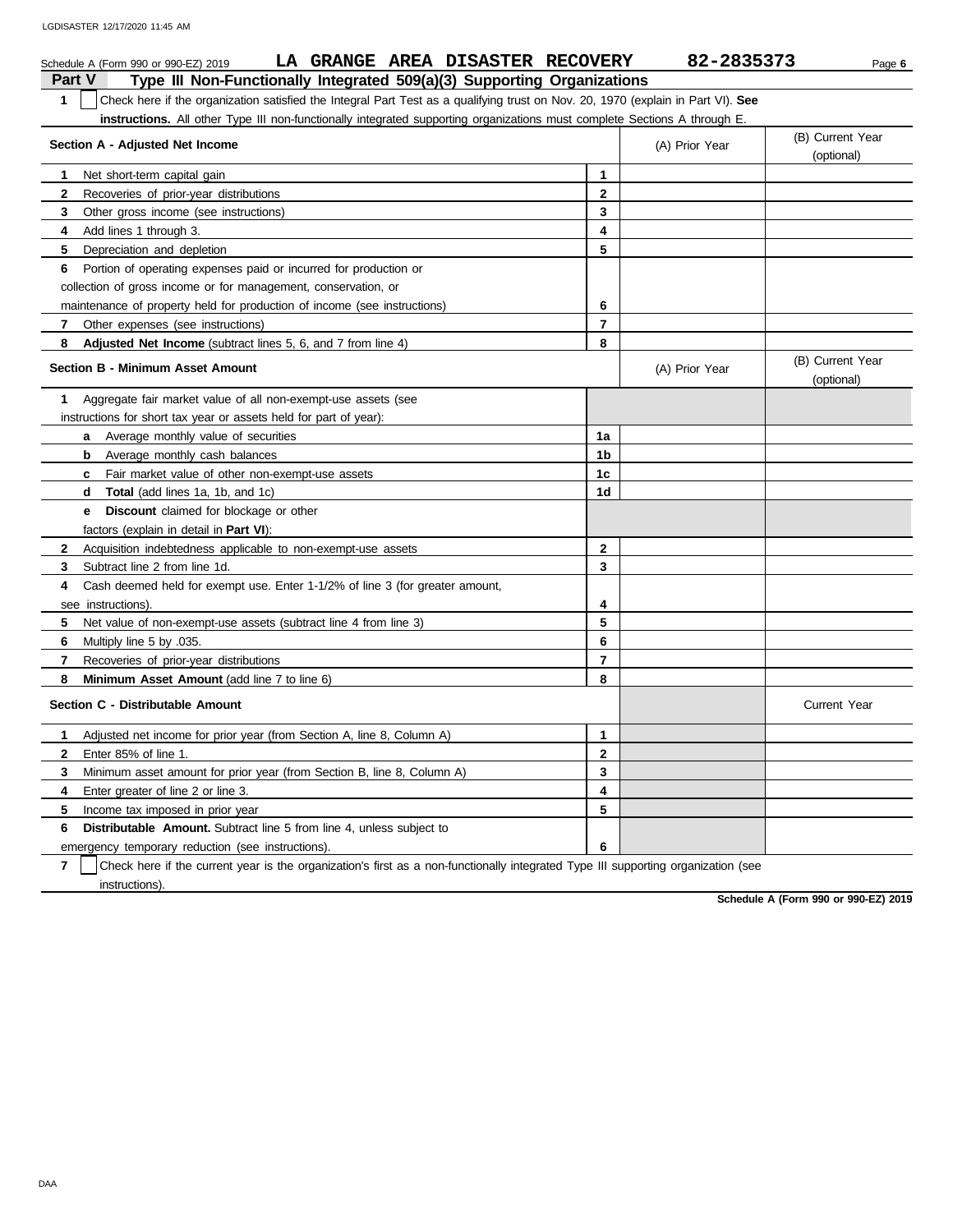|               | LA GRANGE AREA DISASTER RECOVERY<br>Schedule A (Form 990 or 990-EZ) 2019                        |                                    | 82-2835373                                   | Page 7                                           |
|---------------|-------------------------------------------------------------------------------------------------|------------------------------------|----------------------------------------------|--------------------------------------------------|
| <b>Part V</b> | Type III Non-Functionally Integrated 509(a)(3) Supporting Organizations (continued)             |                                    |                                              |                                                  |
|               | <b>Section D - Distributions</b>                                                                |                                    |                                              | <b>Current Year</b>                              |
| 1             | Amounts paid to supported organizations to accomplish exempt purposes                           |                                    |                                              |                                                  |
| $\mathbf{2}$  | Amounts paid to perform activity that directly furthers exempt purposes of supported            |                                    |                                              |                                                  |
|               | organizations, in excess of income from activity                                                |                                    |                                              |                                                  |
| 3             | Administrative expenses paid to accomplish exempt purposes of supported organizations           |                                    |                                              |                                                  |
| 4             | Amounts paid to acquire exempt-use assets                                                       |                                    |                                              |                                                  |
| 5             | Qualified set-aside amounts (prior IRS approval required)                                       |                                    |                                              |                                                  |
| 6             | Other distributions (describe in <b>Part VI</b> ). See instructions.                            |                                    |                                              |                                                  |
| 7             | <b>Total annual distributions.</b> Add lines 1 through 6.                                       |                                    |                                              |                                                  |
| 8             | Distributions to attentive supported organizations to which the organization is responsive      |                                    |                                              |                                                  |
|               | (provide details in <b>Part VI</b> ). See instructions.                                         |                                    |                                              |                                                  |
| 9             | Distributable amount for 2019 from Section C, line 6                                            |                                    |                                              |                                                  |
| 10            | Line 8 amount divided by line 9 amount                                                          |                                    |                                              |                                                  |
|               | Section E - Distribution Allocations (see instructions)                                         | (i)<br><b>Excess Distributions</b> | (i)<br><b>Underdistributions</b><br>Pre-2019 | (iii)<br><b>Distributable</b><br>Amount for 2019 |
| 1             | Distributable amount for 2019 from Section C, line 6                                            |                                    |                                              |                                                  |
| $\mathbf{2}$  | Underdistributions, if any, for years prior to 2019                                             |                                    |                                              |                                                  |
|               | (reasonable cause required-explain in Part VI). See                                             |                                    |                                              |                                                  |
|               | instructions.                                                                                   |                                    |                                              |                                                  |
| 3             | Excess distributions carryover, if any, to 2019                                                 |                                    |                                              |                                                  |
|               |                                                                                                 |                                    |                                              |                                                  |
|               |                                                                                                 |                                    |                                              |                                                  |
|               |                                                                                                 |                                    |                                              |                                                  |
|               |                                                                                                 |                                    |                                              |                                                  |
|               |                                                                                                 |                                    |                                              |                                                  |
|               | f Total of lines 3a through e                                                                   |                                    |                                              |                                                  |
|               | <b>g</b> Applied to underdistributions of prior years<br>h Applied to 2019 distributable amount |                                    |                                              |                                                  |
| Ť.            | Carryover from 2014 not applied (see instructions)                                              |                                    |                                              |                                                  |
|               | Remainder. Subtract lines 3g, 3h, and 3i from 3f.                                               |                                    |                                              |                                                  |
| 4             | Distributions for 2019 from                                                                     |                                    |                                              |                                                  |
|               | Section D, line 7:<br>\$                                                                        |                                    |                                              |                                                  |
|               | a Applied to underdistributions of prior years                                                  |                                    |                                              |                                                  |
|               | <b>b</b> Applied to 2019 distributable amount                                                   |                                    |                                              |                                                  |
|               | c Remainder. Subtract lines 4a and 4b from 4.                                                   |                                    |                                              |                                                  |
| 5             | Remaining underdistributions for years prior to 2019, if                                        |                                    |                                              |                                                  |
|               | any. Subtract lines 3g and 4a from line 2. For result                                           |                                    |                                              |                                                  |
|               | greater than zero, explain in Part VI. See instructions.                                        |                                    |                                              |                                                  |
| 6             | Remaining underdistributions for 2019. Subtract lines 3h                                        |                                    |                                              |                                                  |
|               | and 4b from line 1. For result greater than zero, explain in                                    |                                    |                                              |                                                  |
|               | Part VI. See instructions.                                                                      |                                    |                                              |                                                  |
| 7             | Excess distributions carryover to 2020. Add lines 3j                                            |                                    |                                              |                                                  |
|               | and 4c.                                                                                         |                                    |                                              |                                                  |
| 8             | Breakdown of line 7:                                                                            |                                    |                                              |                                                  |
|               | <b>a</b> Excess from 2015                                                                       |                                    |                                              |                                                  |
|               |                                                                                                 |                                    |                                              |                                                  |
|               | <b>c</b> Excess from 2017                                                                       |                                    |                                              |                                                  |
|               | <b>d</b> Excess from 2018                                                                       |                                    |                                              |                                                  |
|               | e Excess from 2019                                                                              |                                    |                                              |                                                  |

**Schedule A (Form 990 or 990-EZ) 2019**

**e** Excess from 2019 . . . . . . . . . . . . . . . . . . . . . . . . . . .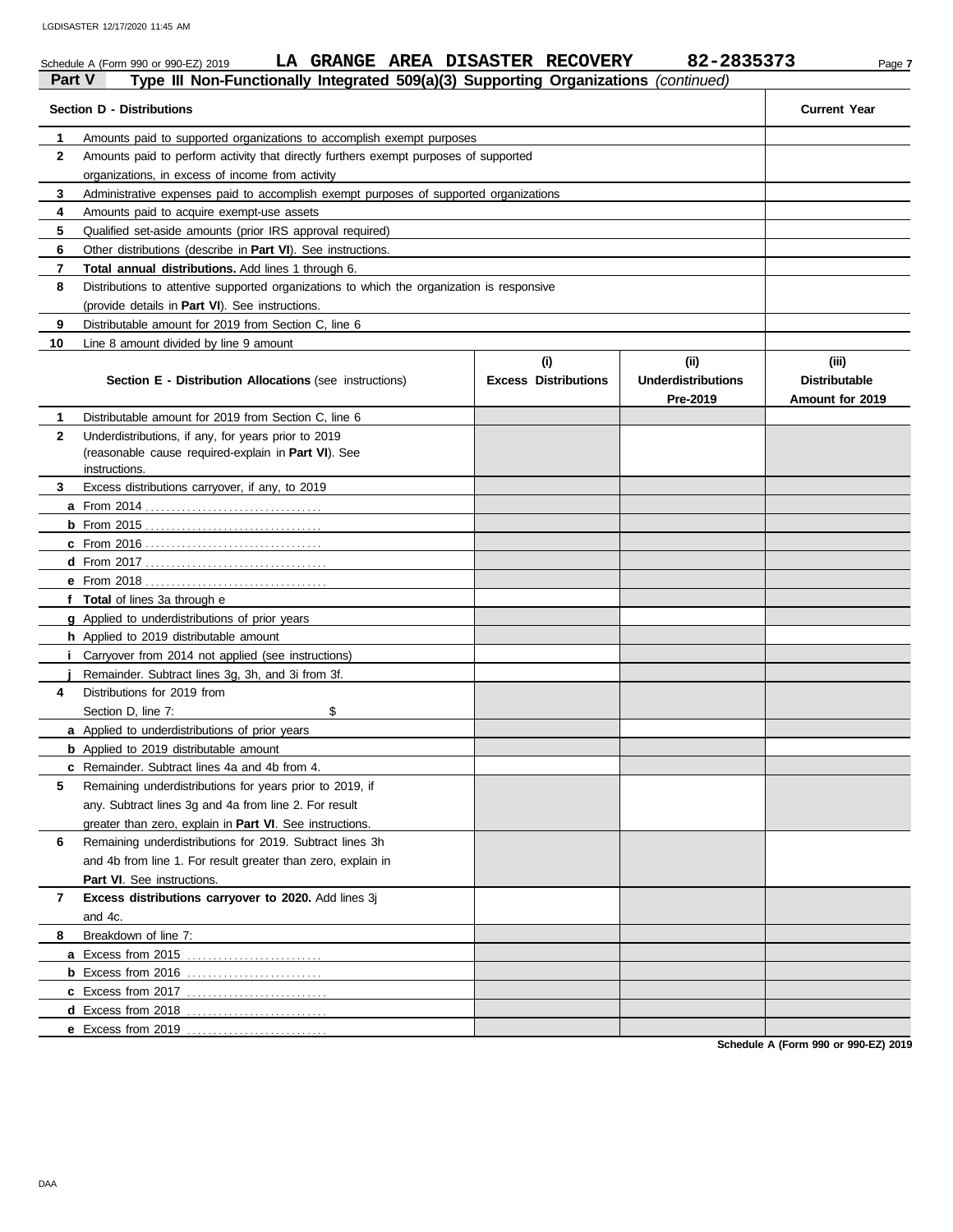|         | Schedule A (Form 990 or 990-EZ) 2019 |  | LA GRANGE AREA DISASTER RECOVERY                                                               | 82-2835373                                                                                                                                                                                                                                                                                                                                                                                                                                                                                | Page 8 |
|---------|--------------------------------------|--|------------------------------------------------------------------------------------------------|-------------------------------------------------------------------------------------------------------------------------------------------------------------------------------------------------------------------------------------------------------------------------------------------------------------------------------------------------------------------------------------------------------------------------------------------------------------------------------------------|--------|
| Part VI |                                      |  | lines 2, 5, and 6. Also complete this part for any additional information. (See instructions.) | Supplemental Information. Provide the explanations required by Part II, line 10; Part II, line 17a or 17b; Part<br>III, line 12; Part IV, Section A, lines 1, 2, 3b, 3c, 4b, 4c, 5a, 6, 9a, 9b, 9c, 11a, 11b, and 11c; Part IV, Section<br>B, lines 1 and 2; Part IV, Section C, line 1; Part IV, Section D, lines 2 and 3; Part IV, Section E, lines 1c, 2a, 2b,<br>3a, and 3b; Part V, line 1; Part V, Section B, line 1e; Part V, Section D, lines 5, 6, and 8; and Part V, Section E, |        |
|         |                                      |  |                                                                                                |                                                                                                                                                                                                                                                                                                                                                                                                                                                                                           |        |
|         |                                      |  |                                                                                                |                                                                                                                                                                                                                                                                                                                                                                                                                                                                                           |        |
|         |                                      |  |                                                                                                |                                                                                                                                                                                                                                                                                                                                                                                                                                                                                           |        |
|         |                                      |  |                                                                                                |                                                                                                                                                                                                                                                                                                                                                                                                                                                                                           |        |
|         |                                      |  |                                                                                                |                                                                                                                                                                                                                                                                                                                                                                                                                                                                                           |        |
|         |                                      |  |                                                                                                |                                                                                                                                                                                                                                                                                                                                                                                                                                                                                           |        |
|         |                                      |  |                                                                                                |                                                                                                                                                                                                                                                                                                                                                                                                                                                                                           |        |
|         |                                      |  |                                                                                                |                                                                                                                                                                                                                                                                                                                                                                                                                                                                                           |        |
|         |                                      |  |                                                                                                |                                                                                                                                                                                                                                                                                                                                                                                                                                                                                           |        |
|         |                                      |  |                                                                                                |                                                                                                                                                                                                                                                                                                                                                                                                                                                                                           |        |
|         |                                      |  |                                                                                                |                                                                                                                                                                                                                                                                                                                                                                                                                                                                                           |        |
|         |                                      |  |                                                                                                |                                                                                                                                                                                                                                                                                                                                                                                                                                                                                           |        |
|         |                                      |  |                                                                                                |                                                                                                                                                                                                                                                                                                                                                                                                                                                                                           |        |
|         |                                      |  |                                                                                                |                                                                                                                                                                                                                                                                                                                                                                                                                                                                                           |        |
|         |                                      |  |                                                                                                |                                                                                                                                                                                                                                                                                                                                                                                                                                                                                           |        |
|         |                                      |  |                                                                                                |                                                                                                                                                                                                                                                                                                                                                                                                                                                                                           |        |
|         |                                      |  |                                                                                                |                                                                                                                                                                                                                                                                                                                                                                                                                                                                                           |        |
|         |                                      |  |                                                                                                |                                                                                                                                                                                                                                                                                                                                                                                                                                                                                           |        |
|         |                                      |  |                                                                                                |                                                                                                                                                                                                                                                                                                                                                                                                                                                                                           |        |
|         |                                      |  |                                                                                                |                                                                                                                                                                                                                                                                                                                                                                                                                                                                                           |        |
|         |                                      |  |                                                                                                |                                                                                                                                                                                                                                                                                                                                                                                                                                                                                           |        |
|         |                                      |  |                                                                                                |                                                                                                                                                                                                                                                                                                                                                                                                                                                                                           |        |
|         |                                      |  |                                                                                                |                                                                                                                                                                                                                                                                                                                                                                                                                                                                                           |        |
|         |                                      |  |                                                                                                |                                                                                                                                                                                                                                                                                                                                                                                                                                                                                           |        |
|         |                                      |  |                                                                                                |                                                                                                                                                                                                                                                                                                                                                                                                                                                                                           |        |
|         |                                      |  |                                                                                                |                                                                                                                                                                                                                                                                                                                                                                                                                                                                                           |        |
|         |                                      |  |                                                                                                |                                                                                                                                                                                                                                                                                                                                                                                                                                                                                           |        |
|         |                                      |  |                                                                                                |                                                                                                                                                                                                                                                                                                                                                                                                                                                                                           |        |
|         |                                      |  |                                                                                                |                                                                                                                                                                                                                                                                                                                                                                                                                                                                                           |        |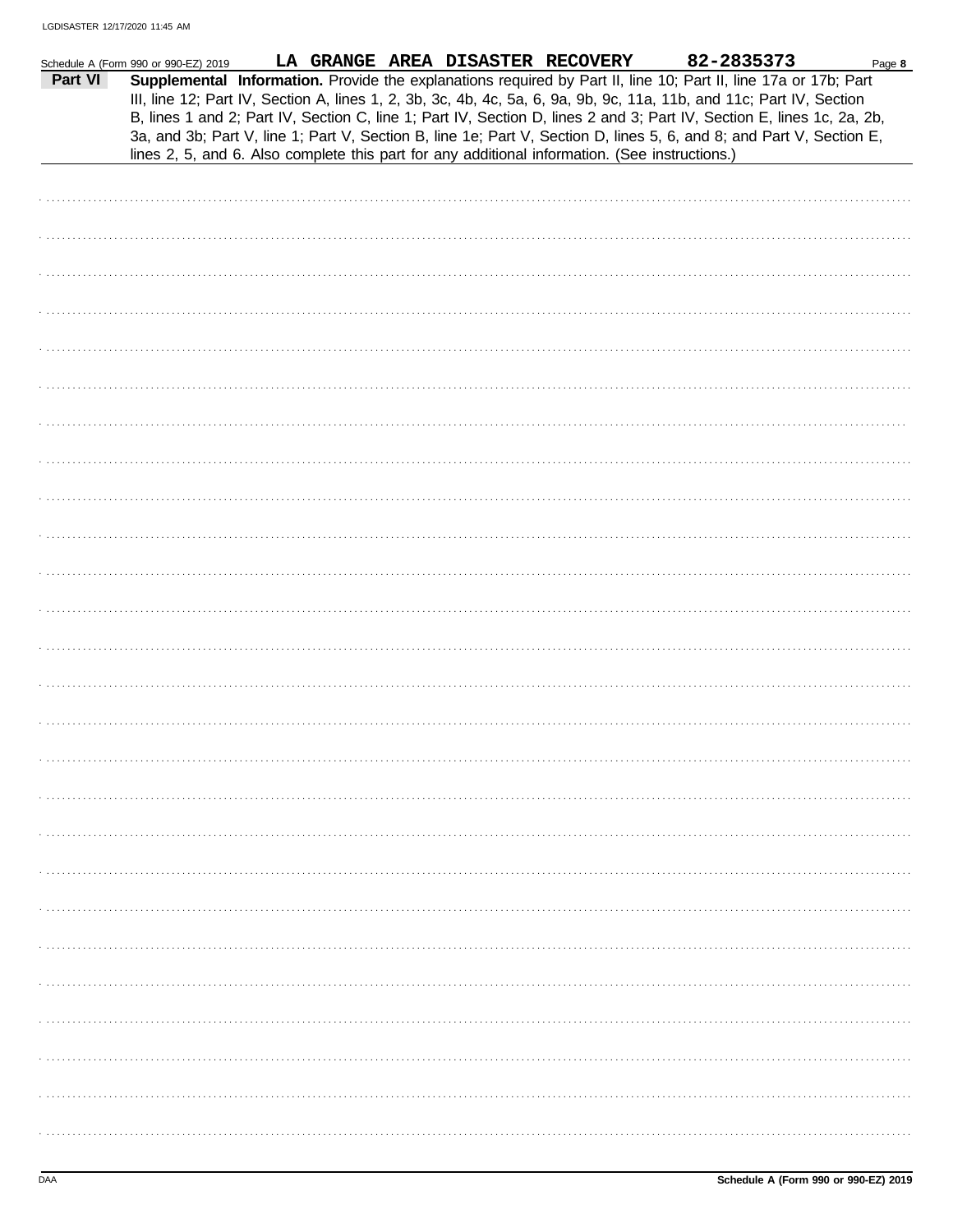### OMB No. 1545-0047 Department of the Treasury Internal Revenue Service Name of the organization **2019 Schedule of Contributors Schedule B (Form 990, 990-EZ, or 990-PF)** u **Attach to Form 990, Form 990-EZ, or Form 990-PF. Employer identification number Organization type** (check one): **Filers of: Section:** Form 990 or 990-EZ  $|\mathbf{X}|$  501(c)( 3) (enter number) organization 4947(a)(1) nonexempt charitable trust **not** treated as a private foundation 527 political organization Form 990-PF  $\vert$  501(c)(3) exempt private foundation 4947(a)(1) nonexempt charitable trust treated as a private foundation 501(c)(3) taxable private foundation u **Go to** *www.irs.gov/Form990* **for the latest information. LA GRANGE AREA DISASTER RECOVERY TEAM 82-2835373**  $|X|$  501(c)(

Check if your organization is covered by the **General Rule** or a **Special Rule. Note:** Only a section 501(c)(7), (8), or (10) organization can check boxes for both the General Rule and a Special Rule. See instructions.

### **General Rule**

For an organization filing Form 990, 990-EZ, or 990-PF that received, during the year, contributions totaling \$5,000 or more (in money or property) from any one contributor. Complete Parts I and II. See instructions for determining a contributor's total contributions.

#### **Special Rules**

| $X$ For an organization described in section 501(c)(3) filing Form 990 or 990-EZ that met the 331/3% support test of the    |
|-----------------------------------------------------------------------------------------------------------------------------|
| regulations under sections 509(a)(1) and 170(b)(1)(A)(vi), that checked Schedule A (Form 990 or 990-EZ), Part II, line      |
| 13, 16a, or 16b, and that received from any one contributor, during the year, total contributions of the greater of (1)     |
| \$5,000; or (2) 2% of the amount on (i) Form 990, Part VIII, line 1h; or (ii) Form 990-EZ, line 1. Complete Parts I and II. |

literary, or educational purposes, or for the prevention of cruelty to children or animals. Complete Parts I (entering For an organization described in section 501(c)(7), (8), or (10) filing Form 990 or 990-EZ that received from any one contributor, during the year, total contributions of more than \$1,000 *exclusively* for religious, charitable, scientific, "N/A" in column (b) instead of the contributor name and address), II, and III.

For an organization described in section 501(c)(7), (8), or (10) filing Form 990 or 990-EZ that received from any one contributor, during the year, contributions *exclusively* for religious, charitable, etc., purposes, but no such contributions totaled more than \$1,000. If this box is checked, enter here the total contributions that were received during the year for an *exclusively* religious, charitable, etc., purpose. Don't complete any of the parts unless the **General Rule** applies to this organization because it received *nonexclusively* religious, charitable, etc., contributions totaling \$5,000 or more during the year . . . . . . . . . . . . . . . . . . . . . . . . . . . . . . . . . . . . . . . . . . . . . . . . . . . . . . . . . . . . . . . . . . . . . . . . . . . . . . . . .

990-EZ, or 990-PF), but it **must** answer "No" on Part IV, line 2, of its Form 990; or check the box on line H of its Form 990-EZ or on its Form 990-PF, Part I, line 2, to certify that it doesn't meet the filing requirements of Schedule B (Form 990, 990-EZ, or 990-PF). **Caution:** An organization that isn't covered by the General Rule and/or the Special Rules doesn't file Schedule B (Form 990,

**For Paperwork Reduction Act Notice, see the instructions for Form 990, 990-EZ, or 990-PF.**

\$ . . . . . . . . . . . . . . . . . . . . . . . . . . . .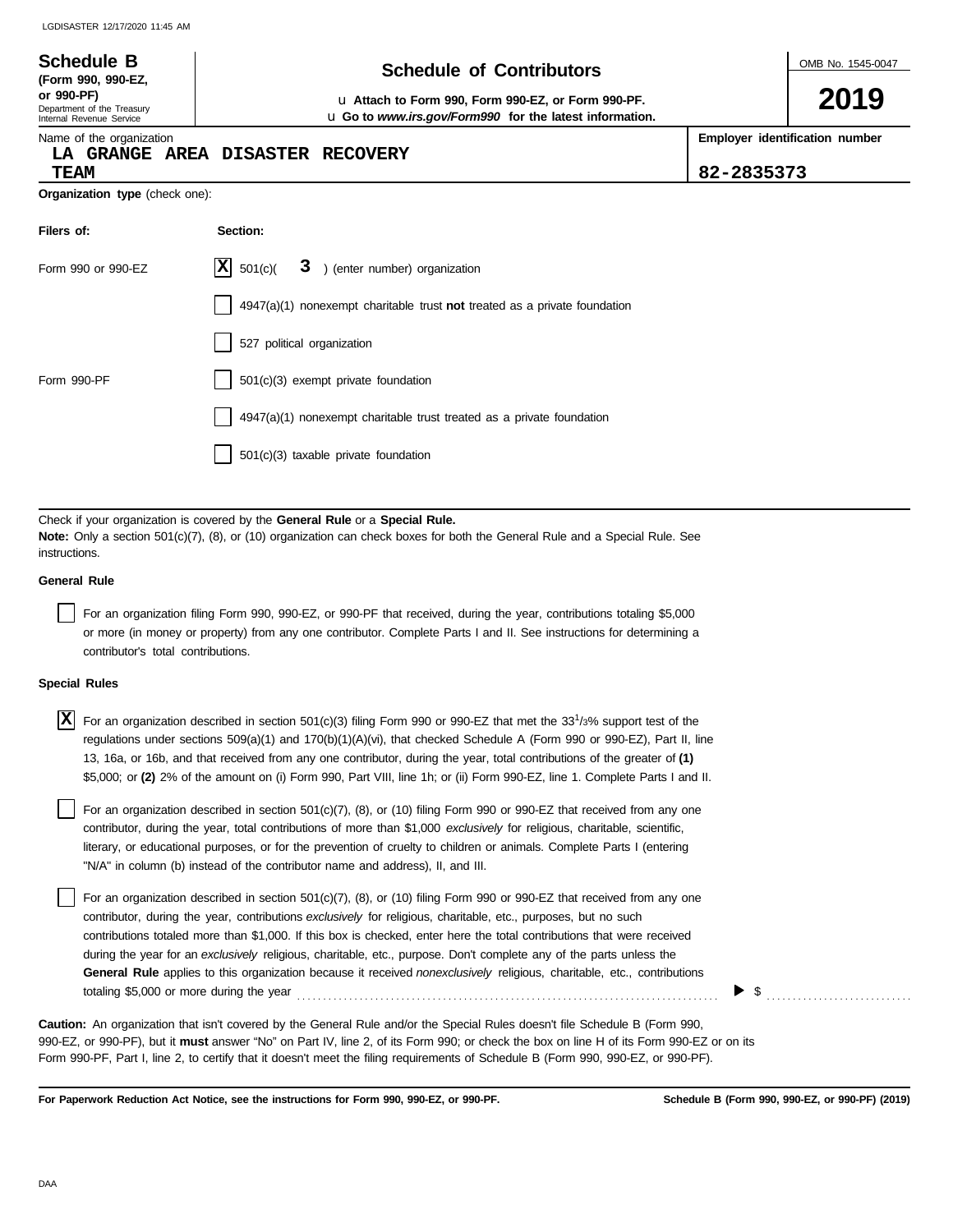| Schedule B (Form 990, 990-EZ, or 990-PF) (2019) | Page 1 of 1    |  | Page 2                                |
|-------------------------------------------------|----------------|--|---------------------------------------|
| Name of organization                            |                |  | <b>Employer identification number</b> |
| LA GRANGE AREA DISASTER RECOVERY                | $82 - 2835373$ |  |                                       |

**Part I Contributors** (see instructions). Use duplicate copies of Part I if additional space is needed.

| (a)<br>No.                  | (b)<br>Name, address, and ZIP + 4                                          | (c)<br><b>Total contributions</b>                                | (d)<br>Type of contribution                                                           |
|-----------------------------|----------------------------------------------------------------------------|------------------------------------------------------------------|---------------------------------------------------------------------------------------|
| 1                           | AMERICAN RED CROSS<br>2700 SOUTHWEST FREEWAY<br>TX 77098<br><b>HOUSTON</b> | 78,000<br>$\sim$                                                 | x<br>Person<br>Payroll<br>Noncash<br>(Complete Part II for<br>noncash contributions.) |
| (a)<br>No.                  | (b)<br>Name, address, and ZIP + 4                                          | (c)<br><b>Total contributions</b>                                | (d)<br>Type of contribution                                                           |
|                             |                                                                            |                                                                  | Person<br>Payroll<br>Noncash<br>(Complete Part II for<br>noncash contributions.)      |
| (a)                         | (b)                                                                        | (c)                                                              | (d)                                                                                   |
| No.                         | Name, address, and ZIP + 4                                                 | <b>Total contributions</b>                                       | Type of contribution                                                                  |
|                             |                                                                            | $\$\$                                                            | Person<br>Payroll<br>Noncash<br>(Complete Part II for<br>noncash contributions.)      |
| (a)                         | (b)                                                                        | (c)                                                              | (d)                                                                                   |
| No.                         | Name, address, and ZIP + 4                                                 | <b>Total contributions</b>                                       | Type of contribution                                                                  |
|                             |                                                                            | $\$\ldots\ldots\ldots\ldots\ldots\ldots\ldots\ldots\ldots\ldots$ | Person<br>Payroll<br>Noncash<br>(Complete Part II for<br>noncash contributions.)      |
| (a)                         | (b)                                                                        | (c)                                                              | (d)                                                                                   |
| No.                         | Name, address, and ZIP + 4                                                 | <b>Total contributions</b>                                       | Type of contribution                                                                  |
| .                           |                                                                            | $\$\ldots$                                                       | Person<br>Payroll<br>Noncash<br>(Complete Part II for<br>noncash contributions.)      |
| (a)                         | (b)                                                                        | (c)                                                              | (d)                                                                                   |
| No.                         | Name, address, and ZIP + 4                                                 | <b>Total contributions</b>                                       | Type of contribution                                                                  |
| $\sim$ $\sim$ $\sim$ $\sim$ |                                                                            | $\mathsf{\$}$                                                    | Person<br>Payroll<br>Noncash<br>(Complete Part II for<br>noncash contributions.)      |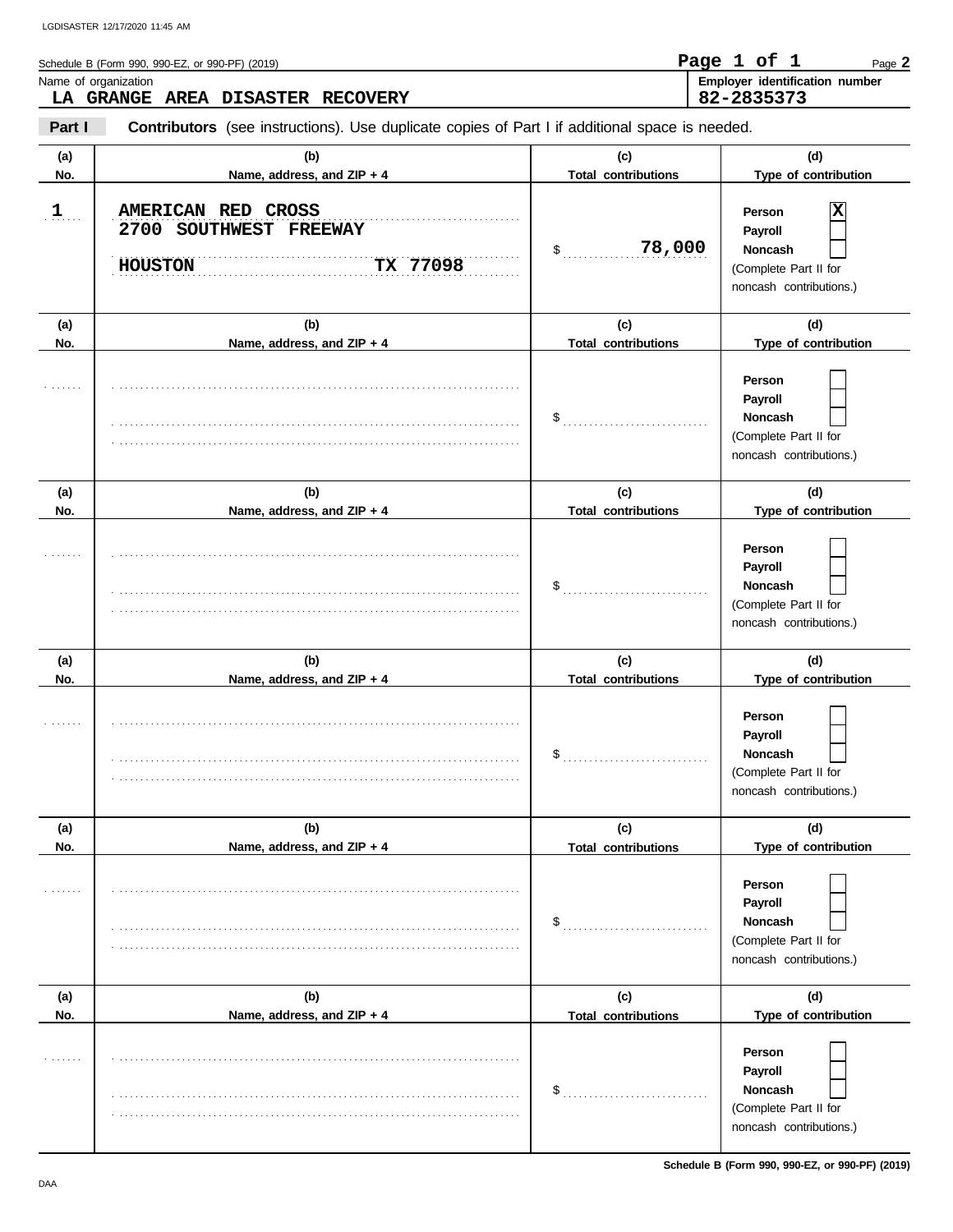|    |                                                        |                                                                                                                                                                                                                                                                      |                       |                                                                            |    | OMB No. 1545-0047               |
|----|--------------------------------------------------------|----------------------------------------------------------------------------------------------------------------------------------------------------------------------------------------------------------------------------------------------------------------------|-----------------------|----------------------------------------------------------------------------|----|---------------------------------|
|    | Schedule d<br>(Form 990)                               | <b>Supplemental Financial Statements</b><br>Lu Complete if the organization answered "Yes" on Form 990,                                                                                                                                                              |                       |                                                                            |    |                                 |
|    |                                                        | Part IV, line 6, 7, 8, 9, 10, 11a, 11b, 11c, 11d, 11e, 11f, 12a, or 12b.                                                                                                                                                                                             |                       |                                                                            |    | <u>g</u>                        |
|    | Department of the Treasury<br>Internal Revenue Service | L Go to www.irs.gov/Form990 for instructions and the latest information.                                                                                                                                                                                             | U Attach to Form 990. |                                                                            |    | Open to Public<br>Inspection    |
|    | Name of the organization                               |                                                                                                                                                                                                                                                                      |                       |                                                                            |    | Employer identification number  |
|    |                                                        | LA GRANGE AREA DISASTER RECOVERY                                                                                                                                                                                                                                     |                       |                                                                            |    |                                 |
|    | <b>TEAM</b>                                            |                                                                                                                                                                                                                                                                      |                       |                                                                            |    | 82-2835373                      |
|    | Part I                                                 | Organizations Maintaining Donor Advised Funds or Other Similar Funds or Accounts.                                                                                                                                                                                    |                       |                                                                            |    |                                 |
|    |                                                        | Complete if the organization answered "Yes" on Form 990, Part IV, line 6.                                                                                                                                                                                            |                       |                                                                            |    |                                 |
|    |                                                        |                                                                                                                                                                                                                                                                      |                       | (a) Donor advised funds                                                    |    | (b) Funds and other accounts    |
| 1. |                                                        |                                                                                                                                                                                                                                                                      |                       |                                                                            |    |                                 |
| 2  |                                                        | Aggregate value of contributions to (during year)                                                                                                                                                                                                                    |                       | the control of the control of the control of the control of the control of |    |                                 |
| 3  |                                                        |                                                                                                                                                                                                                                                                      |                       | the control of the control of the control of the control of the control of |    |                                 |
| 4  |                                                        |                                                                                                                                                                                                                                                                      |                       |                                                                            |    |                                 |
| 5  |                                                        | Did the organization inform all donors and donor advisors in writing that the assets held in donor advised                                                                                                                                                           |                       |                                                                            |    |                                 |
|    |                                                        |                                                                                                                                                                                                                                                                      |                       |                                                                            |    | Yes<br>No                       |
| 6  |                                                        | Did the organization inform all grantees, donors, and donor advisors in writing that grant funds can be used                                                                                                                                                         |                       |                                                                            |    |                                 |
|    |                                                        | only for charitable purposes and not for the benefit of the donor or donor advisor, or for any other purpose                                                                                                                                                         |                       |                                                                            |    |                                 |
|    | conferring impermissible private benefit?              |                                                                                                                                                                                                                                                                      |                       |                                                                            |    | <b>Yes</b><br>No                |
|    | Part II                                                | <b>Conservation Easements.</b><br>Complete if the organization answered "Yes" on Form 990, Part IV, line 7.                                                                                                                                                          |                       |                                                                            |    |                                 |
| 1. |                                                        | Purpose(s) of conservation easements held by the organization (check all that apply).                                                                                                                                                                                |                       |                                                                            |    |                                 |
|    |                                                        | Preservation of land for public use (for example, recreation or education)                                                                                                                                                                                           |                       | Preservation of a historically important land area                         |    |                                 |
|    | Protection of natural habitat                          |                                                                                                                                                                                                                                                                      |                       | Preservation of a certified historic structure                             |    |                                 |
|    | Preservation of open space                             |                                                                                                                                                                                                                                                                      |                       |                                                                            |    |                                 |
| 2  |                                                        | Complete lines 2a through 2d if the organization held a qualified conservation contribution in the form of a conservation                                                                                                                                            |                       |                                                                            |    |                                 |
|    | easement on the last day of the tax year.              |                                                                                                                                                                                                                                                                      |                       |                                                                            |    | Held at the End of the Tax Year |
| а  |                                                        |                                                                                                                                                                                                                                                                      |                       |                                                                            | 2a |                                 |
| b  |                                                        |                                                                                                                                                                                                                                                                      |                       |                                                                            | 2b |                                 |
| c  |                                                        | Number of conservation easements on a certified historic structure included in (a) mature conservation conservation                                                                                                                                                  |                       |                                                                            | 2c |                                 |
|    |                                                        | d Number of conservation easements included in (c) acquired after 7/25/06, and not on a                                                                                                                                                                              |                       |                                                                            |    |                                 |
|    |                                                        |                                                                                                                                                                                                                                                                      |                       |                                                                            | 2d |                                 |
| 3  |                                                        | Number of conservation easements modified, transferred, released, extinguished, or terminated by the organization during the                                                                                                                                         |                       |                                                                            |    |                                 |
|    | tax year $\blacksquare$                                |                                                                                                                                                                                                                                                                      |                       |                                                                            |    |                                 |
|    |                                                        | Number of states where property subject to conservation easement is located <b>u</b>                                                                                                                                                                                 |                       |                                                                            |    |                                 |
| 5  |                                                        | Does the organization have a written policy regarding the periodic monitoring, inspection, handling of                                                                                                                                                               |                       |                                                                            |    |                                 |
|    |                                                        |                                                                                                                                                                                                                                                                      |                       |                                                                            |    | Yes<br>No                       |
| 6  |                                                        | Staff and volunteer hours devoted to monitoring, inspecting, handling of violations, and enforcing conservation easements during the year                                                                                                                            |                       |                                                                            |    |                                 |
|    | $\mathbf{u}$                                           |                                                                                                                                                                                                                                                                      |                       |                                                                            |    |                                 |
| 7  |                                                        | Amount of expenses incurred in monitoring, inspecting, handling of violations, and enforcing conservation easements during the year                                                                                                                                  |                       |                                                                            |    |                                 |
|    | <b>u</b> \$                                            |                                                                                                                                                                                                                                                                      |                       |                                                                            |    |                                 |
| 8  |                                                        | Does each conservation easement reported on line 2(d) above satisfy the requirements of section 170(h)(4)(B)(i)                                                                                                                                                      |                       |                                                                            |    |                                 |
|    |                                                        |                                                                                                                                                                                                                                                                      |                       |                                                                            |    | Yes<br>No                       |
| 9  |                                                        | In Part XIII, describe how the organization reports conservation easements in its revenue and expense statement and                                                                                                                                                  |                       |                                                                            |    |                                 |
|    |                                                        | balance sheet, and include, if applicable, the text of the footnote to the organization's financial statements that describes the<br>organization's accounting for conservation easements.                                                                           |                       |                                                                            |    |                                 |
|    |                                                        | Organizations Maintaining Collections of Art, Historical Treasures, or Other Similar Assets.                                                                                                                                                                         |                       |                                                                            |    |                                 |
|    | Part III                                               | Complete if the organization answered "Yes" on Form 990, Part IV, line 8.                                                                                                                                                                                            |                       |                                                                            |    |                                 |
|    |                                                        |                                                                                                                                                                                                                                                                      |                       |                                                                            |    |                                 |
|    |                                                        | 1a If the organization elected, as permitted under FASB ASC 958, not to report in its revenue statement and balance sheet works<br>of art, historical treasures, or other similar assets held for public exhibition, education, or research in furtherance of public |                       |                                                                            |    |                                 |
|    |                                                        | service, provide in Part XIII the text of the footnote to its financial statements that describes these items.                                                                                                                                                       |                       |                                                                            |    |                                 |
| b  |                                                        | If the organization elected, as permitted under FASB ASC 958, to report in its revenue statement and balance sheet works of                                                                                                                                          |                       |                                                                            |    |                                 |
|    |                                                        | art, historical treasures, or other similar assets held for public exhibition, education, or research in furtherance of public service,                                                                                                                              |                       |                                                                            |    |                                 |
|    |                                                        | provide the following amounts relating to these items:                                                                                                                                                                                                               |                       |                                                                            |    |                                 |
|    |                                                        |                                                                                                                                                                                                                                                                      |                       |                                                                            |    |                                 |
|    |                                                        |                                                                                                                                                                                                                                                                      |                       |                                                                            |    | <b>u</b> \$                     |
| 2  |                                                        | If the organization received or held works of art, historical treasures, or other similar assets for financial gain, provide the                                                                                                                                     |                       |                                                                            |    |                                 |
|    |                                                        | following amounts required to be reported under FASB ASC 958 relating to these items:                                                                                                                                                                                |                       |                                                                            |    |                                 |
| а  |                                                        |                                                                                                                                                                                                                                                                      |                       |                                                                            |    |                                 |
|    |                                                        |                                                                                                                                                                                                                                                                      |                       |                                                                            |    |                                 |

|     |  |  |  | For Paperwork Reduction Act Notice, see the Instructions for Form 990. |  |  |
|-----|--|--|--|------------------------------------------------------------------------|--|--|
| DAA |  |  |  |                                                                        |  |  |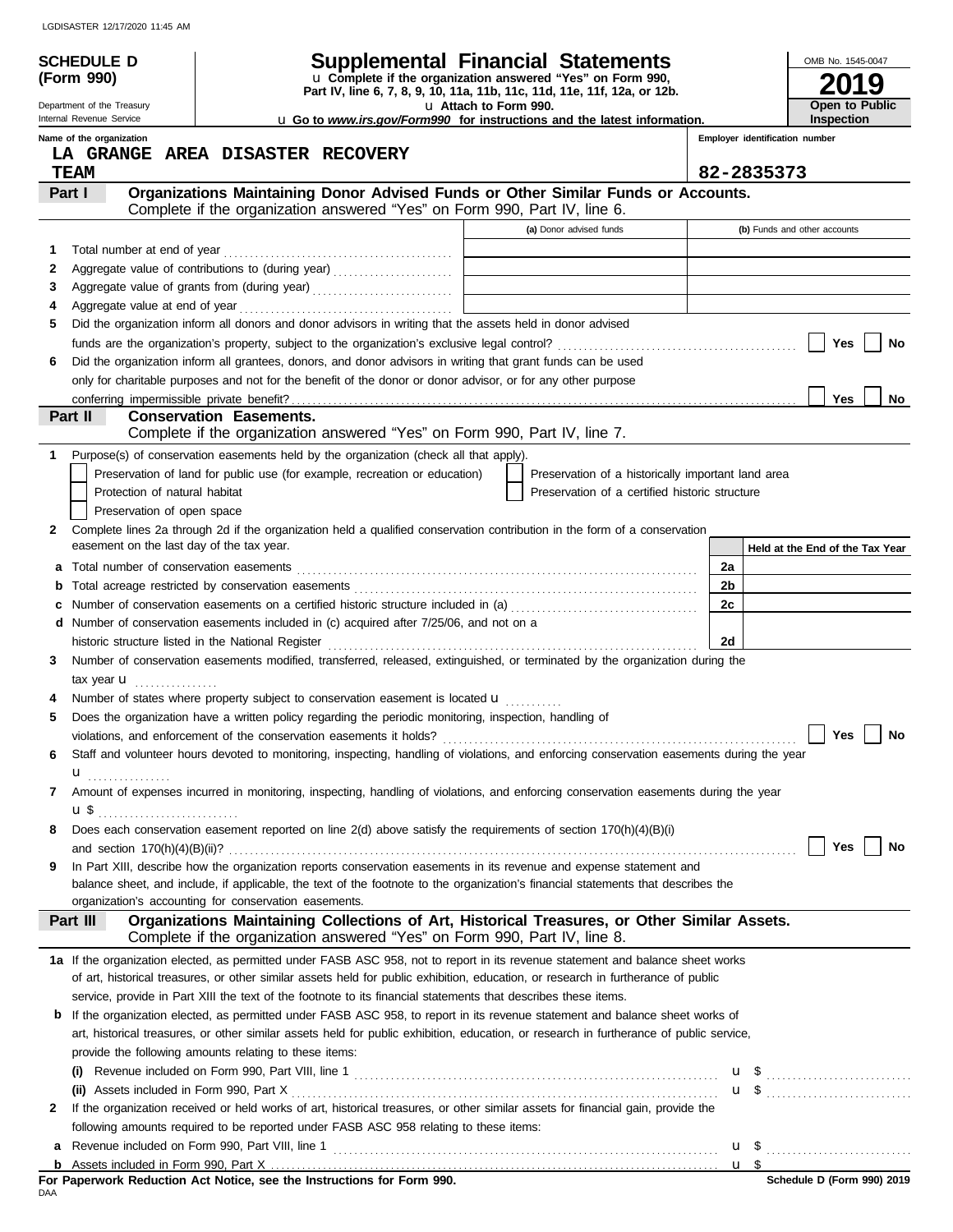|        | Schedule D (Form 990) 2019<br>Organizations Maintaining Collections of Art, Historical Treasures, or Other Similar Assets (continued)<br>Part III                                                                                                                                                        | LA GRANGE AREA DISASTER RECOVERY |                          |                         |                    | 82-2835373      |                      |        |                | Page 2              |
|--------|----------------------------------------------------------------------------------------------------------------------------------------------------------------------------------------------------------------------------------------------------------------------------------------------------------|----------------------------------|--------------------------|-------------------------|--------------------|-----------------|----------------------|--------|----------------|---------------------|
| 3      | Using the organization's acquisition, accession, and other records, check any of the following that make significant use of its                                                                                                                                                                          |                                  |                          |                         |                    |                 |                      |        |                |                     |
|        | collection items (check all that apply):                                                                                                                                                                                                                                                                 |                                  |                          |                         |                    |                 |                      |        |                |                     |
| a      | Public exhibition<br>Scholarly research                                                                                                                                                                                                                                                                  | d                                | Loan or exchange program |                         |                    |                 |                      |        |                |                     |
| b      | Preservation for future generations                                                                                                                                                                                                                                                                      | е                                |                          |                         |                    |                 |                      |        |                |                     |
| c      |                                                                                                                                                                                                                                                                                                          |                                  |                          |                         |                    |                 |                      |        |                |                     |
| 4      | Provide a description of the organization's collections and explain how they further the organization's exempt purpose in Part<br>XIII.                                                                                                                                                                  |                                  |                          |                         |                    |                 |                      |        |                |                     |
| 5.     | During the year, did the organization solicit or receive donations of art, historical treasures, or other similar                                                                                                                                                                                        |                                  |                          |                         |                    |                 |                      |        |                |                     |
|        |                                                                                                                                                                                                                                                                                                          |                                  |                          |                         |                    |                 |                      |        | Yes            | No                  |
|        | Part IV<br><b>Escrow and Custodial Arrangements.</b>                                                                                                                                                                                                                                                     |                                  |                          |                         |                    |                 |                      |        |                |                     |
|        | Complete if the organization answered "Yes" on Form 990, Part IV, line 9, or reported an amount on Form                                                                                                                                                                                                  |                                  |                          |                         |                    |                 |                      |        |                |                     |
|        | 990, Part X, line 21.                                                                                                                                                                                                                                                                                    |                                  |                          |                         |                    |                 |                      |        |                |                     |
|        | 1a Is the organization an agent, trustee, custodian or other intermediary for contributions or other assets not                                                                                                                                                                                          |                                  |                          |                         |                    |                 |                      |        |                |                     |
|        |                                                                                                                                                                                                                                                                                                          |                                  |                          |                         |                    |                 |                      |        | Yes            | No                  |
|        | <b>b</b> If "Yes," explain the arrangement in Part XIII and complete the following table:                                                                                                                                                                                                                |                                  |                          |                         |                    |                 |                      |        |                |                     |
|        |                                                                                                                                                                                                                                                                                                          |                                  |                          |                         |                    |                 |                      | Amount |                |                     |
| c      | Beginning balance encourance and contact the contract of the contract of the contract of the contract of the contract of the contract of the contract of the contract of the contract of the contract of the contract of the c                                                                           |                                  |                          |                         |                    |                 | 1c                   |        |                |                     |
| d      | Additions during the year material contact the year material contact the year material contact the year material contact the year material contact the year material contact the year material contact the year and year and y                                                                           |                                  |                          |                         |                    |                 | 1d                   |        |                |                     |
| е      |                                                                                                                                                                                                                                                                                                          |                                  |                          |                         |                    |                 | 1e                   |        |                |                     |
| f      | Ending balance <b>construction and the construction of the construction</b> of the construction of the construction of the construction of the construction of the construction of the construction of the construction of the cons                                                                      |                                  |                          |                         |                    |                 | 1f                   |        |                |                     |
|        |                                                                                                                                                                                                                                                                                                          |                                  |                          |                         |                    |                 |                      |        | Yes            | <b>No</b>           |
|        |                                                                                                                                                                                                                                                                                                          |                                  |                          |                         |                    |                 |                      |        |                |                     |
|        | <b>Endowment Funds.</b><br>Part V<br>Complete if the organization answered "Yes" on Form 990, Part IV, line 10.                                                                                                                                                                                          |                                  |                          |                         |                    |                 |                      |        |                |                     |
|        |                                                                                                                                                                                                                                                                                                          | (a) Current year                 | (b) Prior year           |                         | (c) Two years back |                 | (d) Three years back |        |                | (e) Four years back |
|        |                                                                                                                                                                                                                                                                                                          |                                  |                          |                         |                    |                 |                      |        |                |                     |
|        | 1a Beginning of year balance                                                                                                                                                                                                                                                                             |                                  |                          |                         |                    |                 |                      |        |                |                     |
|        | <b>b</b> Contributions <b>contributions</b>                                                                                                                                                                                                                                                              |                                  |                          |                         |                    |                 |                      |        |                |                     |
| c      | Net investment earnings, gains, and                                                                                                                                                                                                                                                                      |                                  |                          |                         |                    |                 |                      |        |                |                     |
|        |                                                                                                                                                                                                                                                                                                          |                                  |                          |                         |                    |                 |                      |        |                |                     |
|        | d Grants or scholarships                                                                                                                                                                                                                                                                                 |                                  |                          |                         |                    |                 |                      |        |                |                     |
|        | e Other expenditures for facilities and                                                                                                                                                                                                                                                                  |                                  |                          |                         |                    |                 |                      |        |                |                     |
|        | $\mathsf{programs}$ [[1] $\mathsf{m}$ [1] $\mathsf{m}$ [1] $\mathsf{m}$ [1] $\mathsf{m}$ [1] $\mathsf{m}$ [1] $\mathsf{m}$ [1] $\mathsf{m}$ [1] $\mathsf{m}$ [1] $\mathsf{m}$ [1] $\mathsf{m}$ [1] $\mathsf{m}$ [1] $\mathsf{m}$ [1] $\mathsf{m}$ [1] $\mathsf{m}$ [1] $\mathsf{m}$ [1] $\mathsf{m}$ [1] |                                  |                          |                         |                    |                 |                      |        |                |                     |
|        | f Administrative expenses                                                                                                                                                                                                                                                                                |                                  |                          |                         |                    |                 |                      |        |                |                     |
| g<br>2 | Provide the estimated percentage of the current year end balance (line 1g, column (a)) held as:                                                                                                                                                                                                          |                                  |                          |                         |                    |                 |                      |        |                |                     |
|        | a Board designated or quasi-endowment <b>u</b> %                                                                                                                                                                                                                                                         |                                  |                          |                         |                    |                 |                      |        |                |                     |
|        | Permanent endowment <b>u</b> %                                                                                                                                                                                                                                                                           |                                  |                          |                         |                    |                 |                      |        |                |                     |
| c      | Term endowment <b>u</b>                                                                                                                                                                                                                                                                                  |                                  |                          |                         |                    |                 |                      |        |                |                     |
|        | The percentages on lines 2a, 2b, and 2c should equal 100%.                                                                                                                                                                                                                                               |                                  |                          |                         |                    |                 |                      |        |                |                     |
|        | 3a Are there endowment funds not in the possession of the organization that are held and administered for the                                                                                                                                                                                            |                                  |                          |                         |                    |                 |                      |        |                |                     |
|        | organization by:                                                                                                                                                                                                                                                                                         |                                  |                          |                         |                    |                 |                      |        |                | Yes<br>No           |
|        |                                                                                                                                                                                                                                                                                                          |                                  |                          |                         |                    |                 |                      | 3a(i)  |                |                     |
|        |                                                                                                                                                                                                                                                                                                          |                                  |                          |                         |                    |                 |                      | 3a(ii) |                |                     |
|        |                                                                                                                                                                                                                                                                                                          |                                  |                          |                         |                    |                 |                      | 3b     |                |                     |
|        | Describe in Part XIII the intended uses of the organization's endowment funds.                                                                                                                                                                                                                           |                                  |                          |                         |                    |                 |                      |        |                |                     |
|        | Land, Buildings, and Equipment.<br><b>Part VI</b>                                                                                                                                                                                                                                                        |                                  |                          |                         |                    |                 |                      |        |                |                     |
|        | Complete if the organization answered "Yes" on Form 990, Part IV, line 11a. See Form 990, Part X, line 10.                                                                                                                                                                                               |                                  |                          |                         |                    |                 |                      |        |                |                     |
|        | Description of property                                                                                                                                                                                                                                                                                  | (a) Cost or other basis          |                          | (b) Cost or other basis |                    | (c) Accumulated |                      |        | (d) Book value |                     |
|        |                                                                                                                                                                                                                                                                                                          | (investment)                     |                          | (other)                 |                    | depreciation    |                      |        |                |                     |
|        |                                                                                                                                                                                                                                                                                                          |                                  |                          |                         | 499,687            |                 |                      |        |                | 499,687             |
|        |                                                                                                                                                                                                                                                                                                          |                                  |                          |                         |                    |                 |                      |        |                |                     |
| c      | Leasehold improvements                                                                                                                                                                                                                                                                                   |                                  |                          |                         |                    |                 |                      |        |                |                     |
| d      |                                                                                                                                                                                                                                                                                                          |                                  |                          |                         | 12,409             |                 | 5,381                |        |                | 7,028               |
|        | e Other                                                                                                                                                                                                                                                                                                  |                                  |                          |                         |                    |                 |                      |        |                |                     |
|        |                                                                                                                                                                                                                                                                                                          |                                  |                          |                         |                    |                 | u                    |        |                | 506,715             |

**Schedule D (Form 990) 2019**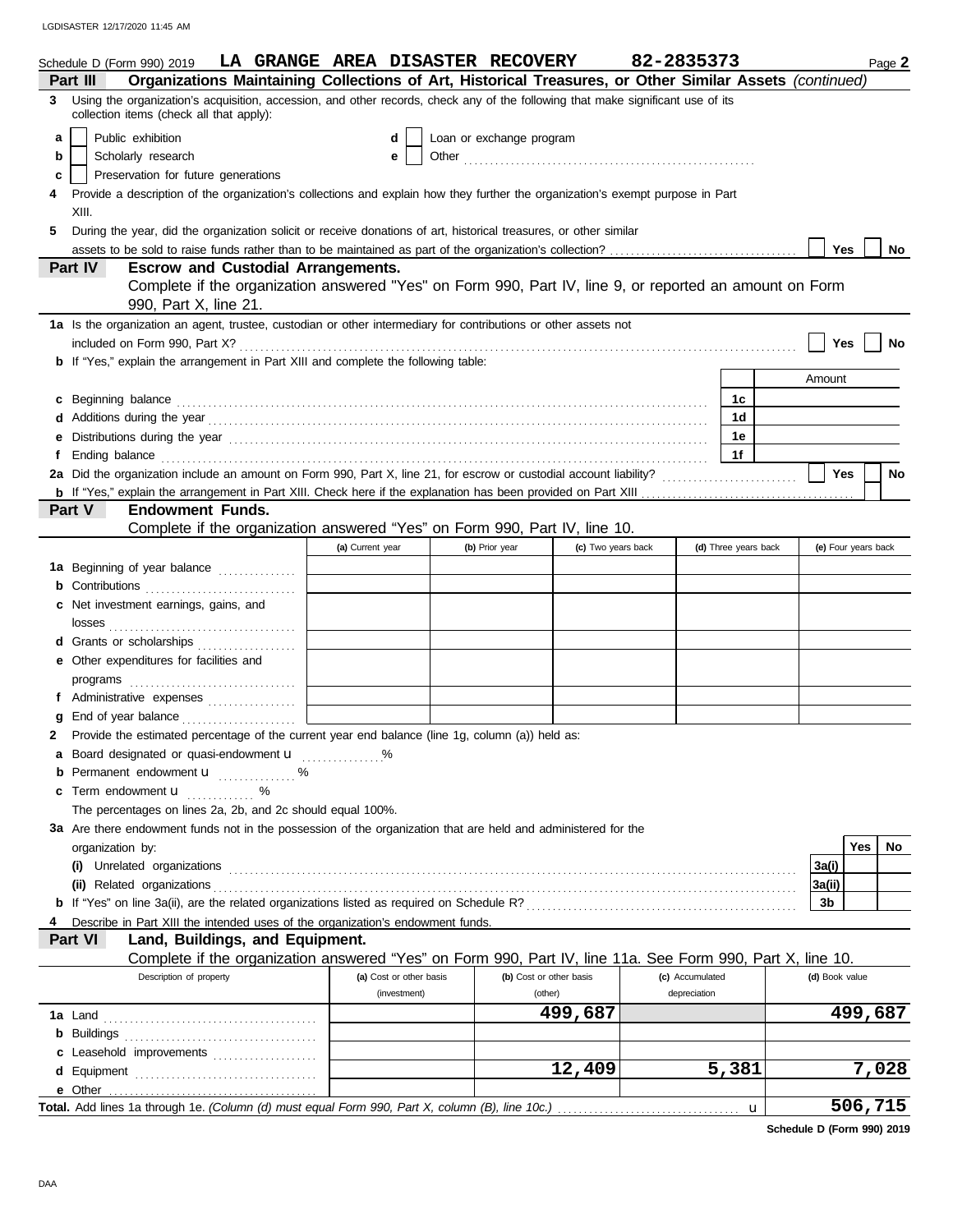| Schedule D (Form 990) 2019 |                                                                                                                                                                                                                                                                                                                                                                                                                                                                                                                          |                                         |                          | LA GRANGE AREA DISASTER RECOVERY | 82-2835373                                                                                                 |                                  | Page 3         |
|----------------------------|--------------------------------------------------------------------------------------------------------------------------------------------------------------------------------------------------------------------------------------------------------------------------------------------------------------------------------------------------------------------------------------------------------------------------------------------------------------------------------------------------------------------------|-----------------------------------------|--------------------------|----------------------------------|------------------------------------------------------------------------------------------------------------|----------------------------------|----------------|
| Part VII                   | <b>Investments - Other Securities.</b>                                                                                                                                                                                                                                                                                                                                                                                                                                                                                   |                                         |                          |                                  |                                                                                                            |                                  |                |
|                            |                                                                                                                                                                                                                                                                                                                                                                                                                                                                                                                          |                                         |                          |                                  | Complete if the organization answered "Yes" on Form 990, Part IV, line 11b. See Form 990, Part X, line 12. |                                  |                |
|                            |                                                                                                                                                                                                                                                                                                                                                                                                                                                                                                                          | (a) Description of security or category |                          | (b) Book value                   |                                                                                                            | (c) Method of valuation:         |                |
|                            |                                                                                                                                                                                                                                                                                                                                                                                                                                                                                                                          | (including name of security)            |                          |                                  |                                                                                                            | Cost or end-of-year market value |                |
|                            |                                                                                                                                                                                                                                                                                                                                                                                                                                                                                                                          |                                         |                          |                                  |                                                                                                            |                                  |                |
|                            |                                                                                                                                                                                                                                                                                                                                                                                                                                                                                                                          |                                         |                          |                                  |                                                                                                            |                                  |                |
| $(3)$ Other                |                                                                                                                                                                                                                                                                                                                                                                                                                                                                                                                          |                                         |                          |                                  |                                                                                                            |                                  |                |
|                            |                                                                                                                                                                                                                                                                                                                                                                                                                                                                                                                          |                                         |                          |                                  |                                                                                                            |                                  |                |
|                            |                                                                                                                                                                                                                                                                                                                                                                                                                                                                                                                          |                                         |                          |                                  |                                                                                                            |                                  |                |
|                            | $\overline{S}$ (C) $\overline{S}$ . The contract of the contract of the contract of the contract of the contract of the contract of the contract of the contract of the contract of the contract of the contract of the contract of the c                                                                                                                                                                                                                                                                                |                                         |                          |                                  |                                                                                                            |                                  |                |
|                            |                                                                                                                                                                                                                                                                                                                                                                                                                                                                                                                          |                                         |                          |                                  |                                                                                                            |                                  |                |
|                            | $\begin{minipage}[c]{0.9\linewidth} \begin{tabular}{l} \hline \textbf{(E)} \end{tabular} \end{minipage} \begin{minipage}[c]{0.9\linewidth} \begin{tabular}{l} \hline \textbf{(E)} \end{tabular} \end{minipage} \end{minipage} \begin{minipage}[c]{0.9\linewidth} \begin{tabular}{l} \hline \textbf{(E)} \end{tabular} \end{minipage} \end{minipage} \begin{minipage}[c]{0.9\linewidth} \begin{tabular}{l} \hline \textbf{(E)} \end{tabular} \end{minipage} \end{minipage} \begin{minipage}[c]{0.9\linewidth} \begin{tab$ |                                         |                          |                                  |                                                                                                            |                                  |                |
|                            |                                                                                                                                                                                                                                                                                                                                                                                                                                                                                                                          |                                         |                          |                                  |                                                                                                            |                                  |                |
| (G)                        |                                                                                                                                                                                                                                                                                                                                                                                                                                                                                                                          |                                         |                          |                                  |                                                                                                            |                                  |                |
| (H)                        |                                                                                                                                                                                                                                                                                                                                                                                                                                                                                                                          |                                         |                          |                                  |                                                                                                            |                                  |                |
|                            | Total. (Column (b) must equal Form 990, Part X, col. (B) line 12.)                                                                                                                                                                                                                                                                                                                                                                                                                                                       |                                         | u                        |                                  |                                                                                                            |                                  |                |
| Part VIII                  | Investments - Program Related.                                                                                                                                                                                                                                                                                                                                                                                                                                                                                           |                                         |                          |                                  |                                                                                                            |                                  |                |
|                            |                                                                                                                                                                                                                                                                                                                                                                                                                                                                                                                          |                                         |                          |                                  | Complete if the organization answered "Yes" on Form 990, Part IV, line 11c. See Form 990, Part X, line 13. |                                  |                |
|                            |                                                                                                                                                                                                                                                                                                                                                                                                                                                                                                                          | (a) Description of investment           |                          | (b) Book value                   |                                                                                                            | (c) Method of valuation:         |                |
|                            |                                                                                                                                                                                                                                                                                                                                                                                                                                                                                                                          |                                         |                          |                                  |                                                                                                            | Cost or end-of-year market value |                |
| (1)                        |                                                                                                                                                                                                                                                                                                                                                                                                                                                                                                                          |                                         |                          |                                  |                                                                                                            |                                  |                |
| (2)                        |                                                                                                                                                                                                                                                                                                                                                                                                                                                                                                                          |                                         |                          |                                  |                                                                                                            |                                  |                |
| (3)                        |                                                                                                                                                                                                                                                                                                                                                                                                                                                                                                                          |                                         |                          |                                  |                                                                                                            |                                  |                |
| (4)                        |                                                                                                                                                                                                                                                                                                                                                                                                                                                                                                                          |                                         |                          |                                  |                                                                                                            |                                  |                |
| (5)                        |                                                                                                                                                                                                                                                                                                                                                                                                                                                                                                                          |                                         |                          |                                  |                                                                                                            |                                  |                |
| (6)                        |                                                                                                                                                                                                                                                                                                                                                                                                                                                                                                                          |                                         |                          |                                  |                                                                                                            |                                  |                |
| (7)                        |                                                                                                                                                                                                                                                                                                                                                                                                                                                                                                                          |                                         |                          |                                  |                                                                                                            |                                  |                |
| (8)                        |                                                                                                                                                                                                                                                                                                                                                                                                                                                                                                                          |                                         |                          |                                  |                                                                                                            |                                  |                |
| (9)                        |                                                                                                                                                                                                                                                                                                                                                                                                                                                                                                                          |                                         |                          |                                  |                                                                                                            |                                  |                |
| Part IX                    | Total. (Column (b) must equal Form 990, Part X, col. (B) line 13.)<br>Other Assets.                                                                                                                                                                                                                                                                                                                                                                                                                                      |                                         |                          |                                  |                                                                                                            |                                  |                |
|                            |                                                                                                                                                                                                                                                                                                                                                                                                                                                                                                                          |                                         |                          |                                  | Complete if the organization answered "Yes" on Form 990, Part IV, line 11d. See Form 990, Part X, line 15. |                                  |                |
|                            |                                                                                                                                                                                                                                                                                                                                                                                                                                                                                                                          |                                         | (a) Description          |                                  |                                                                                                            |                                  | (b) Book value |
|                            |                                                                                                                                                                                                                                                                                                                                                                                                                                                                                                                          | <b>PASSTHROUGH</b>                      | BUILDING<br><b>COSTS</b> |                                  |                                                                                                            |                                  | 355,233        |
| (1)                        |                                                                                                                                                                                                                                                                                                                                                                                                                                                                                                                          | <b>CONSTRUCTION</b>                     | <b>IN PROGRESS</b>       |                                  |                                                                                                            |                                  | 257,203        |
| (2)                        |                                                                                                                                                                                                                                                                                                                                                                                                                                                                                                                          |                                         |                          |                                  |                                                                                                            |                                  |                |
| (3)                        |                                                                                                                                                                                                                                                                                                                                                                                                                                                                                                                          |                                         |                          |                                  |                                                                                                            |                                  |                |
| (4)<br>(5)                 |                                                                                                                                                                                                                                                                                                                                                                                                                                                                                                                          |                                         |                          |                                  |                                                                                                            |                                  |                |
| (6)                        |                                                                                                                                                                                                                                                                                                                                                                                                                                                                                                                          |                                         |                          |                                  |                                                                                                            |                                  |                |
| (7)                        |                                                                                                                                                                                                                                                                                                                                                                                                                                                                                                                          |                                         |                          |                                  |                                                                                                            |                                  |                |
| (8)                        |                                                                                                                                                                                                                                                                                                                                                                                                                                                                                                                          |                                         |                          |                                  |                                                                                                            |                                  |                |
| (9)                        |                                                                                                                                                                                                                                                                                                                                                                                                                                                                                                                          |                                         |                          |                                  |                                                                                                            |                                  |                |
|                            | Total. (Column (b) must equal Form 990, Part X, col. (B) line 15.)                                                                                                                                                                                                                                                                                                                                                                                                                                                       |                                         |                          |                                  |                                                                                                            | u                                | 612,436        |
| Part X                     | Other Liabilities.                                                                                                                                                                                                                                                                                                                                                                                                                                                                                                       |                                         |                          |                                  |                                                                                                            |                                  |                |
|                            |                                                                                                                                                                                                                                                                                                                                                                                                                                                                                                                          |                                         |                          |                                  | Complete if the organization answered "Yes" on Form 990, Part IV, line 11e or 11f. See Form 990, Part X,   |                                  |                |
|                            | line 25.                                                                                                                                                                                                                                                                                                                                                                                                                                                                                                                 |                                         |                          |                                  |                                                                                                            |                                  |                |
| 1.                         |                                                                                                                                                                                                                                                                                                                                                                                                                                                                                                                          | (a) Description of liability            |                          |                                  |                                                                                                            |                                  | (b) Book value |
| (1)                        | Federal income taxes                                                                                                                                                                                                                                                                                                                                                                                                                                                                                                     |                                         |                          |                                  |                                                                                                            |                                  |                |
| (2)                        | PAYROLL TAXES                                                                                                                                                                                                                                                                                                                                                                                                                                                                                                            |                                         |                          |                                  |                                                                                                            |                                  | 887            |
| (3)                        |                                                                                                                                                                                                                                                                                                                                                                                                                                                                                                                          |                                         |                          |                                  |                                                                                                            |                                  |                |
| (4)                        |                                                                                                                                                                                                                                                                                                                                                                                                                                                                                                                          |                                         |                          |                                  |                                                                                                            |                                  |                |
| (5)                        |                                                                                                                                                                                                                                                                                                                                                                                                                                                                                                                          |                                         |                          |                                  |                                                                                                            |                                  |                |
| (6)                        |                                                                                                                                                                                                                                                                                                                                                                                                                                                                                                                          |                                         |                          |                                  |                                                                                                            |                                  |                |
| (7)                        |                                                                                                                                                                                                                                                                                                                                                                                                                                                                                                                          |                                         |                          |                                  |                                                                                                            |                                  |                |
| (8)                        |                                                                                                                                                                                                                                                                                                                                                                                                                                                                                                                          |                                         |                          |                                  |                                                                                                            |                                  |                |
| (9)                        |                                                                                                                                                                                                                                                                                                                                                                                                                                                                                                                          |                                         |                          |                                  |                                                                                                            |                                  |                |
|                            | Total. (Column (b) must equal Form 990, Part X, col. (B) line 25.)                                                                                                                                                                                                                                                                                                                                                                                                                                                       |                                         |                          |                                  |                                                                                                            | u                                | 887            |

Liability for uncertain tax positions. In Part XIII, provide the text of the footnote to the organization's financial statements that reports the **2.**

| (a) Description of investment | (b) Book value | (c) Method of valuation:         |
|-------------------------------|----------------|----------------------------------|
|                               |                | Cost or end-of-year market value |
| (1)                           |                |                                  |
| (2)                           |                |                                  |
| (3)                           |                |                                  |
| (4)                           |                |                                  |
| (5)                           |                |                                  |
| (6)                           |                |                                  |
| (7)                           |                |                                  |
| (8)                           |                |                                  |
| (9)                           |                |                                  |

organization's liability for uncertain tax positions under FASB ASC 740. Check here if the text of the footnote has been provided in Part XIII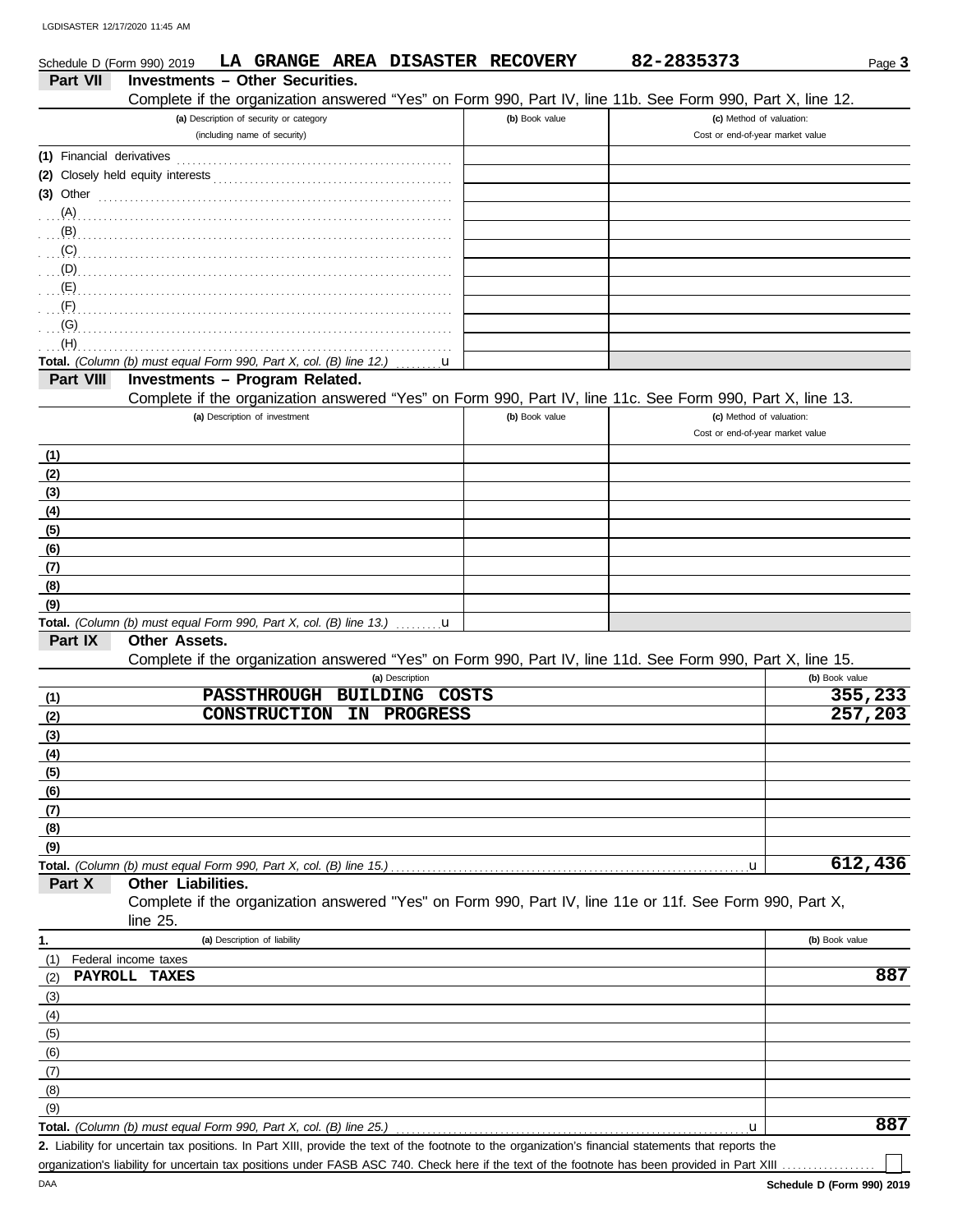| Schedule D (Form 990) 2019 LA GRANGE AREA DISASTER RECOVERY                                                                                                                                                                             |                      | 82-2835373   | Page 4 |
|-----------------------------------------------------------------------------------------------------------------------------------------------------------------------------------------------------------------------------------------|----------------------|--------------|--------|
| Reconciliation of Revenue per Audited Financial Statements With Revenue per Return.<br>Part XI                                                                                                                                          |                      |              |        |
| Complete if the organization answered "Yes" on Form 990, Part IV, line 12a.                                                                                                                                                             |                      |              |        |
| 1.                                                                                                                                                                                                                                      |                      | $\mathbf{1}$ |        |
| Amounts included on line 1 but not on Form 990, Part VIII, line 12:<br>2                                                                                                                                                                |                      |              |        |
| а                                                                                                                                                                                                                                       | 2a                   |              |        |
| b                                                                                                                                                                                                                                       | 2 <sub>b</sub>       |              |        |
| c                                                                                                                                                                                                                                       | 2c                   |              |        |
| d                                                                                                                                                                                                                                       | 2d                   |              |        |
| Add lines 2a through 2d <b>contained a contained a contained a contained a contained a contained a contained a contained a</b><br>е                                                                                                     |                      | 2e           |        |
| З                                                                                                                                                                                                                                       |                      | 3            |        |
| Amounts included on Form 990, Part VIII, line 12, but not on line 1:<br>4                                                                                                                                                               |                      |              |        |
| а                                                                                                                                                                                                                                       | 4a                   |              |        |
| b                                                                                                                                                                                                                                       | 4b                   |              |        |
| Add lines 4a and 4b<br>c                                                                                                                                                                                                                |                      | 4c           |        |
| 5                                                                                                                                                                                                                                       |                      | 5            |        |
| Reconciliation of Expenses per Audited Financial Statements With Expenses per Return.<br>Part XII                                                                                                                                       |                      |              |        |
| Complete if the organization answered "Yes" on Form 990, Part IV, line 12a.                                                                                                                                                             |                      |              |        |
| 1.                                                                                                                                                                                                                                      |                      | $\mathbf{1}$ |        |
| Amounts included on line 1 but not on Form 990, Part IX, line 25:<br>2                                                                                                                                                                  |                      |              |        |
| а                                                                                                                                                                                                                                       | 2a                   |              |        |
| b                                                                                                                                                                                                                                       | 2 <sub>b</sub>       |              |        |
| c                                                                                                                                                                                                                                       | 2c                   |              |        |
| d                                                                                                                                                                                                                                       | 2d                   |              |        |
| Add lines 2a through 2d <b>contained a contained a contained a contained a contained a contained a contained a</b> contained a contact a contact a contact a contact a contact a contact a contact a contact a contact a contact a<br>е |                      | 2e           |        |
| З                                                                                                                                                                                                                                       |                      | 3            |        |
| Amounts included on Form 990, Part IX, line 25, but not on line 1:<br>4                                                                                                                                                                 |                      |              |        |
| a                                                                                                                                                                                                                                       | 4a<br>4 <sub>b</sub> |              |        |
| b<br>Add lines 4a and 4b<br>c                                                                                                                                                                                                           |                      | 4c           |        |
|                                                                                                                                                                                                                                         |                      | 5            |        |
| Part XIII Supplemental Information.                                                                                                                                                                                                     |                      |              |        |
| Provide the descriptions required for Part II, lines 3, 5, and 9; Part III, lines 1a and 4; Part IV, lines 1b and 2b; Part V, line 4; Part X, line                                                                                      |                      |              |        |
| 2; Part XI, lines 2d and 4b; and Part XII, lines 2d and 4b. Also complete this part to provide any additional information.                                                                                                              |                      |              |        |
|                                                                                                                                                                                                                                         |                      |              |        |
|                                                                                                                                                                                                                                         |                      |              |        |
|                                                                                                                                                                                                                                         |                      |              |        |
|                                                                                                                                                                                                                                         |                      |              |        |
|                                                                                                                                                                                                                                         |                      |              |        |
|                                                                                                                                                                                                                                         |                      |              |        |
|                                                                                                                                                                                                                                         |                      |              |        |
|                                                                                                                                                                                                                                         |                      |              |        |
|                                                                                                                                                                                                                                         |                      |              |        |
|                                                                                                                                                                                                                                         |                      |              |        |
|                                                                                                                                                                                                                                         |                      |              |        |
|                                                                                                                                                                                                                                         |                      |              |        |
|                                                                                                                                                                                                                                         |                      |              |        |
|                                                                                                                                                                                                                                         |                      |              |        |
|                                                                                                                                                                                                                                         |                      |              |        |
|                                                                                                                                                                                                                                         |                      |              |        |
|                                                                                                                                                                                                                                         |                      |              |        |
|                                                                                                                                                                                                                                         |                      |              |        |
|                                                                                                                                                                                                                                         |                      |              |        |
|                                                                                                                                                                                                                                         |                      |              |        |
|                                                                                                                                                                                                                                         |                      |              |        |
|                                                                                                                                                                                                                                         |                      |              |        |
|                                                                                                                                                                                                                                         |                      |              |        |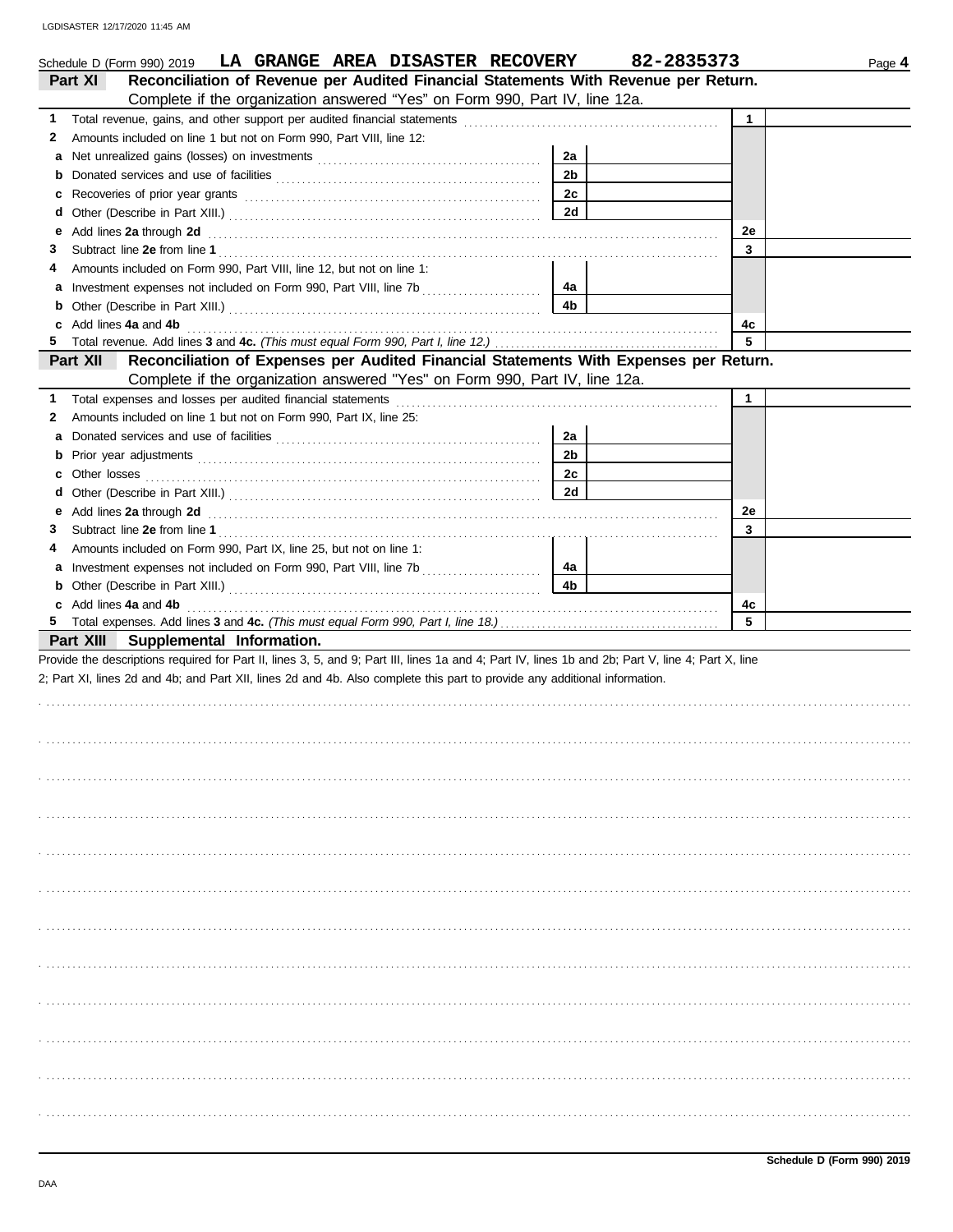|           | Schedule D (Form 990) 2019 |                                      |  | LA GRANGE AREA DISASTER RECOVERY | 82-2835373 | Page 5 |
|-----------|----------------------------|--------------------------------------|--|----------------------------------|------------|--------|
| Part XIII |                            | Supplemental Information (continued) |  |                                  |            |        |
|           |                            |                                      |  |                                  |            |        |
|           |                            |                                      |  |                                  |            |        |
|           |                            |                                      |  |                                  |            |        |
|           |                            |                                      |  |                                  |            |        |
|           |                            |                                      |  |                                  |            |        |
|           |                            |                                      |  |                                  |            |        |
|           |                            |                                      |  |                                  |            |        |
|           |                            |                                      |  |                                  |            |        |
|           |                            |                                      |  |                                  |            |        |
|           |                            |                                      |  |                                  |            |        |
|           |                            |                                      |  |                                  |            |        |
|           |                            |                                      |  |                                  |            |        |
|           |                            |                                      |  |                                  |            |        |
|           |                            |                                      |  |                                  |            |        |
|           |                            |                                      |  |                                  |            |        |
|           |                            |                                      |  |                                  |            |        |
|           |                            |                                      |  |                                  |            |        |
|           |                            |                                      |  |                                  |            |        |
|           |                            |                                      |  |                                  |            |        |
|           |                            |                                      |  |                                  |            |        |
|           |                            |                                      |  |                                  |            |        |
|           |                            |                                      |  |                                  |            |        |
|           |                            |                                      |  |                                  |            |        |
|           |                            |                                      |  |                                  |            |        |
|           |                            |                                      |  |                                  |            |        |
|           |                            |                                      |  |                                  |            |        |
|           |                            |                                      |  |                                  |            |        |
|           |                            |                                      |  |                                  |            |        |
|           |                            |                                      |  |                                  |            |        |
|           |                            |                                      |  |                                  |            |        |
|           |                            |                                      |  |                                  |            |        |
|           |                            |                                      |  |                                  |            |        |
|           |                            |                                      |  |                                  |            |        |
|           |                            |                                      |  |                                  |            |        |
|           |                            |                                      |  |                                  |            |        |
|           |                            |                                      |  |                                  |            |        |
|           |                            |                                      |  |                                  |            |        |
|           |                            |                                      |  |                                  |            |        |
|           |                            |                                      |  |                                  |            |        |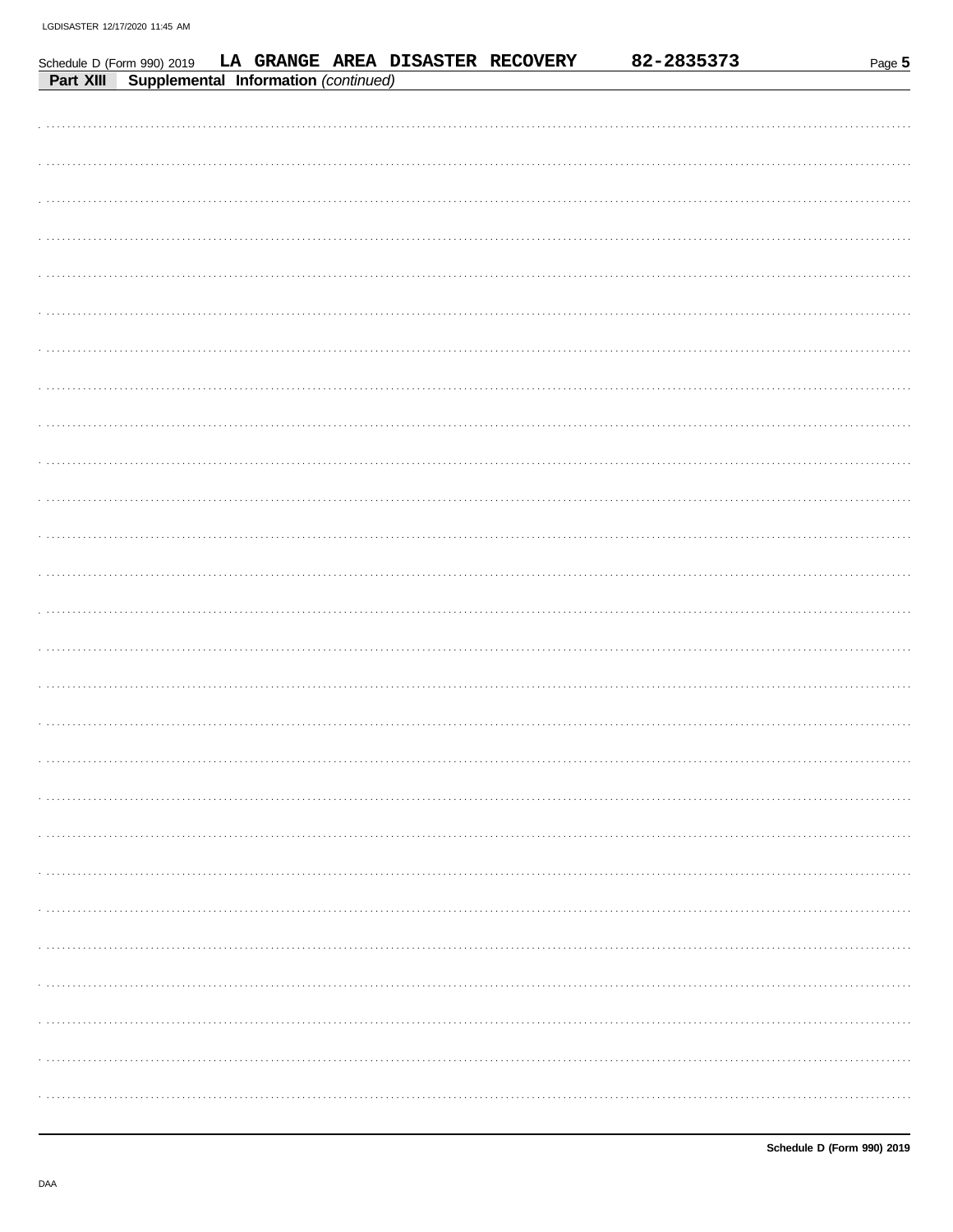| <b>SCHEDULE O</b><br>(Form 990 or 990-EZ)                                 | Supplemental Information to Form 990 or 990-EZ<br>Complete to provide information for responses to specific questions on                                                                           | OMB No. 1545-0047<br>2019      |  |  |  |  |
|---------------------------------------------------------------------------|----------------------------------------------------------------------------------------------------------------------------------------------------------------------------------------------------|--------------------------------|--|--|--|--|
| Department of the Treasury<br>Internal Revenue Service                    | Form 990 or 990-EZ or to provide any additional information.<br>Open to Public<br>La Attach to Form 990 or 990-EZ.<br><b>Inspection</b><br>L Go to www.irs.gov/Form990 for the latest information. |                                |  |  |  |  |
| Name of the organization                                                  | LA GRANGE AREA DISASTER RECOVERY                                                                                                                                                                   | Employer identification number |  |  |  |  |
| <b>TEAM</b>                                                               |                                                                                                                                                                                                    | 82-2835373                     |  |  |  |  |
|                                                                           | Form 990 - Organization's Mission or Most Significant Activities                                                                                                                                   |                                |  |  |  |  |
|                                                                           | The organization assists families in Fayette County, TX during times of                                                                                                                            |                                |  |  |  |  |
|                                                                           | disaster. This includes helping families find shelter, cleaning up homes,                                                                                                                          |                                |  |  |  |  |
|                                                                           | handling donations, assisting in the rebuilding process, and directing                                                                                                                             |                                |  |  |  |  |
|                                                                           | individuals towards other organizations that can help address their unmet                                                                                                                          |                                |  |  |  |  |
|                                                                           | needs during those times of disaster recovery.                                                                                                                                                     |                                |  |  |  |  |
|                                                                           |                                                                                                                                                                                                    |                                |  |  |  |  |
|                                                                           | Form 990 - Organization's Mission                                                                                                                                                                  |                                |  |  |  |  |
|                                                                           | The organization assists families in Fayette County, TX during times of                                                                                                                            |                                |  |  |  |  |
|                                                                           | disaster. This includes helping families find shelter, cleaning up homes,                                                                                                                          |                                |  |  |  |  |
|                                                                           | handling donations, assisting in the rebuilding process, and directing                                                                                                                             |                                |  |  |  |  |
|                                                                           | individuals towards other organizations that can help address their unmet                                                                                                                          |                                |  |  |  |  |
|                                                                           | needs during those times of disaster recovery.                                                                                                                                                     |                                |  |  |  |  |
|                                                                           |                                                                                                                                                                                                    |                                |  |  |  |  |
|                                                                           | Form 990, Part VI, Line 11b - Organization's Process to Review Form 990                                                                                                                            |                                |  |  |  |  |
| The Form 990 is presented to the entire governing board for review before |                                                                                                                                                                                                    |                                |  |  |  |  |
| filing.                                                                   |                                                                                                                                                                                                    |                                |  |  |  |  |
|                                                                           |                                                                                                                                                                                                    |                                |  |  |  |  |
|                                                                           | Form 990, Part VI, Line 19 - Governing Documents Disclosure Explanation                                                                                                                            |                                |  |  |  |  |
|                                                                           | Governing documents are avaliable upon request.                                                                                                                                                    |                                |  |  |  |  |
|                                                                           |                                                                                                                                                                                                    |                                |  |  |  |  |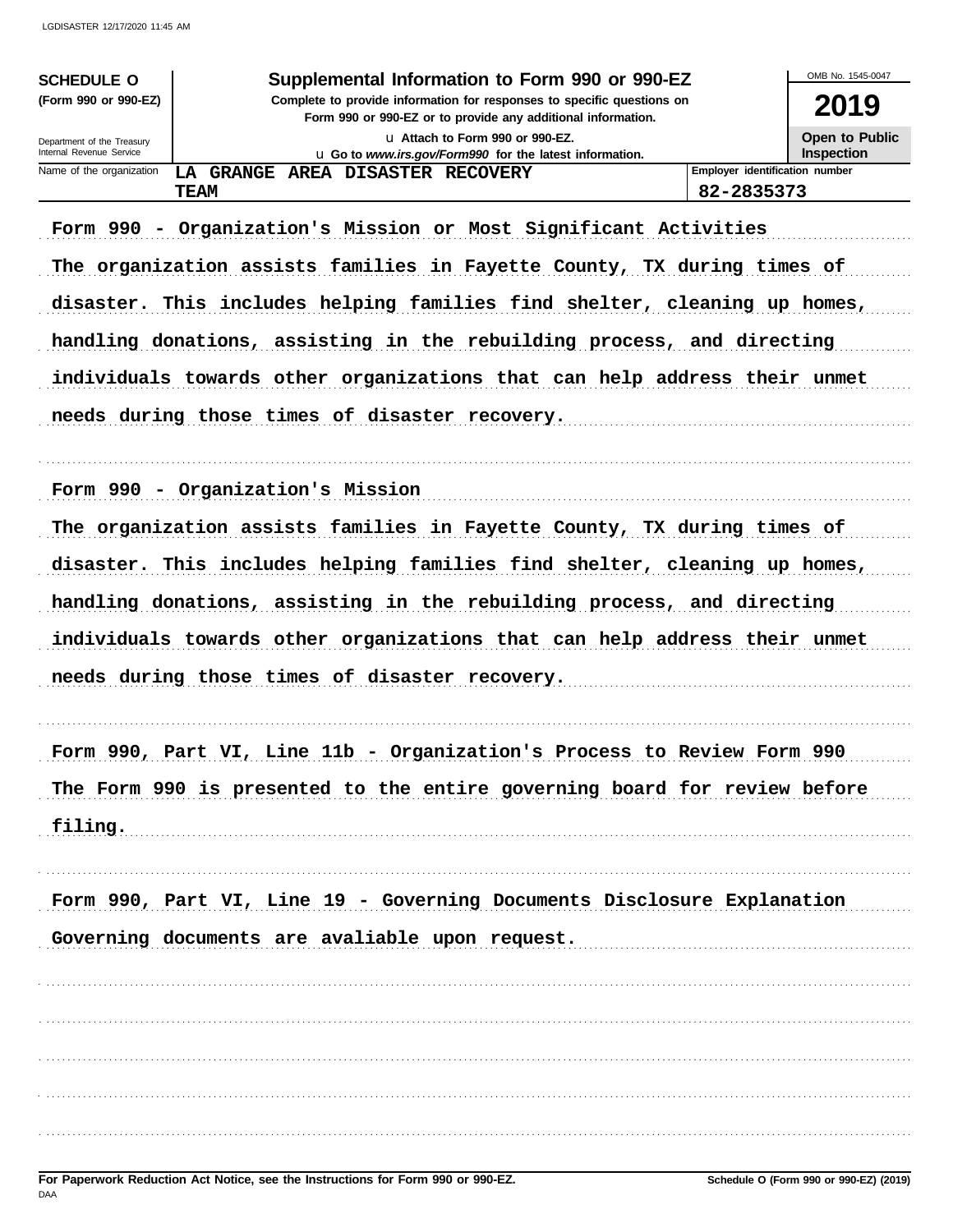## Form **990 Two Year Comparison Report 2018 & 2019**

For calendar year 2019, or tax year beginning , ending , ending

### Name Taxpayer Identification Number<br>
The GRANGE AREA DISASTER RECOVERY The Second Contract of the COVERY The Second Contract of the COVERY The Second Contract of the COVERY The Second Contract of the COVERY The Second Cont **LA GRANGE AREA DISASTER RECOVERY**

| <b>TEAM</b>              |  |                                                                                                                                                                                                                                      |     |             |                           | 82-2835373 |                    |  |
|--------------------------|--|--------------------------------------------------------------------------------------------------------------------------------------------------------------------------------------------------------------------------------------|-----|-------------|---------------------------|------------|--------------------|--|
|                          |  |                                                                                                                                                                                                                                      |     | 2018        | 2019                      |            | <b>Differences</b> |  |
|                          |  |                                                                                                                                                                                                                                      |     | 3,698,416   | 102,439                   |            | $-3,595,977$       |  |
|                          |  |                                                                                                                                                                                                                                      | 2.  |             |                           |            |                    |  |
|                          |  |                                                                                                                                                                                                                                      | 3.  |             |                           |            |                    |  |
| Φ<br>$\Rightarrow$       |  |                                                                                                                                                                                                                                      | 4.  |             |                           |            |                    |  |
| $\mathbf{C}$<br>$\omega$ |  |                                                                                                                                                                                                                                      |     | 6,895       |                           | 36,207     | 29,312             |  |
| >                        |  |                                                                                                                                                                                                                                      | 6.  |             |                           |            |                    |  |
| œ                        |  | 7. Net gain or (loss) from sale of assets other than inventory                                                                                                                                                                       | 7.  |             |                           |            |                    |  |
|                          |  | 8. Net income or (loss) from fundraising events                                                                                                                                                                                      | 8.  |             |                           |            |                    |  |
|                          |  |                                                                                                                                                                                                                                      | 9.  |             |                           |            |                    |  |
|                          |  | 10. Net gain or (loss) on sales of inventory                                                                                                                                                                                         | 10. |             |                           |            |                    |  |
|                          |  |                                                                                                                                                                                                                                      | 11. |             |                           |            |                    |  |
|                          |  | 12. Total revenue. Add lines 1 through 11                                                                                                                                                                                            | 12. | 3,705,311   | 138,646                   |            | $-3,566,665$       |  |
|                          |  |                                                                                                                                                                                                                                      | 13. |             |                           |            |                    |  |
|                          |  |                                                                                                                                                                                                                                      | 14. |             |                           |            |                    |  |
| s                        |  | 15. Compensation of officers, directors, trustees, etc.                                                                                                                                                                              | 15. |             |                           |            |                    |  |
| s<br>$\mathbf{C}$<br>ω   |  | 16. Salaries, other compensation, and employee benefits                                                                                                                                                                              | 16. | 64,481      | 129,742                   |            | 65,261             |  |
|                          |  |                                                                                                                                                                                                                                      | 17. |             |                           |            |                    |  |
| $\Omega$<br>$\times$     |  |                                                                                                                                                                                                                                      | 18. |             |                           |            |                    |  |
| ш                        |  | 19. Occupancy, rent, utilities, and maintenance <i>[[[[[[[[[[[[[[[[[[[[[[]]]]</i> ]]                                                                                                                                                 | 19. | 3,853       |                           | 4,449      | 596                |  |
|                          |  |                                                                                                                                                                                                                                      | 20. | 1,861       |                           | 3,519      | 1,658              |  |
|                          |  |                                                                                                                                                                                                                                      | 21. | 631,986     | 2,069,464                 |            | 1,437,478          |  |
|                          |  |                                                                                                                                                                                                                                      | 22. | 702,181     | 2,207,174                 |            | 1,504,993          |  |
|                          |  | 23. Excess or (Deficit). Subtract line 22 from line 12                                                                                                                                                                               | 23. | 3,003,130   | $-2,068,528$              |            | $-5,071,658$       |  |
|                          |  |                                                                                                                                                                                                                                      | 24. | 3,705,311   | 138,646                   |            | $-3,566,665$       |  |
|                          |  |                                                                                                                                                                                                                                      | 25. |             |                           |            |                    |  |
| Information              |  |                                                                                                                                                                                                                                      | 26. | 6,895       |                           | 36,207     | 29,312             |  |
|                          |  |                                                                                                                                                                                                                                      | 27. | 3, 417, 505 | $\overline{1}$ , 309, 648 |            | $-2,107,857$       |  |
|                          |  | 28. Total liabilities <b>constant in the constant of the constant in the constant in the constant in the constant in the constant in the constant in the constant in the constant in the constant in the constant in the constan</b> | 28. | 38,723      |                           | 887        | $-37,836$          |  |
|                          |  |                                                                                                                                                                                                                                      | 29. | 3,378,782   | 1,308,761                 |            | $-2,070,021$       |  |
| Other                    |  | 30. Number of voting members of governing body <i>minimizing</i>                                                                                                                                                                     | 30. | 7           | 7                         |            |                    |  |
|                          |  | 31. Number of independent voting members of governing body                                                                                                                                                                           | 31. | 7           |                           |            |                    |  |
|                          |  | 32. Number of employees                                                                                                                                                                                                              | 32. | 5           | 4                         |            |                    |  |
|                          |  | 33. Number of volunteers                                                                                                                                                                                                             | 33. | 325         | 0                         |            |                    |  |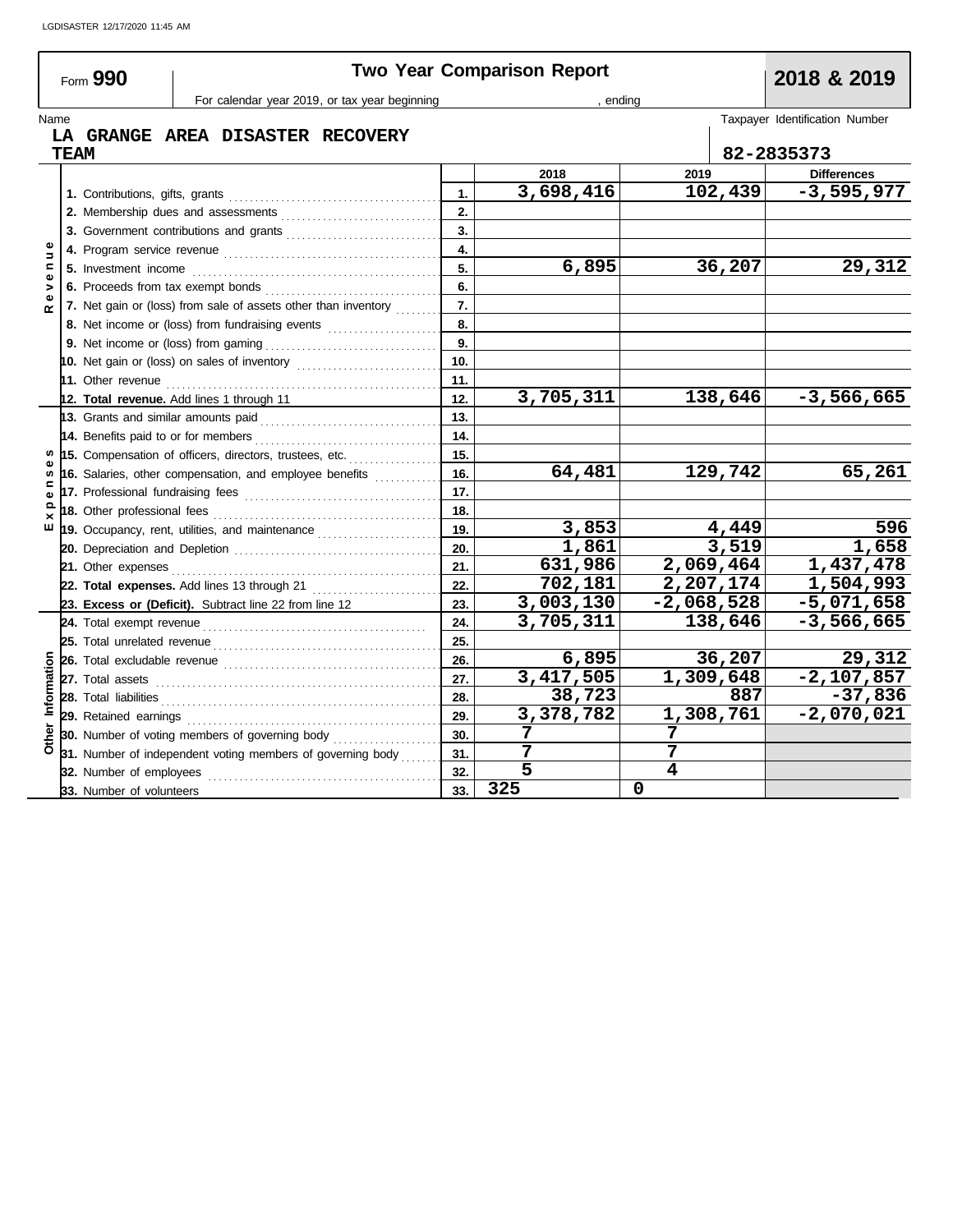| Form 990                |                                                                                                                                                                                                                                     |                                  |      | <b>Tax Return History</b> |           |              | 2019                                         |
|-------------------------|-------------------------------------------------------------------------------------------------------------------------------------------------------------------------------------------------------------------------------------|----------------------------------|------|---------------------------|-----------|--------------|----------------------------------------------|
| Name                    | <b>TEAM</b>                                                                                                                                                                                                                         | LA GRANGE AREA DISASTER RECOVERY |      |                           |           |              | Employer Identification Number<br>82-2835373 |
|                         |                                                                                                                                                                                                                                     | 2015                             | 2016 | 2017                      | 2018      | 2019         | 2020                                         |
|                         |                                                                                                                                                                                                                                     |                                  |      |                           | 3,698,416 | 102,439      |                                              |
|                         |                                                                                                                                                                                                                                     |                                  |      |                           |           |              |                                              |
| Program service revenue |                                                                                                                                                                                                                                     |                                  |      |                           |           |              |                                              |
|                         |                                                                                                                                                                                                                                     |                                  |      |                           |           |              |                                              |
|                         |                                                                                                                                                                                                                                     |                                  |      |                           | 6,895     | 36,207       |                                              |
|                         | Fundraising revenue (income/loss)  _____________                                                                                                                                                                                    |                                  |      |                           |           |              |                                              |
|                         |                                                                                                                                                                                                                                     |                                  |      |                           |           |              |                                              |
|                         |                                                                                                                                                                                                                                     |                                  |      |                           |           |              |                                              |
|                         |                                                                                                                                                                                                                                     |                                  |      |                           | 3,705,311 | 138,646      |                                              |
|                         | Grants and similar amounts paid [11, 11] [10] Crants and similar amounts paid                                                                                                                                                       |                                  |      |                           |           |              |                                              |
|                         |                                                                                                                                                                                                                                     |                                  |      |                           |           |              |                                              |
|                         |                                                                                                                                                                                                                                     |                                  |      |                           |           |              |                                              |
|                         |                                                                                                                                                                                                                                     |                                  |      |                           | 64,481    | 129,742      |                                              |
|                         |                                                                                                                                                                                                                                     |                                  |      |                           |           |              |                                              |
|                         |                                                                                                                                                                                                                                     |                                  |      |                           | 3,853     | 4,449        |                                              |
|                         |                                                                                                                                                                                                                                     |                                  |      |                           | 1,861     | 3,519        |                                              |
|                         |                                                                                                                                                                                                                                     |                                  |      |                           | 631,986   | 2,069,464    |                                              |
|                         | Total expenses <b>contained</b> and the contained and the contact of the contact of the contact of the contact of the contact of the contact of the contact of the contact of the contact of the contact of the contact of the cont |                                  |      |                           | 702,181   | 2,207,174    |                                              |
|                         | Excess or (Deficit) <b>Construction</b>                                                                                                                                                                                             |                                  |      |                           | 3,003,130 | $-2,068,528$ |                                              |
|                         |                                                                                                                                                                                                                                     |                                  |      |                           |           |              |                                              |
|                         |                                                                                                                                                                                                                                     |                                  |      |                           | 3,705,311 | 138,646      |                                              |
|                         |                                                                                                                                                                                                                                     |                                  |      |                           |           |              |                                              |
|                         |                                                                                                                                                                                                                                     |                                  |      |                           | 6,895     | 36,207       |                                              |
|                         |                                                                                                                                                                                                                                     |                                  |      |                           | 3,417,505 | 1,309,648    |                                              |
|                         |                                                                                                                                                                                                                                     |                                  |      |                           | 38,723    | 887          |                                              |
| Net Fund Balances       |                                                                                                                                                                                                                                     |                                  |      |                           | 3,378,782 | 1,308,761    |                                              |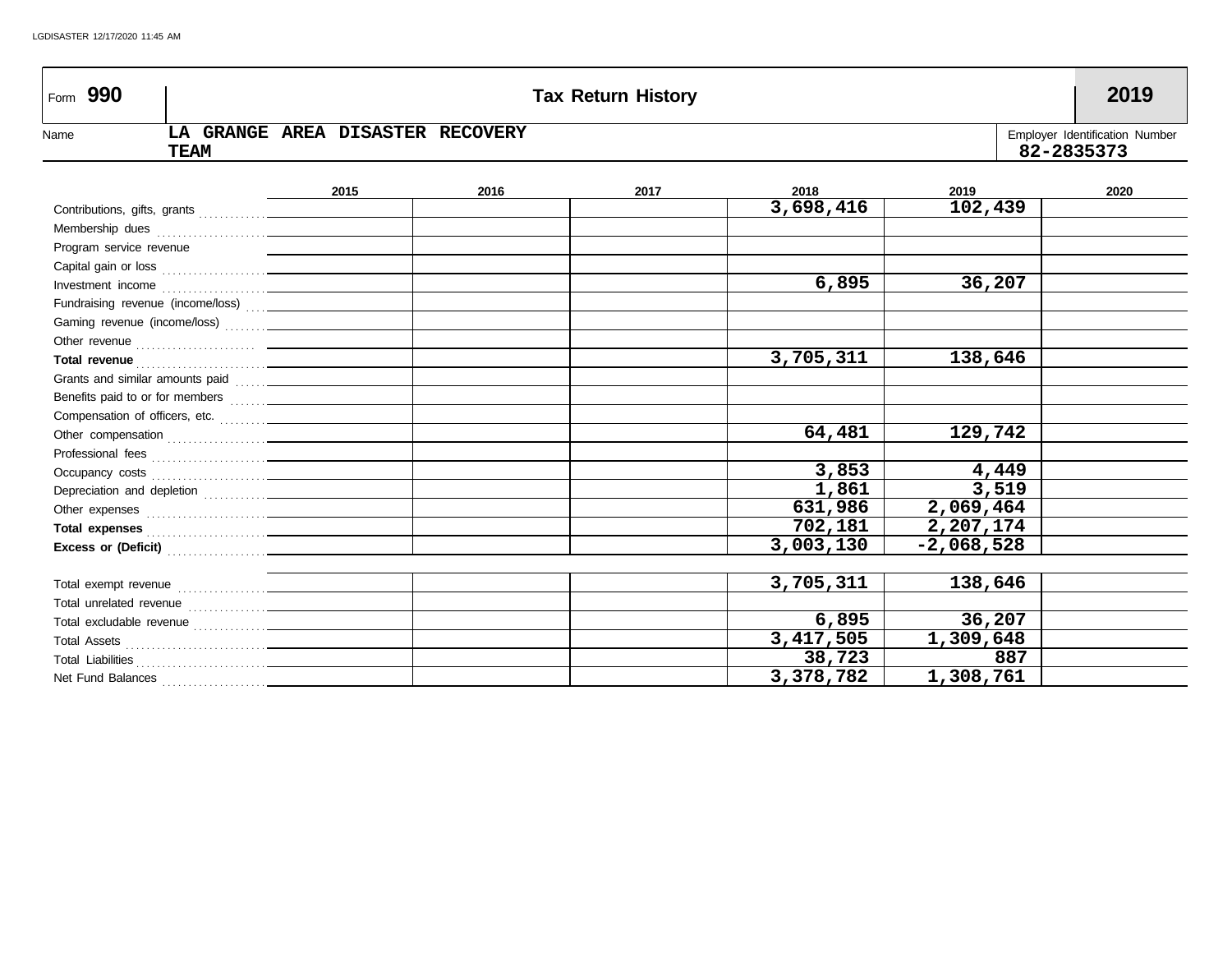| <b>Description</b> |        |                 |      |      |                                                      |                        |
|--------------------|--------|-----------------|------|------|------------------------------------------------------|------------------------|
|                    | Amount | <b>Business</b> | Code | Code | Unrelated Exclusion Postal Acquired after<br>6/30/75 | US<br>Obs $(\$$ or $%$ |
| INTEREST<br>INCOME |        |                 |      |      |                                                      |                        |
|                    | 36,207 |                 | 14   |      |                                                      |                        |
| Total              | 36,207 |                 |      |      |                                                      |                        |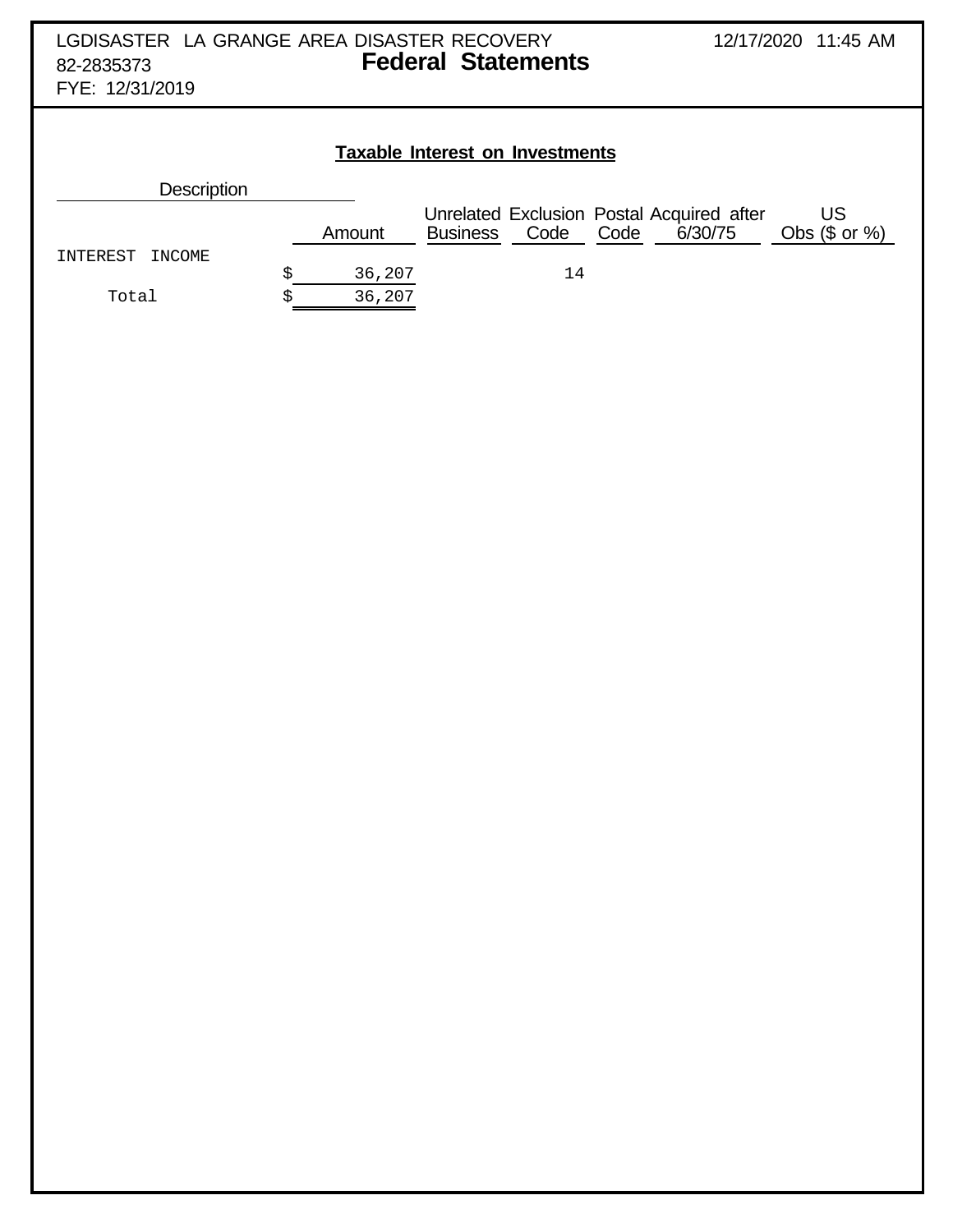# LGDISASTER LA GRANGE AREA DISASTER RECOVERY 12/17/2020 11:45 AM 82-2835373 **Federal Statements**

FYE: 12/31/2019

|                                                                                                                                                                                                       | Form 990, Part IX, Line 24e - All Other Expenses                 |   |                                              |                         |                 |
|-------------------------------------------------------------------------------------------------------------------------------------------------------------------------------------------------------|------------------------------------------------------------------|---|----------------------------------------------|-------------------------|-----------------|
| <b>Description</b>                                                                                                                                                                                    | Total<br><b>Expenses</b>                                         |   | Program<br>Service                           | Management &<br>General | Fund<br>Raising |
| EXPENSES<br><b>RV</b><br>GIFT CARDS<br><b>FOOD</b><br>REIMBURSEMENT<br>EMPLOYEE<br>UNMET NEEDS ASSISTANCE<br>Penalty<br>APPRECIATION<br>VOLUNTEER<br>MISCELLANEOUS<br>CONSTRUCTION<br><b>SUPPLIES</b> | \$<br>4,333<br>2,500<br>2,171<br>975<br>958<br>901<br>754<br>130 | S | 4,333<br>2,500<br>2,171<br>975<br>958<br>130 | \$<br>901<br>754        | \$              |
| BANK SERVICE<br>CHARGES<br>Total                                                                                                                                                                      | 117<br>12,839                                                    |   | 11,067                                       | 117<br>1,772            | $\Omega$        |